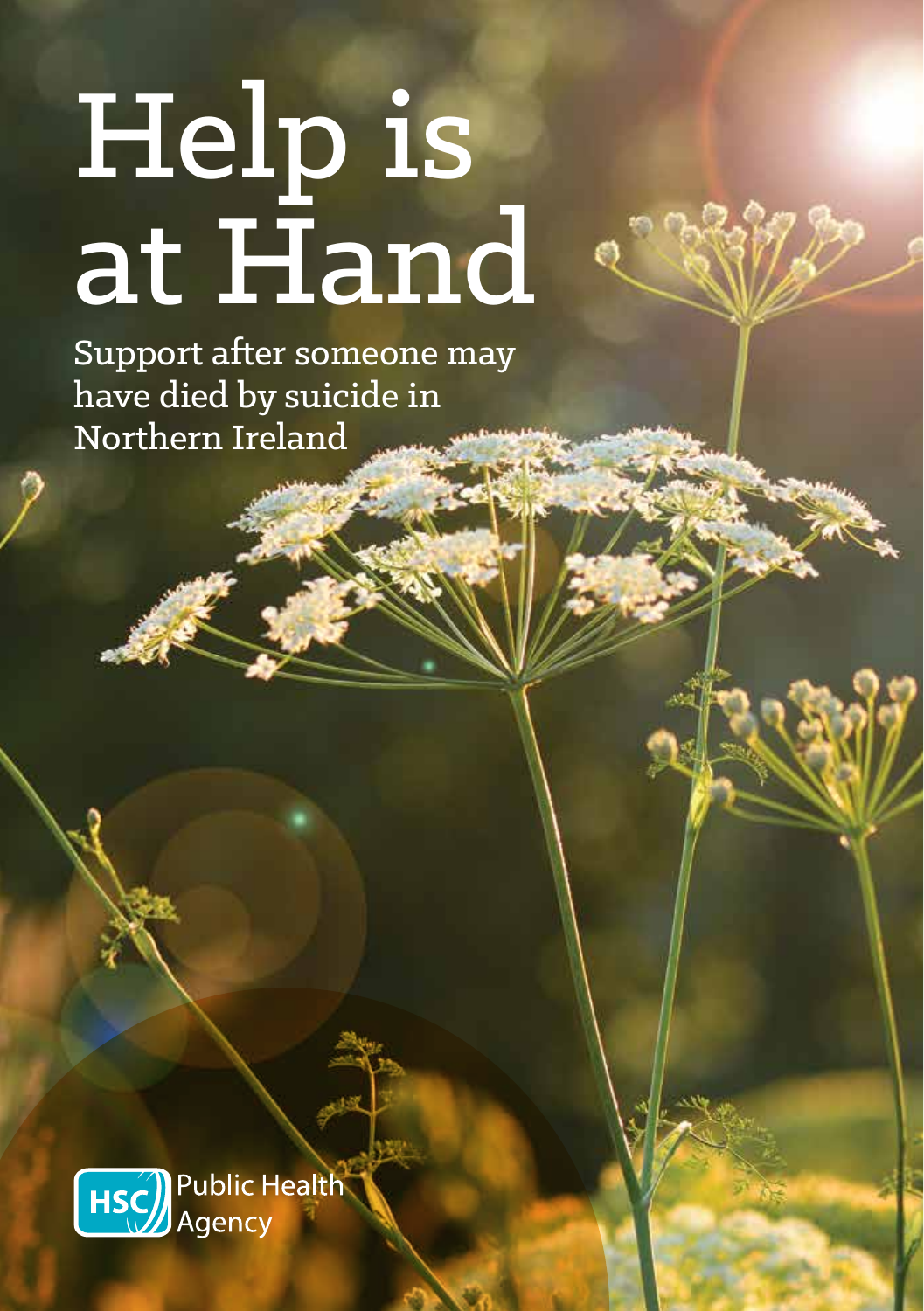This guide is dedicated to those grieving the death of someone they love.

This guide has been designed to help you to choose when and what sections are most appropriate for you. It is not intended as something you need to read through from cover to cover.

Your family, friends or colleagues may also find it helpful to look through this guide so that they can begin to try and understand a little of what you are going through and how to find the right help.

Some sections focus on how you may be feeling; others on what may be happening. Throughout are some suggestions for sources of further support. There are also quotes from people who have been bereaved and who have experienced some of what you may be going through.

## **A note about language**

We have used the expressions 'died by suicide' and 'taken their own life'. We chose these terms because they seem most readily accepted, but we recognise people will have their own preferred language. We avoided the phrase 'commit suicide' since it implies people who die this way committed a crime, which is not the case.

There is no simple way to describe the differing relationships people may have had with the person who died ('loved one', 'relative or friend', 'someone close', 'someone important') so the expression 'person who died' has been used throughout. We acknowledge this may sound impersonal but it is not intended to devalue the strength of the relationship.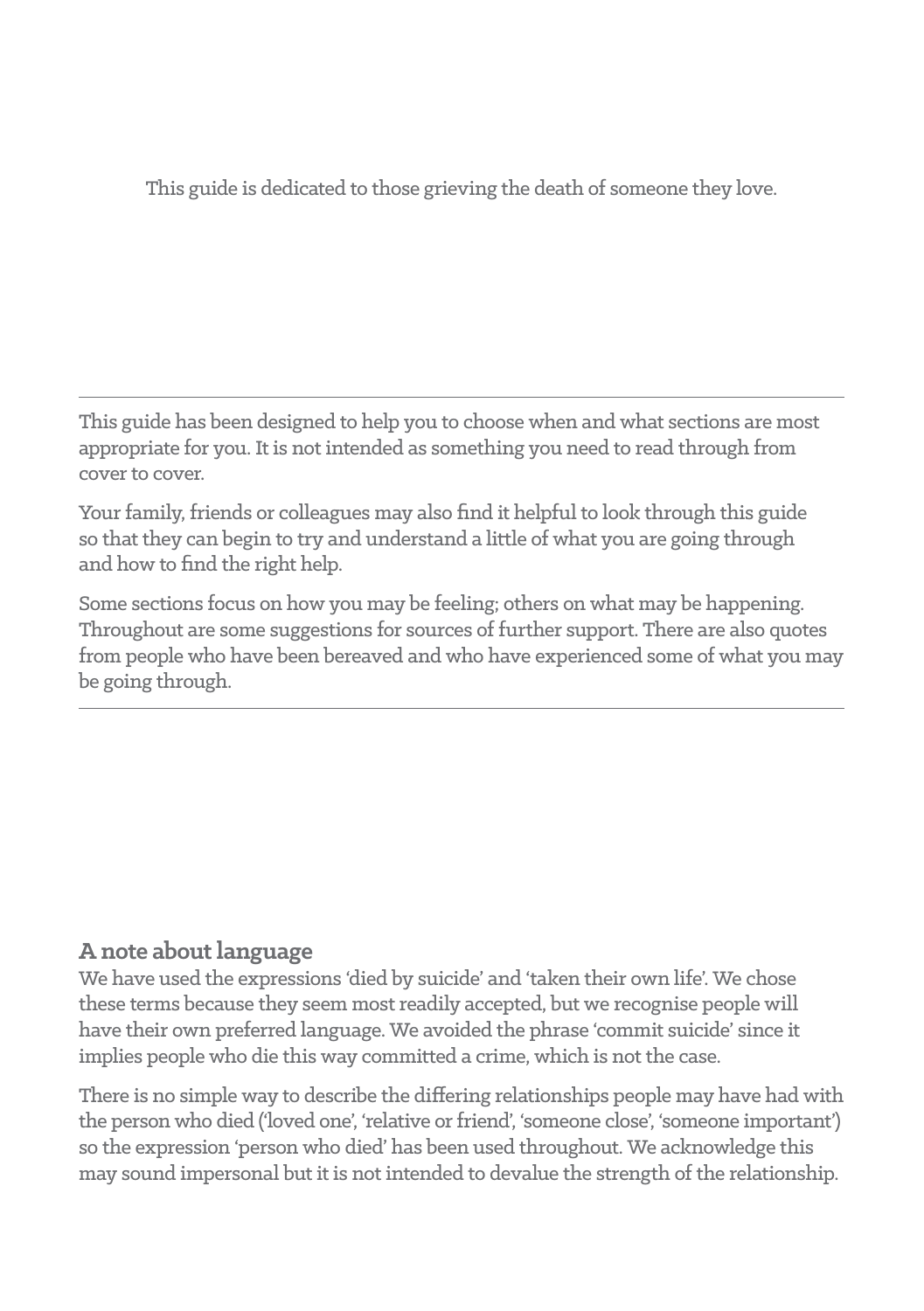#### **Contents**

|                 | <b>Introduction</b>                                           | $\mathbf 2$     |
|-----------------|---------------------------------------------------------------|-----------------|
|                 | What you may be feeling<br>How people grieve                  | 3<br>4          |
|                 | <b>Bereaved by suicide</b>                                    | 4               |
|                 | How are you feeling?                                          | 5               |
|                 | Talk to someone now                                           | 12 <sup>2</sup> |
|                 | What might (and might not) help                               | 13              |
|                 | What may be happening                                         | 14              |
|                 | Letting people know                                           | 15              |
|                 | What happens following a sudden death                         | 16              |
|                 | If the person died in prison or in police detention           | 16 <sup>°</sup> |
|                 | If the person had been in contact with mental health services | 18              |
|                 | Arranging the funeral                                         | 18              |
|                 | Dealing with the media                                        | 19              |
|                 | People/organisations to tell                                  | 22              |
|                 | People with a particular connection to the person who died    | 26              |
|                 | <b>Partners</b>                                               | 27              |
|                 | Parents                                                       | 28              |
|                 | Children and young people                                     | 30              |
|                 | Siblings                                                      | 34              |
|                 | Older people<br>Friends                                       | 34              |
|                 | People with learning disabilities                             | 36              |
|                 | Talk to someone now                                           | 36<br>36        |
|                 |                                                               |                 |
|                 | Helping someone who has been bereaved                         | 37              |
|                 | My relative or friend                                         | 38              |
|                 | My work colleague or employee                                 | 39              |
|                 | My student                                                    | 39              |
|                 | Tips on supporting someone bereaved by unexpected death       | 40              |
| $\overline{5}$  | Getting through and facing the future                         | 42              |
|                 | Taking care of yourself                                       | 43              |
|                 | <b>Finding a listener</b>                                     | 44              |
|                 | <b>Immediate needs</b>                                        | 45              |
|                 | Long-term needs                                               | 47              |
|                 | <b>Additional support</b>                                     | 47              |
| $6\phantom{1}6$ | <b>Helpful reading</b>                                        | 48              |
| $\overline{7}$  | <b>Further support</b>                                        | 51              |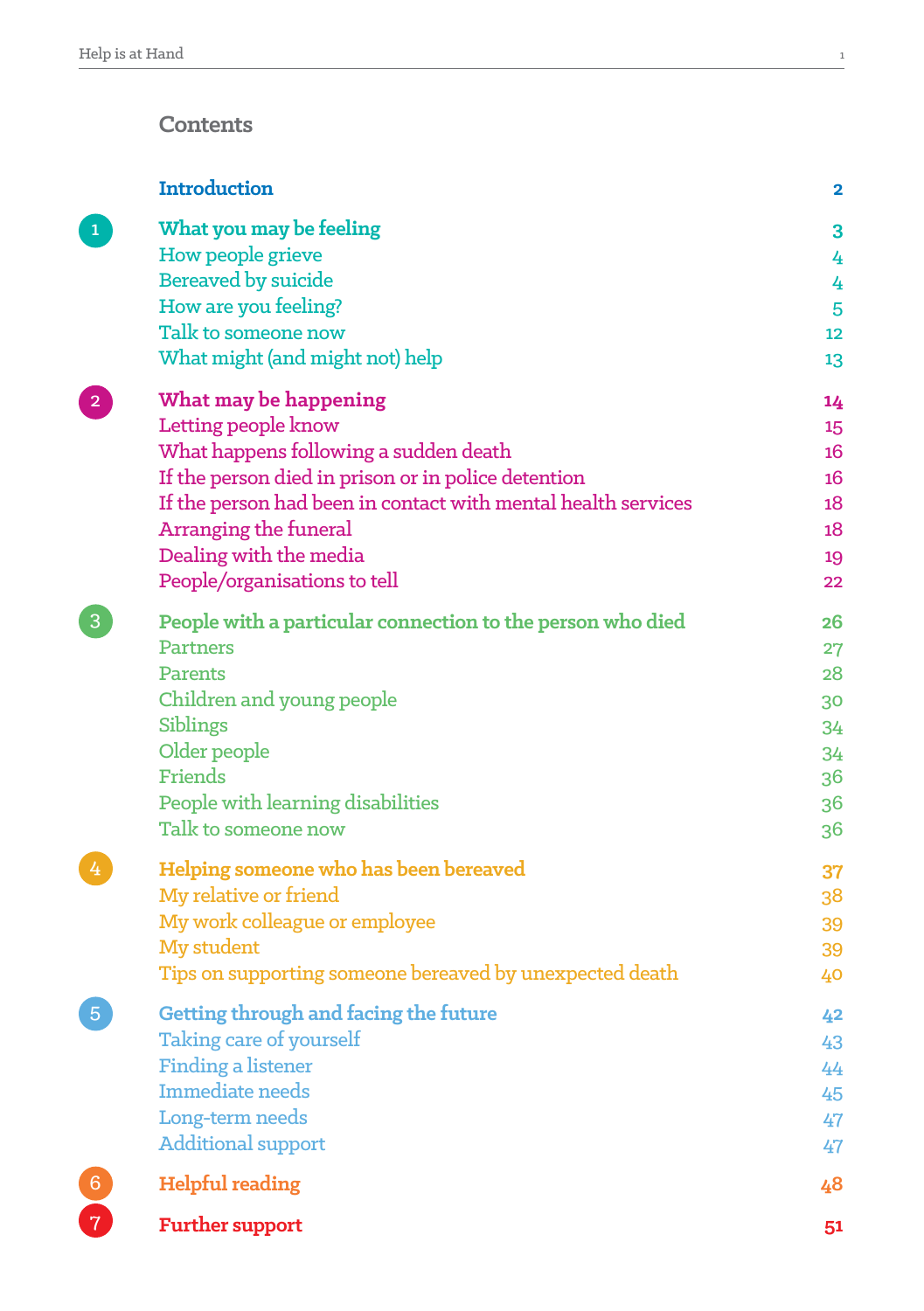## **Introduction**

At this time we would like to offer our sincere sympathy to you, your family and friends who have been affected by this sad loss. We acknowledge the pain and distress that is felt after the unexpected death of a loved one.

This guide can only attempt to describe some of what you are going through. It is no substitute for talking things over with people: either those close to you or someone from a local support organisation (see below). It has, however, been put together with the help of people who have been bereaved by suicide and who may have experienced some of what you are now going through.

Death can happen at any time of life. Sometimes it is expected, because of illness or ageing. Sometimes it happens suddenly without any warning. The death of a loved one is often devastating. When someone close dies, the broken emotional ties leave us with a deep sense of sorrow and emptiness.

You may be reading this soon after someone has died, or weeks, months or years afterwards.

**'In the chaos after the death, when Ifelt so alone, so desperate and so dazed, it helped to read something that described a bit of what I was feeling and what was happening.**  It felt a little as though there were **others out there who were by my side and would know what I was going through.'** Mike, whose partner died

We hope the practical information and guidance outlined in this booklet will help you in the time following the death of your loved one; it addresses the particular needs of those who have experienced an unexpected death. Information on grief and bereavement is included, which we trust will help you in the weeks and months ahead.

Further support can be accessed through your GP or from local support organisations – find them in the services section of www.mindingyourhead.info under the categories 'bereavement' or 'suicide'.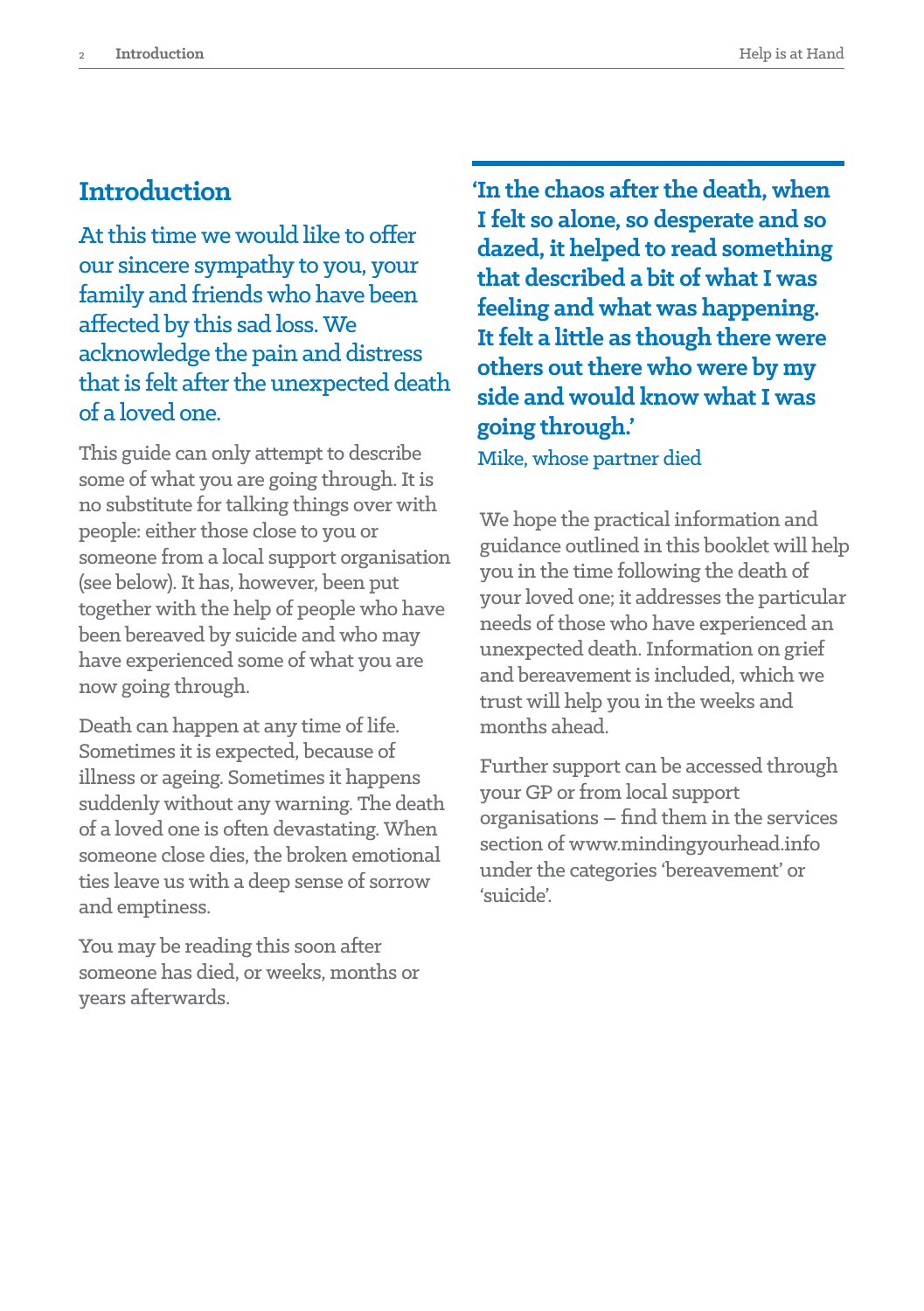1

# **What you may be feeling**

This section focuses on some of the emotions felt by bereaved people and the feelings that are intensified when the death may have been by suicide.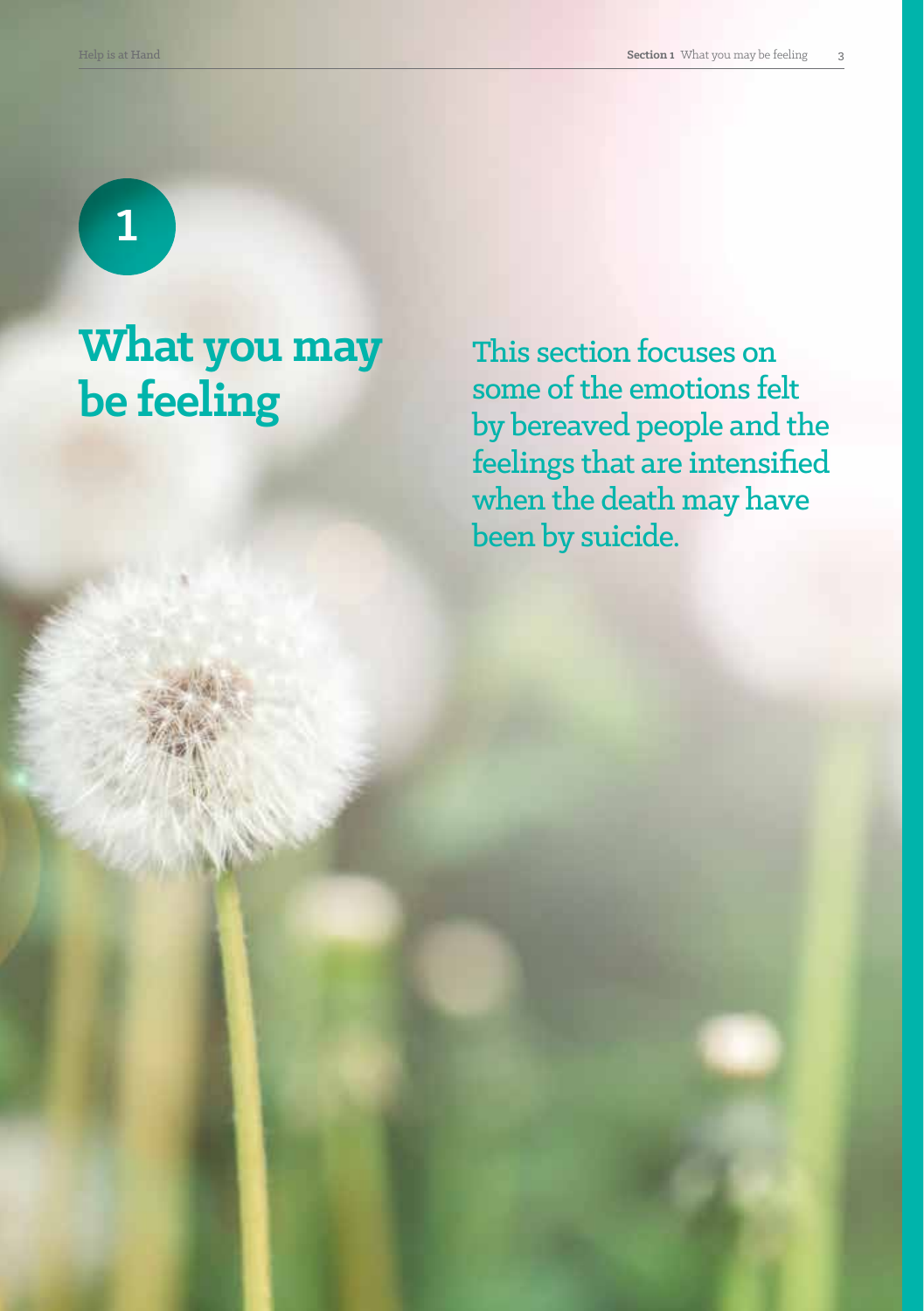# **How people grieve**

Grief is as unique as you are, and as individual as a fingerprint. Each person will be affected in his or her own way because everyone is different – even in the same family. Each had their own relationship with the person who has died, their own experience of other losses and differing levels of support available.

People have their own ways of expressing feelings. Some find it helpful to share feelings and thoughts. Some find it very hard to cry or to put into words how they are feeling: it doesn't mean that they are not as distressed as someone who cannot stop crying.

You may find that people suggest how you are or should be feeling: ('you must be feeling very…') or tell you to grieve in a particular way ('you need to…'). It is probably best to accept that this advice is intended kindly, but remember that everyone grieves differently. So listen to yourself first and foremost and find your own way. It is important to remember that there are no set rules or stages and there is no right or wrong way to be feeling. People may make assumptions that only close family grieve – however many people can be affected. You may be the close friend of the person, a work colleague, or maybe you have been professionally involved in helping before or after the person died. You may not have received the same recognition or understanding of your loss that family members have had yet you may still experience any combination of the feelings described.

# **Bereaved by suicide**

Being bereaved by suicide has been described as 'grief with the volume turned up'. Much of what you may be feeling now would be the same if the person close to you had died suddenly or after a long illness. Yet people who have been bereaved say a suicide seems to intensify the normal responses to loss. For example, you may feel a sharper guilt over your own actions, a more bitter blame towards someone else who you feel could have prevented the suicide, stronger anger at the person who died or a deeper despair that someone close to you has died this way.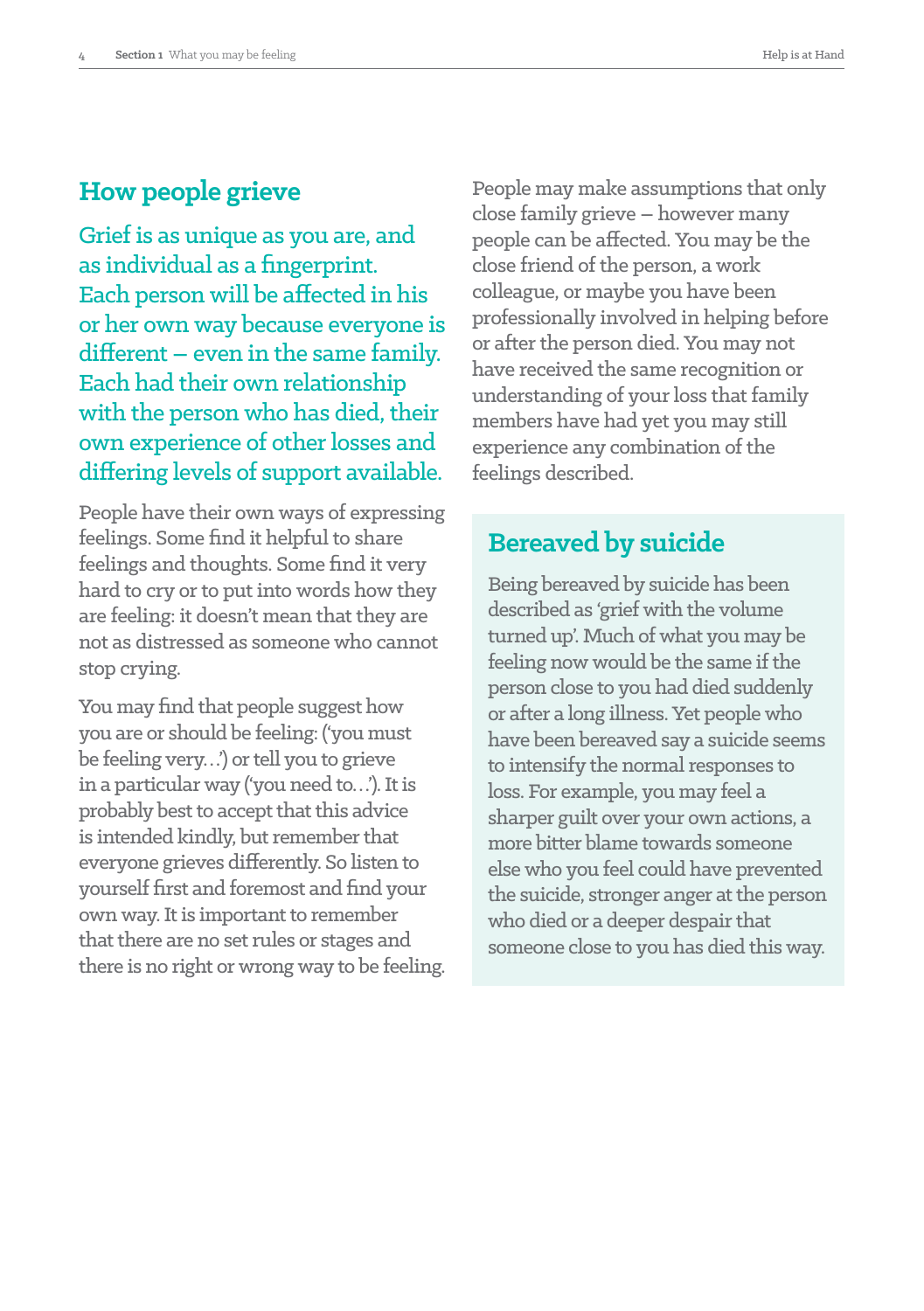# **How are you feeling?**

People often ask 'how are you feeling?' and it can be impossible to answer. When someone dies suddenly you can be left with an overwhelming jumble of feelings and thoughts. Here we explore some of the emotions that are commonly felt when someone you care about dies.

**The emotions are listed alphabetically as there is no order or priority to how anyone may be feeling. Anger Defensiveness Depression and anxiety Despair Disbelief Fear Guilt Numbness Physical reactions Pining Questioning – 'what if?' and 'why?' Rejection Relief Sadness Searching Sense of acceptance Shame Shock Stigma Suicidal thoughts**

#### Anger

People who have been bereaved often feel angry. You may be angry with the person for dying in this way and leaving so much pain behind or because you have been left to deal with lots of practical matters and you feel ill-prepared. Or you may be angry with someone who you feel let them down, or with those who you believe should have taken better care of them. If you have a faith, you may be angry with your God. Trying to find someone to blame for the death is also a common response. Anger may occasionally feel overwhelming and can last, or go and then return, for a long time.

**'My attitude changed to include feelings of anger about what she had done when I saw how her parents were suffering. I was also angry with myself for not telling her mother that I was concerned about her. At the time I felt I needed to be loyal to my friend.'** Vicky, whose friend died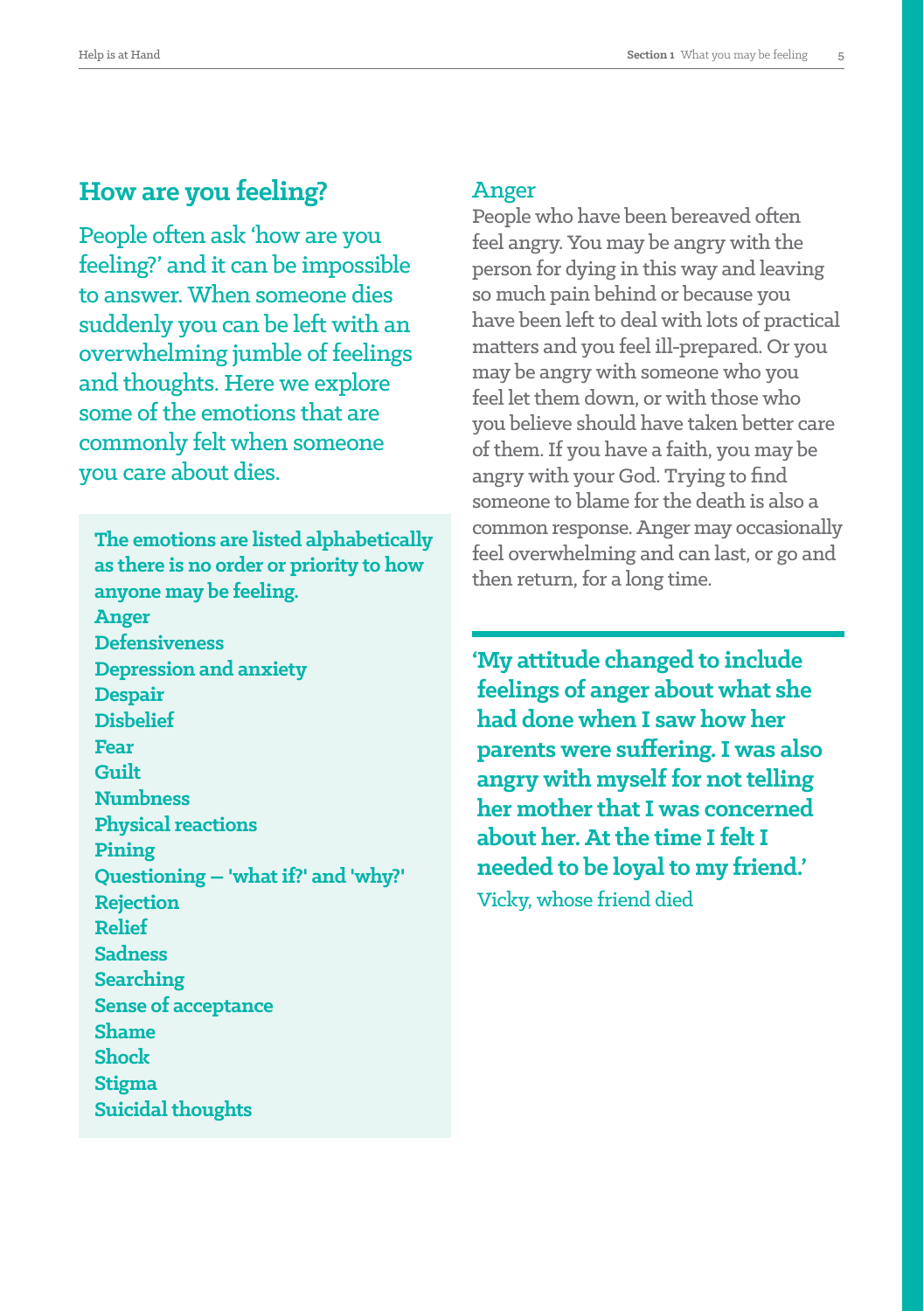**'I wonder about when and how the dominoes had started to fall down and what actions might have stopped setting them into motion. I turn over in my mind what would have happened if we hadn't moved house, if I hadn't left my job, if we hadn't gone on holiday two months before she died, if I had given her more attention, or more space, said more, said less…'** Roger, whose wife died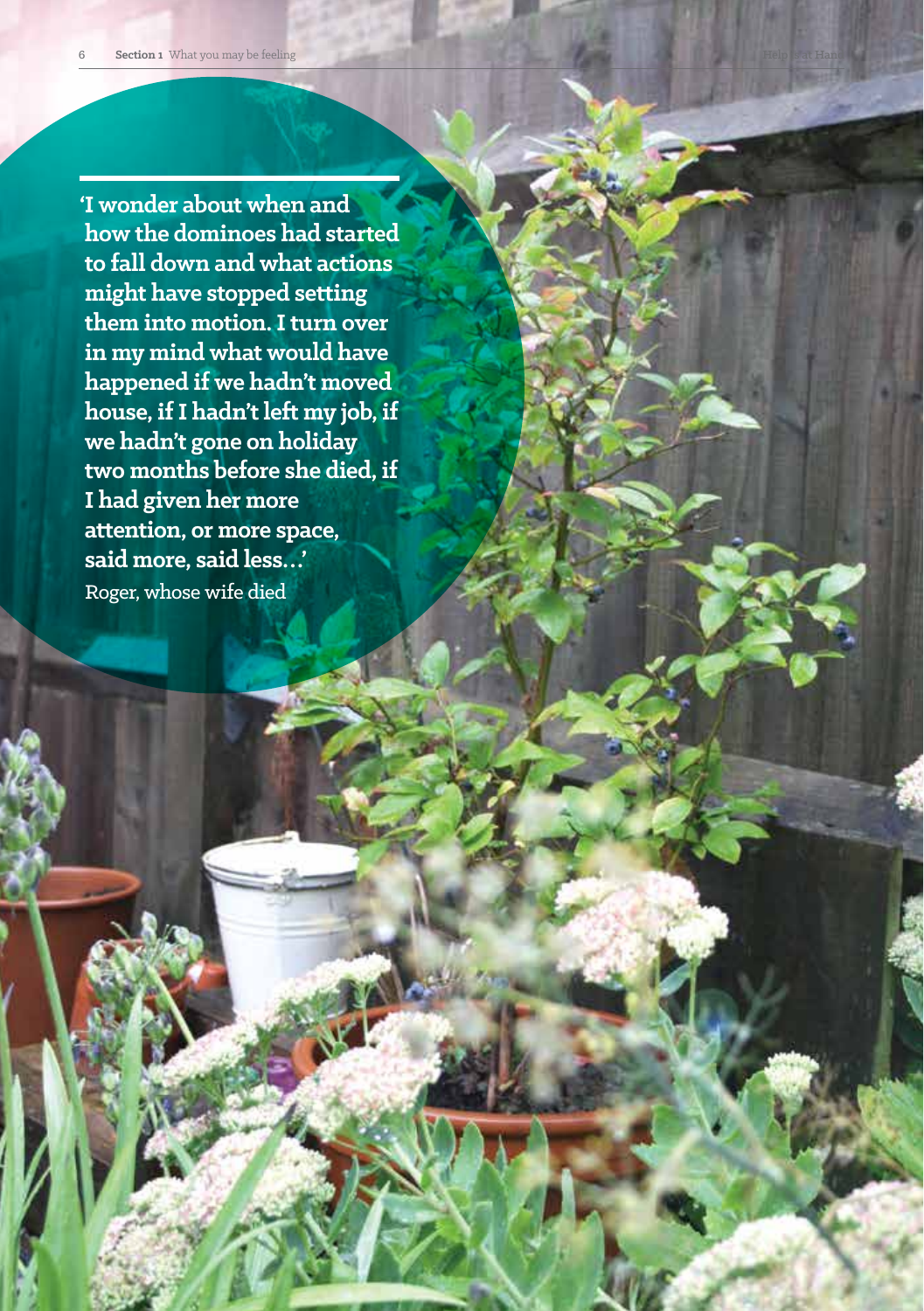#### Defensiveness

The uncertainty over how people will react can lead you to put up defences against them in case they say something upsetting or ask intrusive questions. Sometimes, it can be hard to let this guard down and talk openly about how you are feeling. Some people say it can be easier to talk with people who have also been bereaved by suicide. You'll find contact details for bereavement support organisations on the website www.mindingyourhead.info

#### Depression and anxiety

Sometimes, people feel they are losing control of their mental health because the grief is so intense. This may be a feeling that comes and goes. Sometimes, but not always, you may feel these feelings have become deep-rooted. It is important to speak to your GP for their help or to one of the mental health support organisations listed on www.mindingyourhead.info if you think this may be happening to you.

#### **Despair**

People bereaved by suicide may question whether they can face living without the person who has died. For some, this may be a fleeting thought; for others, it can become a deep despair that leads to thoughts of suicide. If this is how it feels for you, please seek support from those around you or one of the organisations listed on www.mindingyourhead.info

**'I spent a large amount of time trying to 'solve' why my son had decided to take his life. I internalised all these feelings which made things worse and worse for me. I just wanted to curl up in a ball and let life pass me by. I ended up reaching crisis point and was desperately trying to escape from the permanent anguish I felt. It was at this point that I decided I needed to share how I felt. That has been the game changer. Since I started talking about what I feel I have found the strength to move forward.'** Dean, whose son died

#### Disbelief

Some people find it hard to accept someone has died, and that the person will no longer be part of their lives. It is natural to struggle to believe what has happened, especially if the person may have died by suicide. This feeling can fade as the reality of their death sinks in, but you may still find yourself doubting what has happened for some time.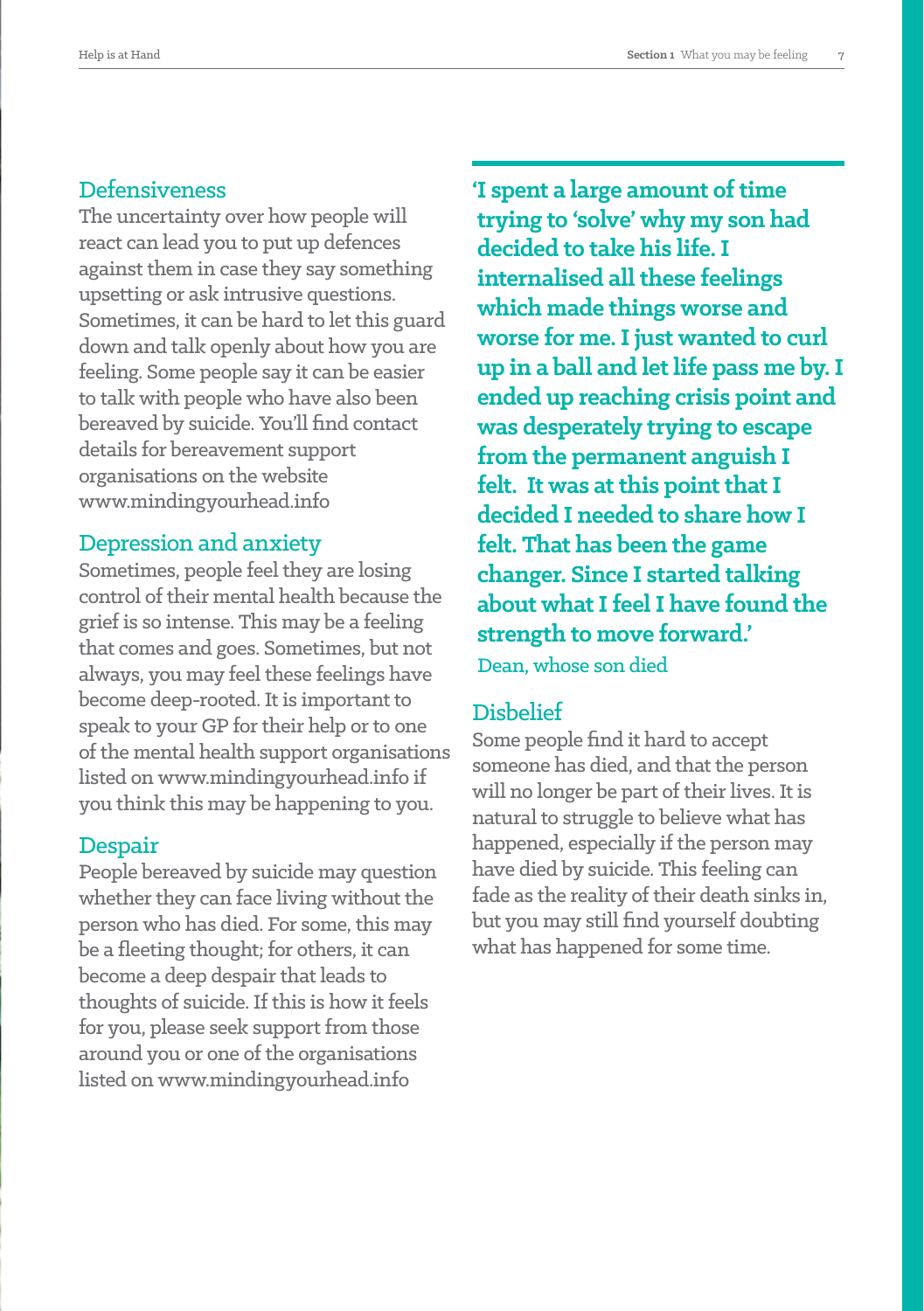#### **Fear**

Grief can feel frightening; a shaky uncertainty because everything has changed. Sometimes people are afraid about what life will be like without the person who has died or about the impact the death will have on others. It can be difficult to imagine a different future.

#### **Guilt**

Some people may feel guilty. You could be feeling guilty for something you did or did not do, or said or did not say. It may help to remember that only the person who died knows why they could no longer bear to live. Feeling overwhelming guilt may be one of the main reasons that bereavement through suicide is so painful – and it isn't a feeling that can be diminished by someone reminding you of all the good things you did for the person who died. The guilt felt by the bereaved can sometimes feel like failure.

**'His death consumed every minute of every hour of every day and on the rare occasions I became distracted from these thoughts, I felt guilty for not feeling "the pain".'**

Shirley, whose son died

#### **Numbness**

Some find it hard to feel anything. People who experience this numbness can feel guilty for not expressing grief through crying or talking, especially when others around them may find it easier. For some, it can take a while for pain to break through. This can make it hard to answer well-meaning questions such as 'how are you feeling?' because the answer is sometimes nothing.

#### **Physical reactions**

After someone has died, it is quite common for those left behind to feel physically unwell with headaches, upset stomachs and sickness. Because you are feeling low, you may find yourself being less resilient against colds, for example, than usual. You may feel that you don't want to eat, or that you eat and drink more as a means of distraction. You may have trouble falling asleep or staying asleep or you may want to sleep all day.

#### **Pining**

There is a particular sadness after someone has died that can take the form of a desperate pining for that person. It can be a physical sensation: wanting to see, touch, hold or smell them and it can feel like a heart-breaking longing for them to return, even for just a moment.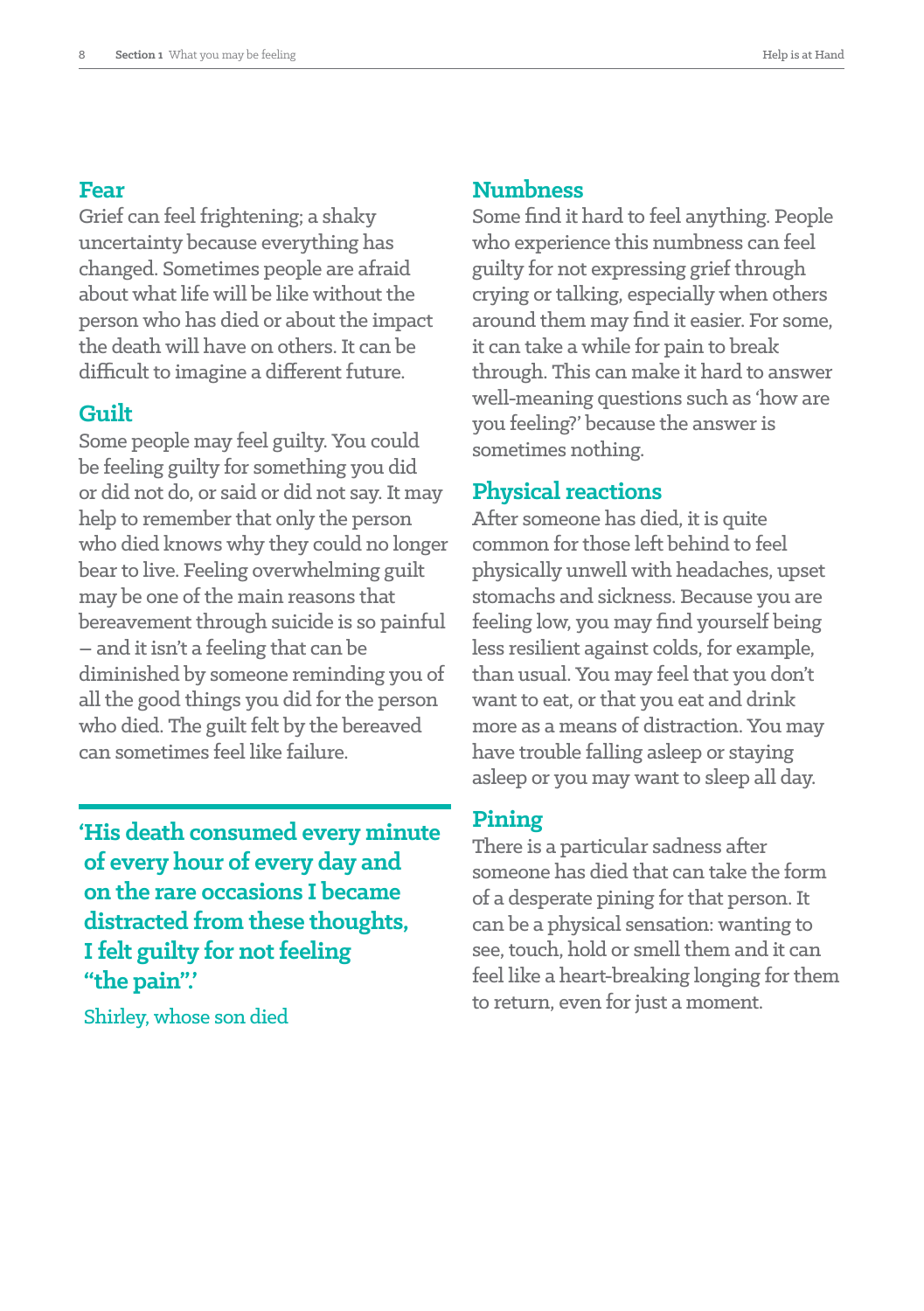#### **Questioning – What if?**

When people are bereaved by suicide, they may feel that they should or could have prevented it. Everyone who has lost someone to suicide will have asked themselves what they missed or could have done differently. Last conversations can replay in your head. You may continue to question yourself and those around you for days, weeks – even years. It is very likely that you were offering all your support, love and care. Equally, people who take their lives may not have shown despair to those around them.

**'So I have made a pact with myself, which some days I can stick to, and other days not, that I will focus on remembering with joy all the good times I enjoyed and not the guilt-laden "what ifs" that can't bring me anything but pain.'** Amy, whose mother died

#### **Questioning – Why?**

People bereaved by suicide may be left with a huge unanswered question: Why? This is a question that people may go over and over, and without an answer, it may never go away entirely. The causes of suicide are usually complicated. Different experiences and incidences affect people in different ways. In truth, the person who died is the only one who knew why it felt impossible to live.

**'After a while I realised I had to give him ownership of his decision, in whatever state of mind he'd been in at the time because, even if I had all the answers to the whys, the reality, the loss, the grief, were still the same.'** Angela, whose partner died

#### **Rejection**

However much you are trying to understand what happened, you may feel rejected and also that your love and care was ignored by the person who died. This can be especially true if you have been supporting the person for a long time through a period of mental ill health.

You may feel rejected by people close to you or in your community. Sometimes people seem unable to cope with what has happened and withdraw when you need them, leaving you feeling isolated. Some don't know how to react and are frightened of doing or saying the wrong thing and, as a result, they don't make contact and seemingly ignore you.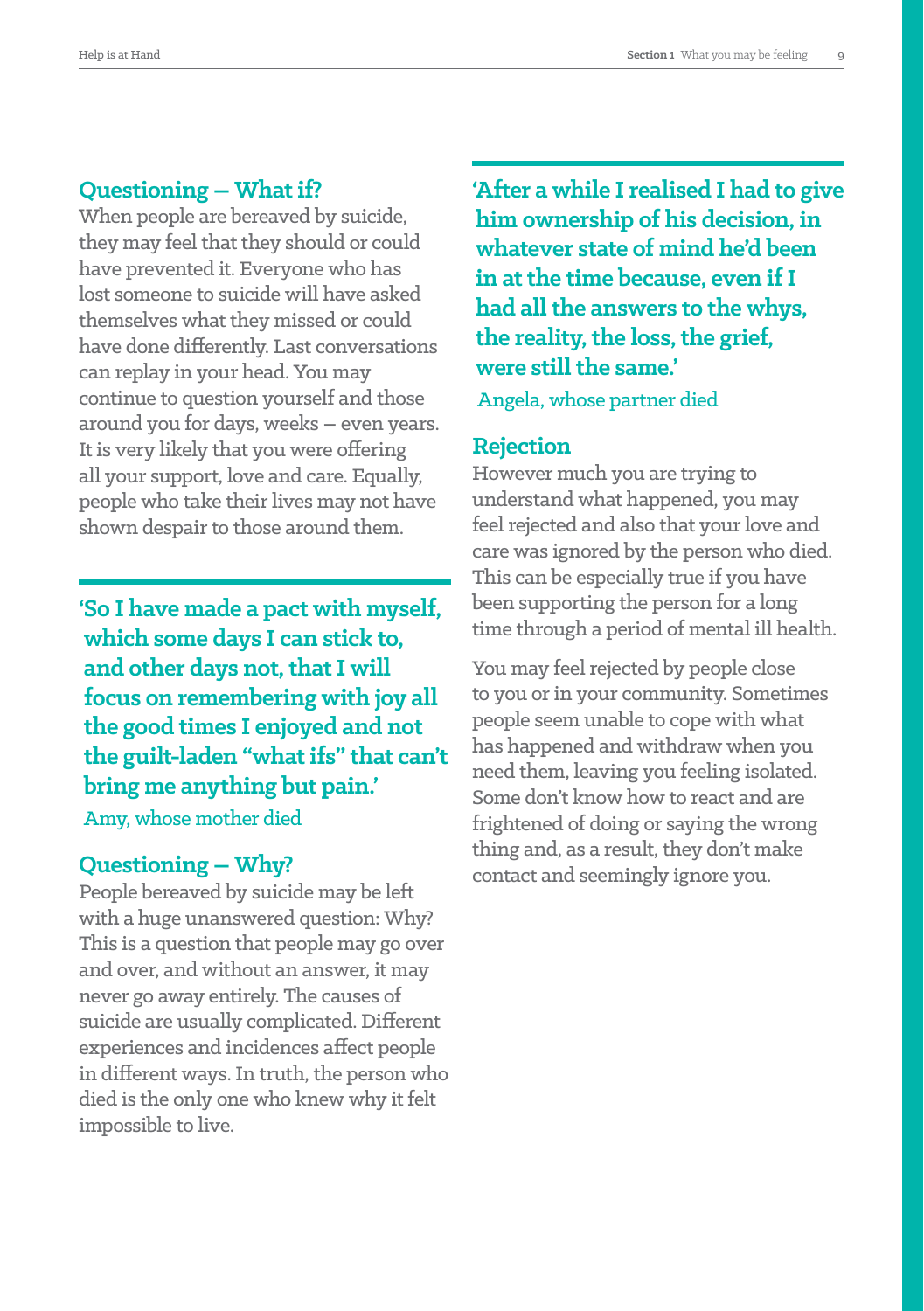#### **Relief**

For some, a person's death feels like a relief – if they have been in deep distress or pain for a long time or if you have spent a long time worrying that they might die. This is a natural response to a long period of tension and stress and does not mean that you didn't care.

#### **Sadness**

A feeling of profound sadness may be the most frequent response to the death of someone close. This can last for years and sit alongside other reactions. You may feel you want the person back and life to return to how it once was. Sometimes it might feel like people are trying to tell you that you are angry, shocked or bewildered when what you feel is deep sadness.

#### **Searching**

People who have been bereaved sometimes search for the person who has died. For example, you may want to go to where the person used to spend time (work, school, or a favourite place) in case they will be there. Equally, some may want to avoid such places, now and in the future. It is also quite common to think you have caught a glimpse of the person who has died, for them to appear to you in a dream or to find yourself calling their name.

#### **Sense of acceptance**

There is the possibility that you accept the person's death as the choice they made given the situation that they were in. People who have been bereaved after a friend or relative has been suffering may feel some sense of acceptance that they decided to end the pain, alongside their own sadness at what has happened.

**'When I got the phone call, I was not surprised. I knew my friend was in trouble and I had tried to support her as much as I could, advising her to get help and so on.Although I was devastated, I accepted the decision she had made.'**

Vicky, whose friend died

#### **Shame**

It may be that you have a painful feeling of shame or distress; perhaps thinking that you have done something wrong or did not do enough to prevent the death. You may also feel ashamed because of the way that other people talk about suicide and the stigma that persists in our society.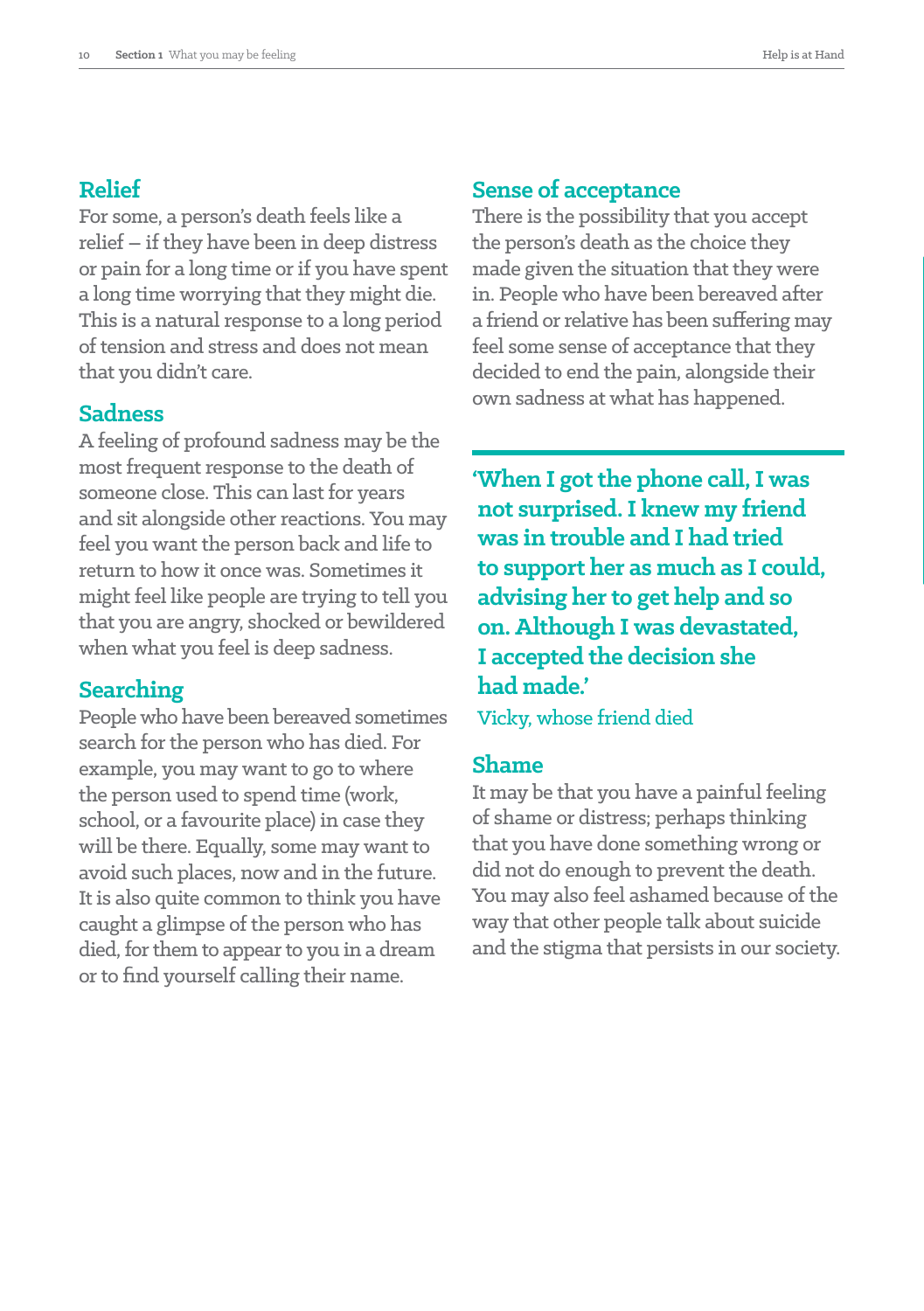**'We had gone through so much together and I'd given him so much support. Yet it's as if I didn't give enough. Or perhaps I didn't support him in the right way? Did he think I didn't care? Did he not care about me like I thought he did?'** Faye, whose husband died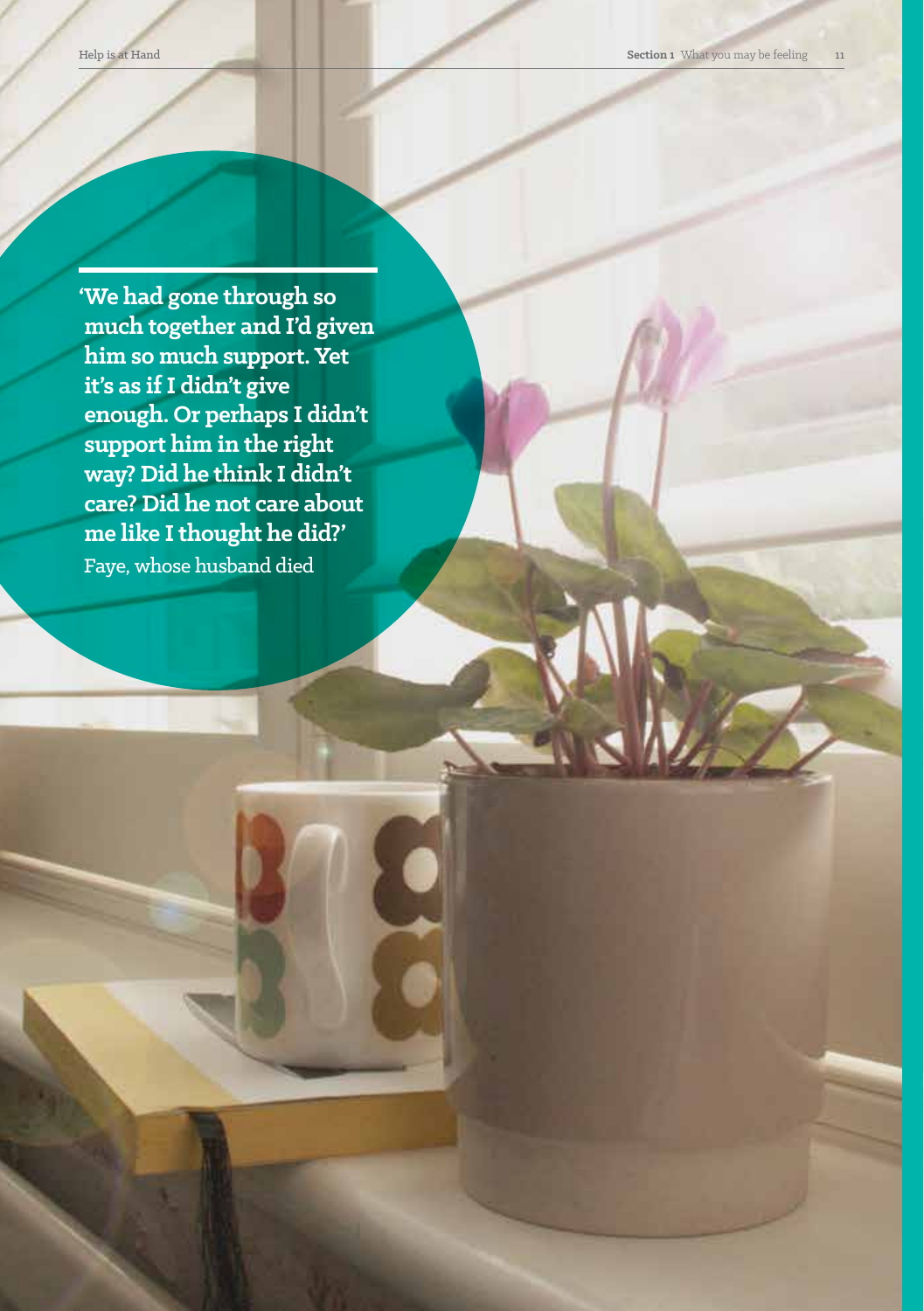#### **Shock**

The feeling of shock can last a long time and you may experience it in many ways. It may feel as if you have lost your ability to breathe normally - as if someone has punched a hole through you or you have taken a deep breath in and then can't breathe out. Or you may feel you have lost your ability to complete daily tasks and that you are detached from what is going on around you.

#### **Stigma**

Many find bereavement by suicide marks them out and complicates the way in which people respond. Some feel it would be easier to explain the death in a different way. Others may not know what to say. People bereaved by suicide often say they feel judged in a way that would not happen if their loved one had died in a different way. There is a stigma in society over talking about suicide and this may make people avoid the subject.

**'I feel sometimes that people define my mum's life by her death. She's stigmatised by the label "suicide". If someone dies from cancer or a car crash they are not blamed, nor have their death held against them like a character flaw. But with suicide I felt I had to explain how kind, lovely and giving she was. How she wasn't selfish, how she hadn't done this for attention but because depression had robbed her of her will to live.'** Lucy, whose mother died

#### **Suicidal thoughts**

Some people bereaved by suicide may start to have suicidal thoughts. If you find this happening to you, please reach out for help. Please share how you are feeling with someone and give them permission to keep a close eye on you while you are feeling vulnerable and desperate.

**'I too felt suicidal. Then the pangs of guilt would smash through my head about how could I feel that way, when my other two boys and husband needed me now more than ever.'**

Shirley, whose son died

## **Talk to someone now**

If you are in distress or despair, or know someone who is, you can contact Lifeline free on 0808 808 8000 or Samaritans free on 116 123 (both numbers are free from landlines and mobiles in Northern Ireland). You can also ask your GP for support.

If you need immediate help dial 999.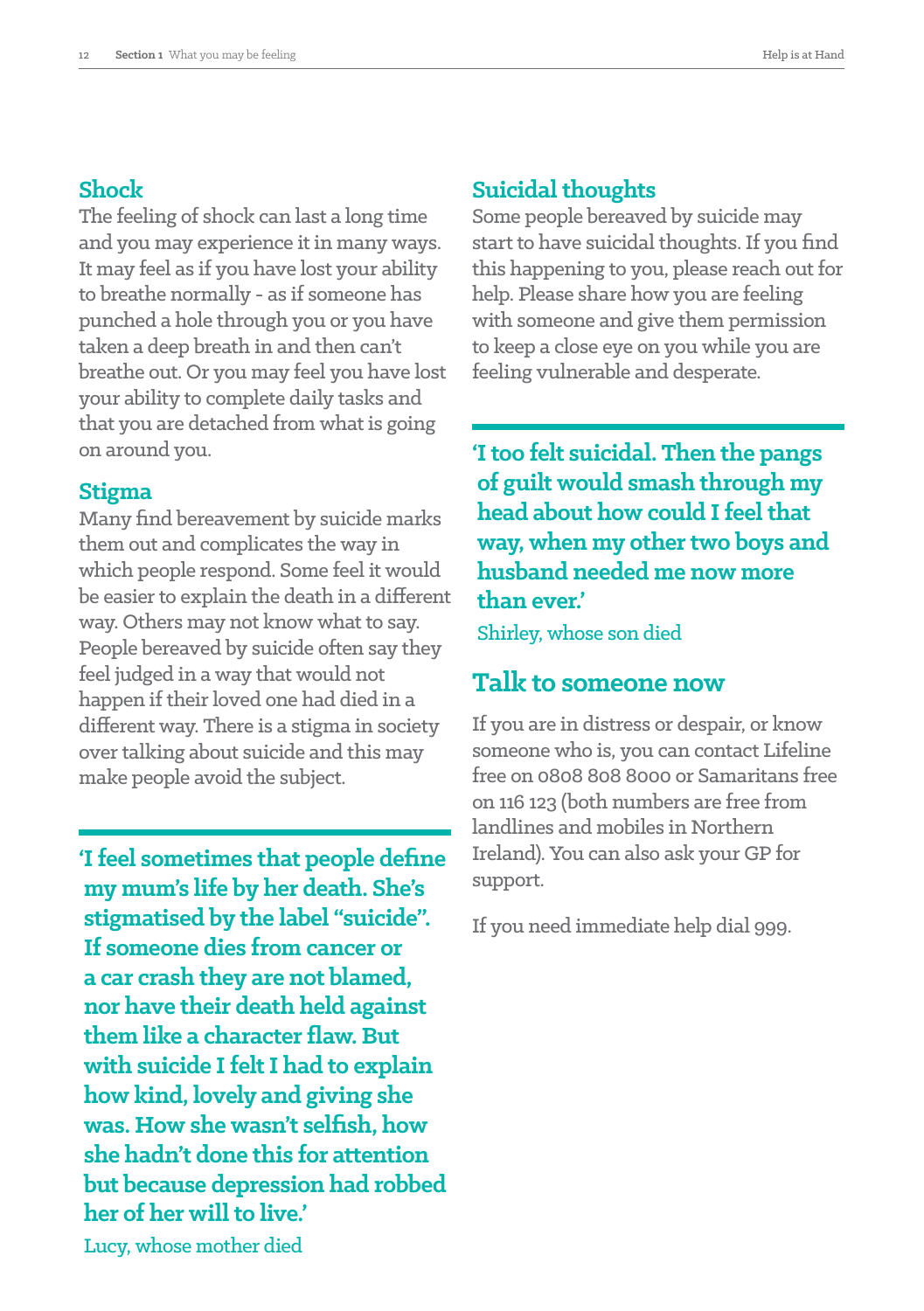# **What might (and might not) help**

#### **People who have been bereaved say that the following things can help:**

- **Expressing your feelings and thoughts:** finding ways to let out your feelings and having people around who can listen to you and accept you.
- **Making opportunities to remember:** this may mean talking about the person, looking at pictures, and videos of them, going to places that remind you of them, creating a box with physical memories (tickets, cards, pictures etc.), writing a journal or blog about them, or continuing to do activities you did together.
- **Developing 'rituals':** having a way of marking their life, for example by visiting a special place, by creating a lasting memorial or by a simple act such as lighting a candle at the same time each week.
- **Participating in activities:** continuing to do things you have previously enjoyed, such as sports, social events or music.
- **Putting your feelings on paper:** you may not feel ready to talk to anyone, but writing down your thoughts and feelings may help you.
- **Looking after yourself:** eating well and getting sufficient sleep.
- **Spending time outside:** getting out of the house for a change of scene, connecting with nature or doing exercise.
- **Meeting, speaking with or reading the words of other people who have been bereaved:** you can find a range of support organisations on www.mindingyourhead.info.
- **Developing an 'emotional first aid kit':** collecting together some things that can help when you are feeling sad or mad or bad (a music play list, your favourite chocolate, a ball to kick or pillow to punch).

#### **People who have been bereaved say that the following things might not help:**

- **Avoiding talking about what has happened:** although it may be really difficult to start with, talking to someone you can trust can make all the difference.
- **Drinking more, taking drugs:** it can be tempting to try and blot out the pain of what has happened, but the short term oblivion doesn't take away the sadness and is likely to make you feel worse.
- **Hurrying to make big decisions:** it may be better to let some time pass before making major changes to your life.
- **Taking risks:** after someone close has died you may feel 'what's the point?' and take risks with

your own health, for example by driving too fast. Try and talk to someone you trust if you think you are risking your safety or that of someone else.

**– Not seeking help:** you may feel you can't ask for help as you are worried it will make you seem weak, or that you shouldn't bother other people when they are grieving (such as members of your family), or when they are busy (such as your doctor). But how you are feeling is very important, and there are people who want to help. Visit www.mindingyourhead.info for details of organisations that can support you.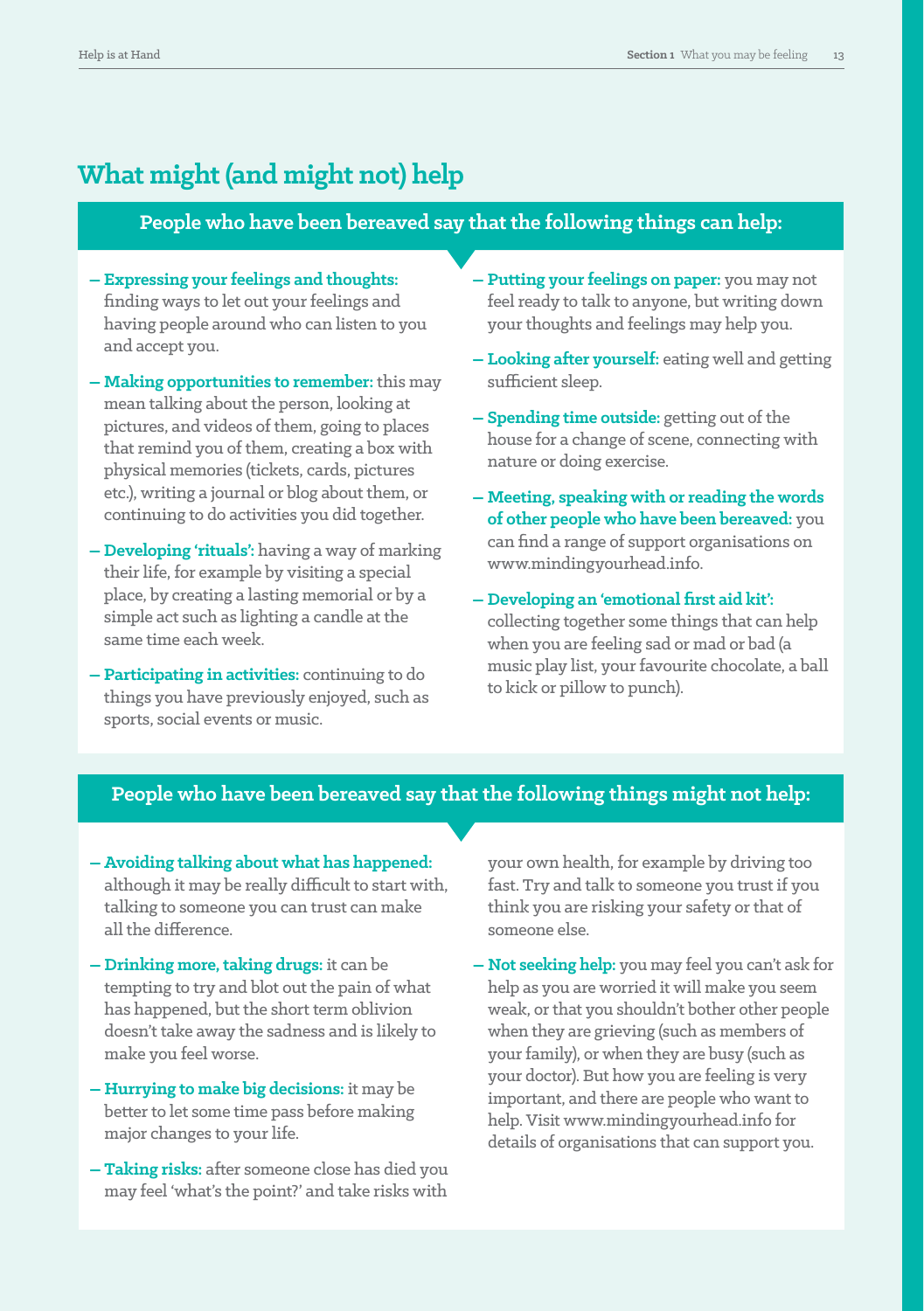

# **What may be happening**

When you are faced with the sudden death of someone, and especially in the early days, there will be several practical issues that need to be handled.

This section has information to help guide you through these matters.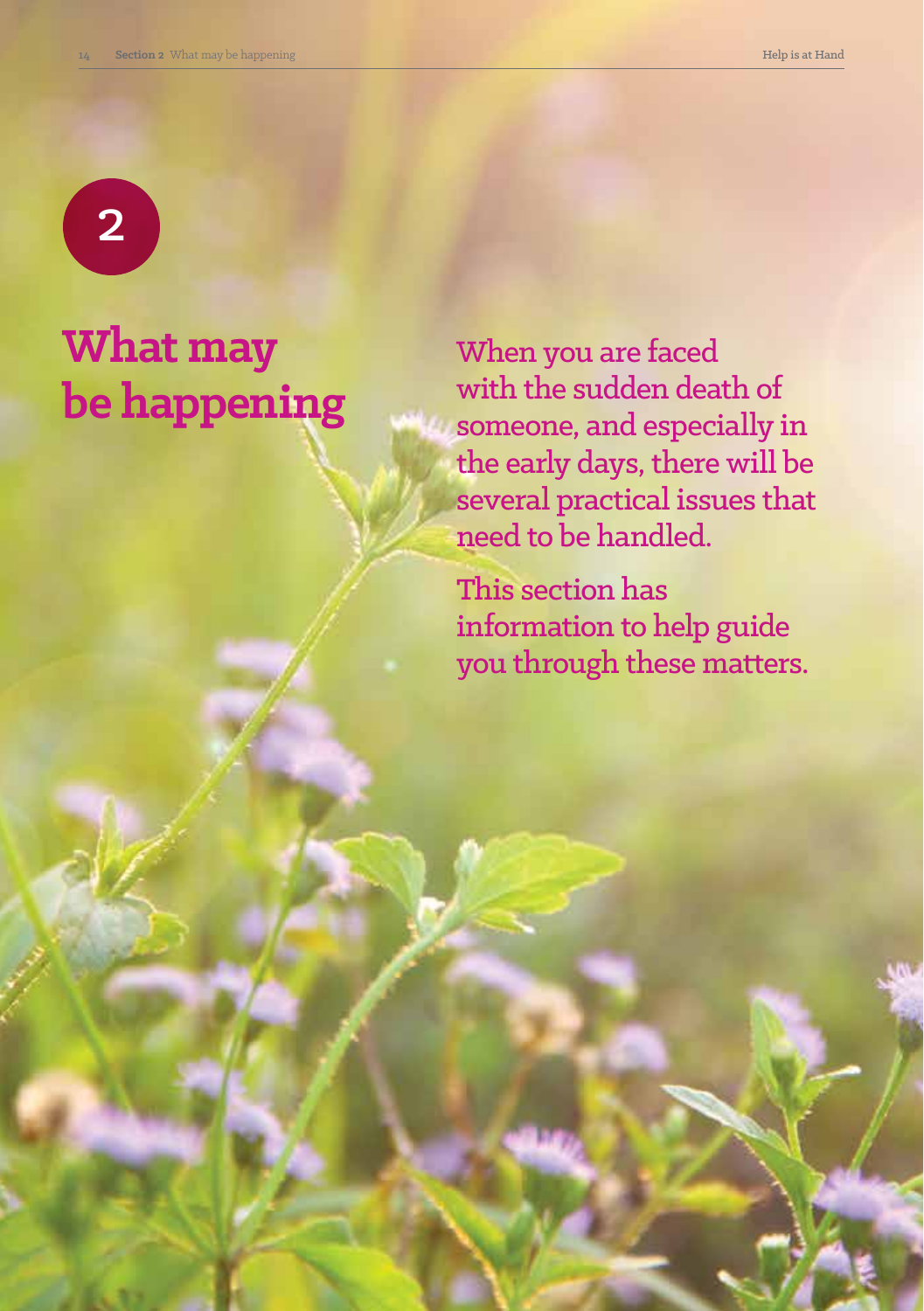# **Letting people know**

One of the first and hardest challenges you could face is letting others know what has happened: these may be family, friends, work colleagues, or neighbours.

You are entitled to tell people when you are ready and to say whatever you want about how the person died. Some say that they found it helpful to be honest from the start as it meant they didn't have to keep any secrets, or worry about how and when the truth might one day be revealed.

You are also entitled not to answer any questions from other people if you don't yet feel able, or you feel their questions are inappropriate.

You are likely to find that the people you are telling could be at a loss about what to say to you – and they may say or do thoughtless things in their shock. It may be difficult, but try not to feel offended or let down by their first reactions.

Section 3 provides some guidance on talking to and supporting children and young people after a death by suicide.

**Here are some things you could say:**

[person's name] has died…

…I'll tell you more when I feel able to.

…It is too soon for us to talk about how they died.

…I don't want to say any more at the moment.

…It looks like they might have taken their own life.

…We cannot imagine what happened. The police think they may have taken their own life, but we don't know yet.

… We think it was intentional. We knew they had thought about it before and we hoped that they'd find a way through their problems.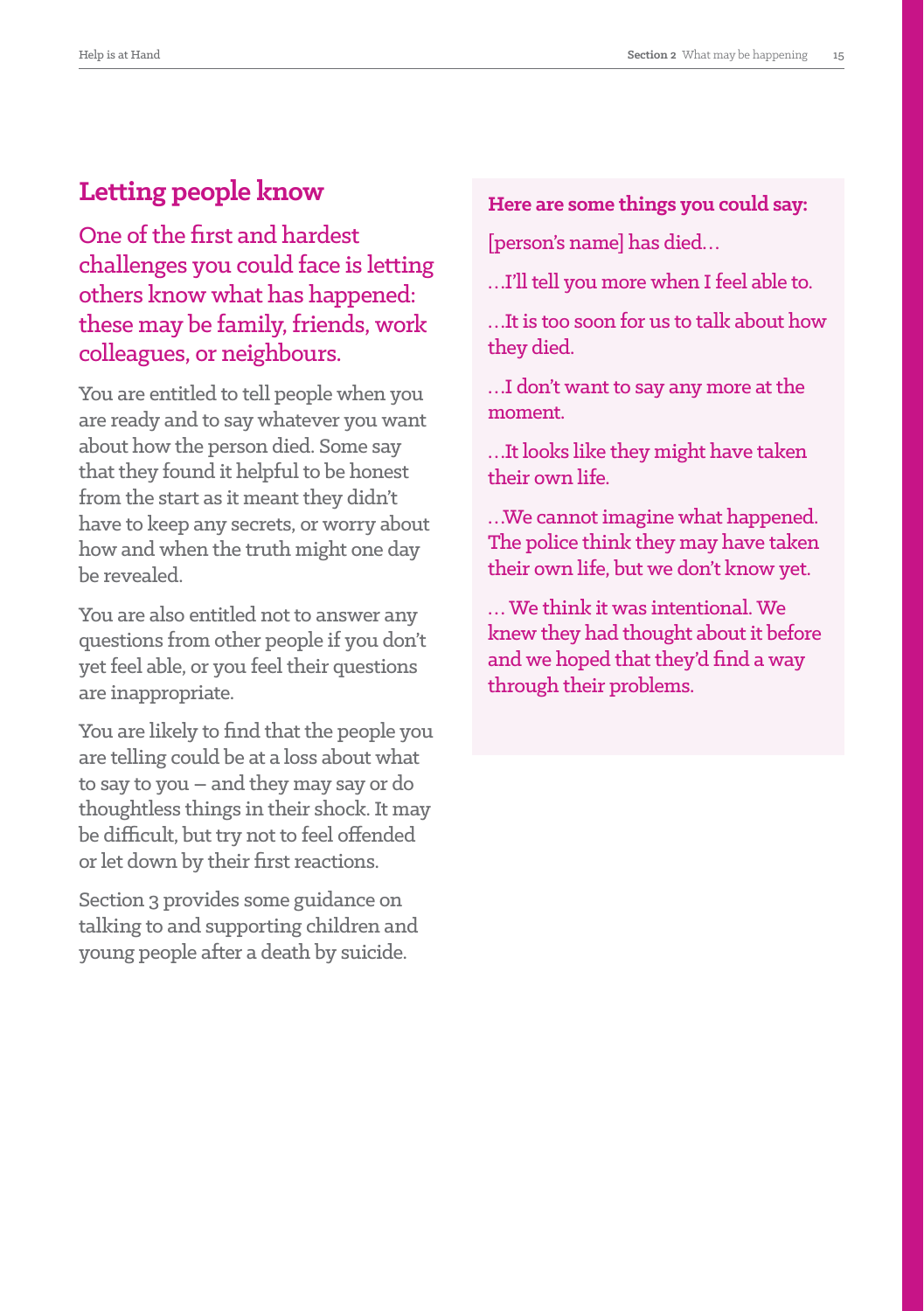# **What happens following a sudden death**



Most cases of suicide in Northern Ireland do not result in an inquest, which is a formal examination of the circumstances of a death conducted in court, in public. Bereaved people may wish to contact the coroner involved to enquire of the nature and extent of any investigation without an inquest. The coroner issues a document formally to the local registrar who will then invite a family member to attend the Registrar's Office to register the death and obtain the death certificate. A PSNI family liaison officer, coroner's liaison officer or advocacy organisation can help support you through this time.

# **If the person died in prison or in detention**

The Prisoner Ombudsman's Office has been responsible for investigating deaths in prison custody in Northern Ireland since September 2005. There will also be a police investigation and a coroner's inquest. The objectives for Ombudsman investigations include establishing the circumstances of the death, examining relevant healthcare issues and ensuring the deceased's family have an opportunity to raise any concerns. As such, when someone dies in prison, the Ombudsman's Office will be in contact with the family at an early stage.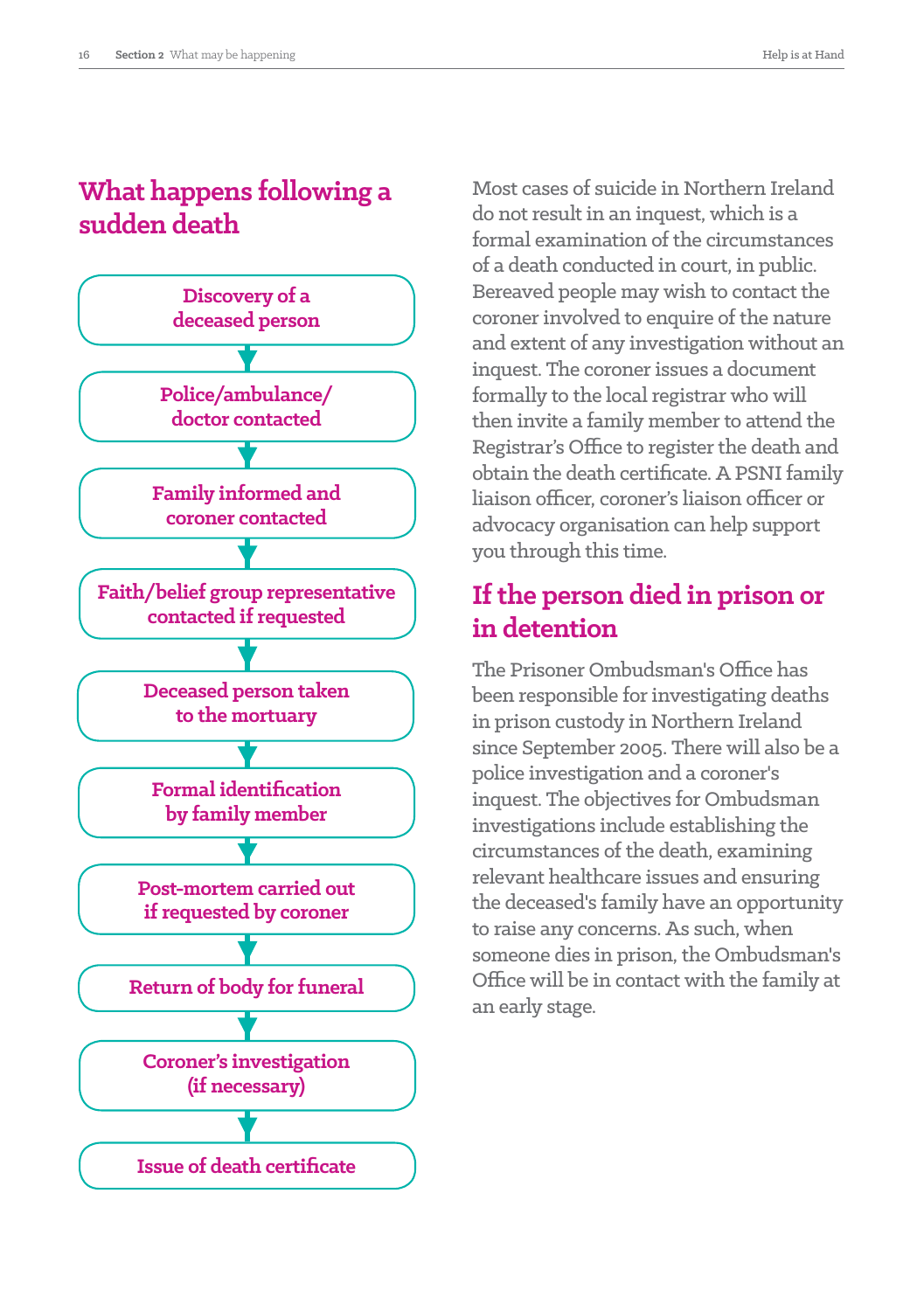**'The day she died the police took away some of her things from beside her bed and I remember thinking, "No, I want everything of hers, I don't want you to take anything". But they were really careful and we got it all back.'**

Amy, whose mother died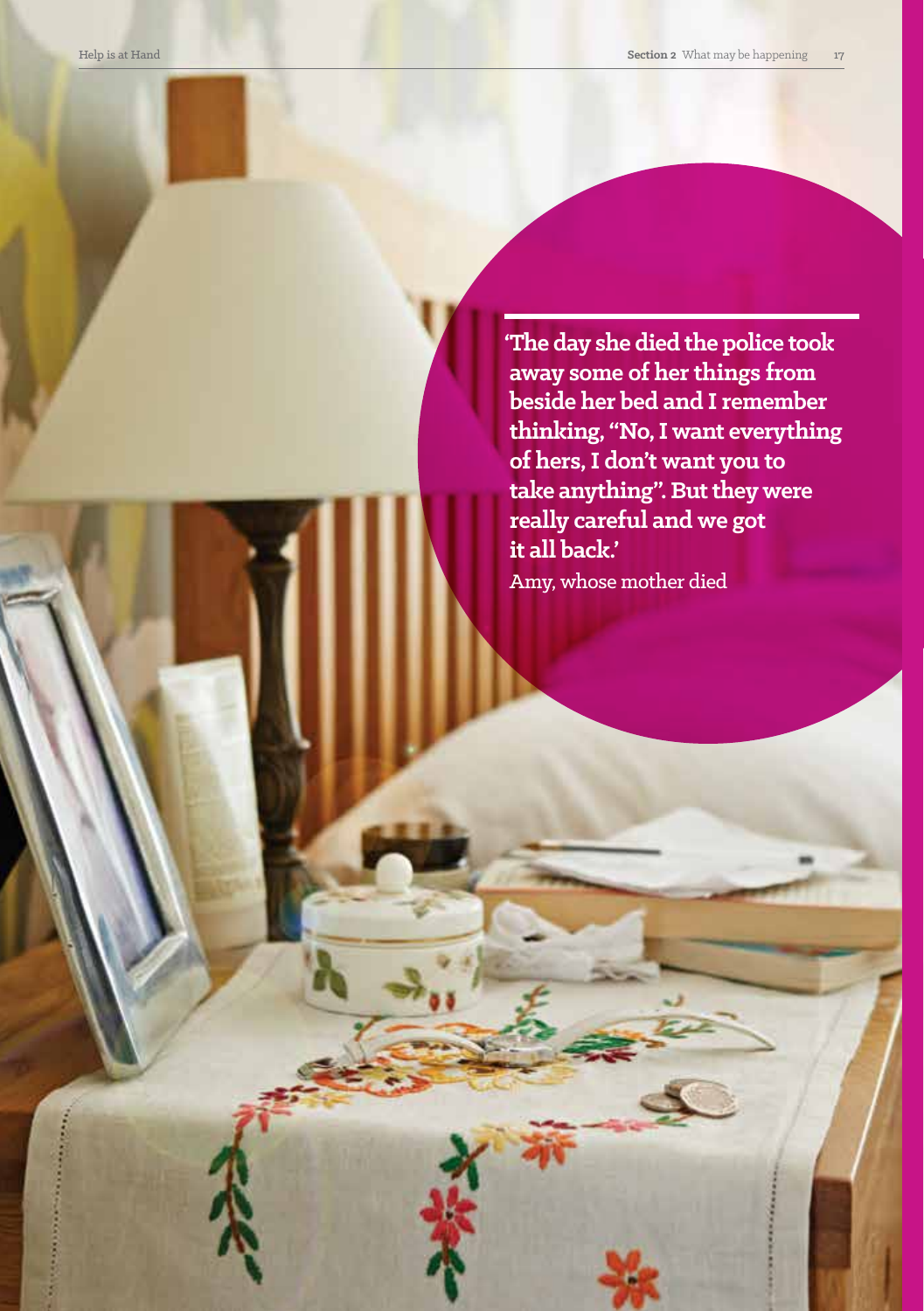All deaths which occur in police detention are automatically referred by the PSNI to the Police Ombudsman for Northern Ireland. Independent investigators from the Ombudsman's Office will attend the incident at any time of the day or night. Their job is to obtain evidence such as clothing, and to speak to police officers, custody civilian staff, or any other witnesses so they can try to find out what happened and to establish whether any police misconduct or criminality contributed to the death.

# **If the person had been in contact with mental health services**

If it is suspected that your loved one has taken their own life, and they have been in contact with mental health services within the 12 months prior to their death, a review of their care will take place, known as a Serious Adverse Incident (SAI) review. An SAI is an incident or event that must be reported to the Health and Social Care Board (HSCB) by the organisation in which the SAI occurred. Someone from the Health and Social Care Trust (HSCT) will discuss with you how the SAI will be reviewed and who will be involved. This process can take 8–12 weeks. You can decide not to participate in the review process but the HSCT will welcome your involvement should you wish to contribute to the SAI review.

You will be supported throughout the review process by a member of HSCT staff who will ensure that you:

- are made aware of the review process
- have the opportunity to express any concerns
- share your experiences
- are offered the opportunity to meet and discuss the review findings.

The HSCT will identify a person whom you can contact should you wish to discuss any aspect of the SAI review.

# **Arranging the funeral**

It may be helpful to employ the services of a funeral director. Most funeral directors are available seven days a week and provide a 24 hour on-call service throughout the year. You may have already chosen a funeral director, if not you will find details in Yellow Pages under 'Funeral Directors'. Funeral directors will help you with many of the tasks required when someone dies.

If a death occurs at the weekend, over a bank holiday or if the coroner is involved, there may be a delay. Do not arrange the date and time of the funeral until you have permission from the coroner.

Children or young people who were close to the person may like to be involved in planning and taking part in the funeral service.

If you wish the services of a minister, priest or faith/belief group representative they will help you plan and prepare for the funeral and provide you with emotional and spiritual support.

Funerals are costly and some people contribute to a payment plan to cover the cost of their funeral. If you are on certain benefits you might qualify for financial help. The registrar, your social worker or funeral director can provide you with more information.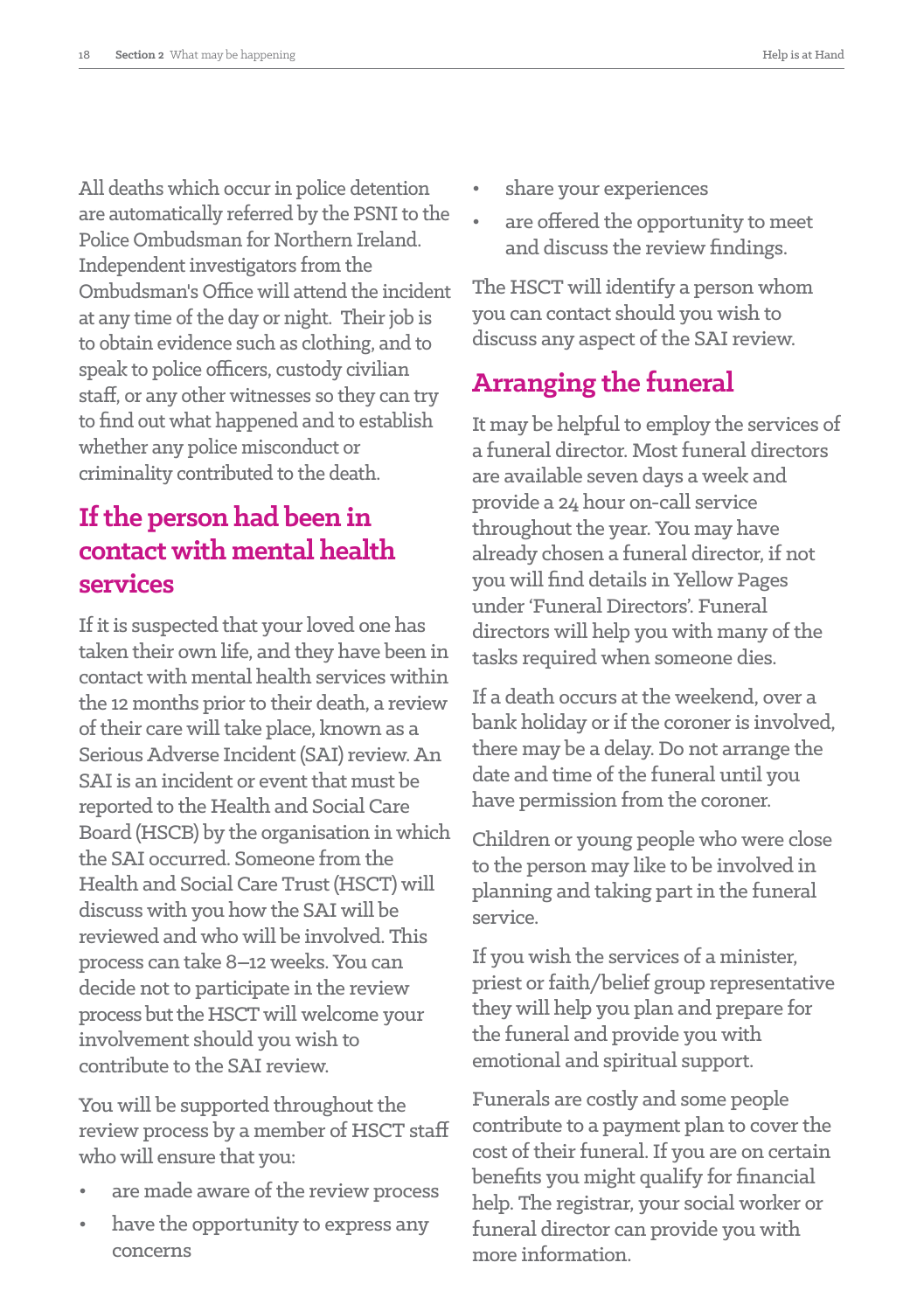# **Dealing with the media**

## Following a loved one's death by suicide you could be contacted by the media who may wish to report on the death.

You may be approached by a journalist for details about your loved one and the circumstances of their death, particularly if a young person has died or the death has occurred in a public place.

It is important to take the time to consider whether you or your family want to speak to the media. If you decide that you do not wish to be interviewed or to make a statement, you should make this clear.

If you decide that you would like to speak to the media, one way to do this is to prepare a written statement. This can include factual information such as the name, age, occupation/school of your loved one.

Where there has been a death by suicide, the journalist may also ask for specific details on whether your loved one was experiencing problems or had sought help. It is important to give consideration to what information you wish to put into the public domain.

If you have reached a decision to speak directly with the media through an interview, you may want to do this yourself or you could nominate a spokesperson who can speak on behalf of the family. The spokesperson should take time to prepare for the interview – they could ask the journalist for a list of questions they wish to cover in advance and prepare notes as a guide on what they want to say.

Bear in mind that the journalist may not use every piece of information that you have given them. They could also use interviews with others and information that is publicly available, such as photographs and comments from social media pages.

A journalist can also use anything that you have said during interview in their article, so think carefully about what you wish to say publicly. If you feel uncomfortable at any time during the interview, you can bring it to a close.

It is worth noting that if the media have a photograph of your loved one, it can be used at any time – for example at a later date in connection with another death by suicide. There may be no preparation for suddenly seeing a photograph of your loved one in a newspaper or in an online article months after they have died.

Sometimes, appropriate media coverage can feel like a way of sharing the life of a person with a wider audience. Some people choose to talk publicly about what has happened as a way of remembering the person, or to help raise awareness of the issue of suicide to try and prevent other deaths. Remember, it is your decision to do whatever you feel comfortable with.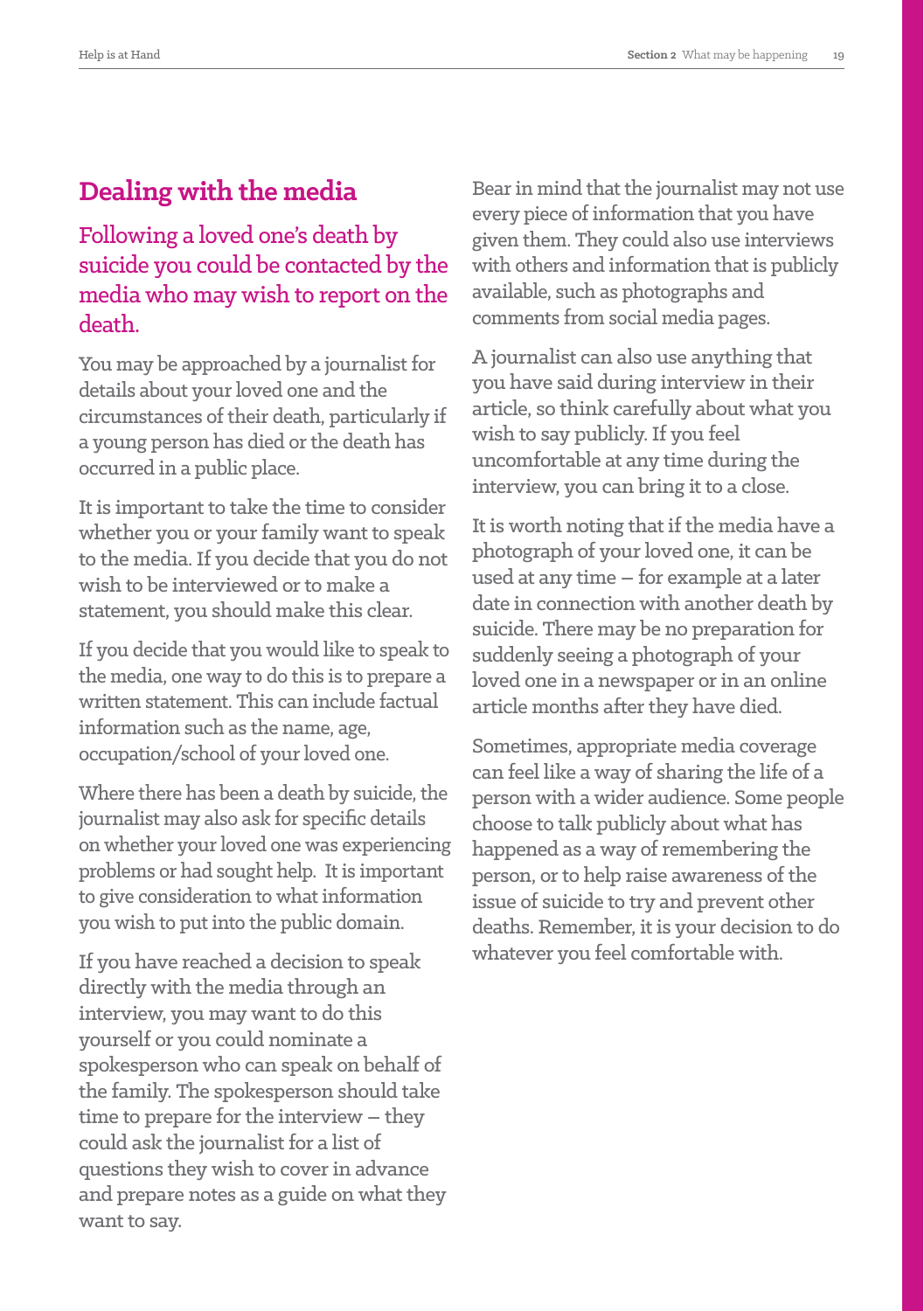## Media guidelines

Tools and guidance are available for the media to help them when reporting on suicide. Following extensive consultation with journalists and editors throughout the industry, Samaritans and the Irish Association of Suicidology have produced media guidelines for reporting suicide. They provide practical recommendations for reporting suicide across all media. The guidelines are advisory, they are not exhaustive and are not intended to limit press freedom – the aim is to prevent suicides where possible and to help journalists avoid common pitfalls when reporting suicide. The guidelines are available at http://pha.site/med-guidelines

#### Press standards

The Independent Press Standards Organisation (IPSO) is the independent regulator for the newspaper and magazine industry in the UK. They hold newspapers and magazines to account for their actions, protect individual rights, uphold high standards of journalism and help to maintain freedom of expression for the press. IPSO makes sure that member newspapers and magazines follow the Editors' Code of Practice.

The Editors' Code of Practice makes clear that whilst journalists have the right to report legal proceedings, they should act with sympathy and discretion when approaching individuals affected by personal grief or shock and, when reporting cases of suicide, journalists should not report excessive detail of the method of suicide used. The Editors' Code is available at: https://www.ipso.co.uk/ editors-code-of-practice/

You can contact IPSO if you feel you have been subject to intrusive inquiries or if you have concerns about a story you think will be published. IPSO cannot prevent a newspaper publishing a story but can give you specific advice about how the Editors' Code applies to you. If you feel that an article has breached the Editors' Code, you can contact IPSO on 0300 123 22 20. IPSO also operates an emergency hotline (07799 903 929) if you are being harassed by a journalist.

#### Social media

Common social media sites such as Facebook, Twitter, Tumblr, Instagram have different procedures for how to close or 'memorialise' (that is, leave untouched) the account of someone who has died. Details on how to do all this should be listed within the help sections of each website.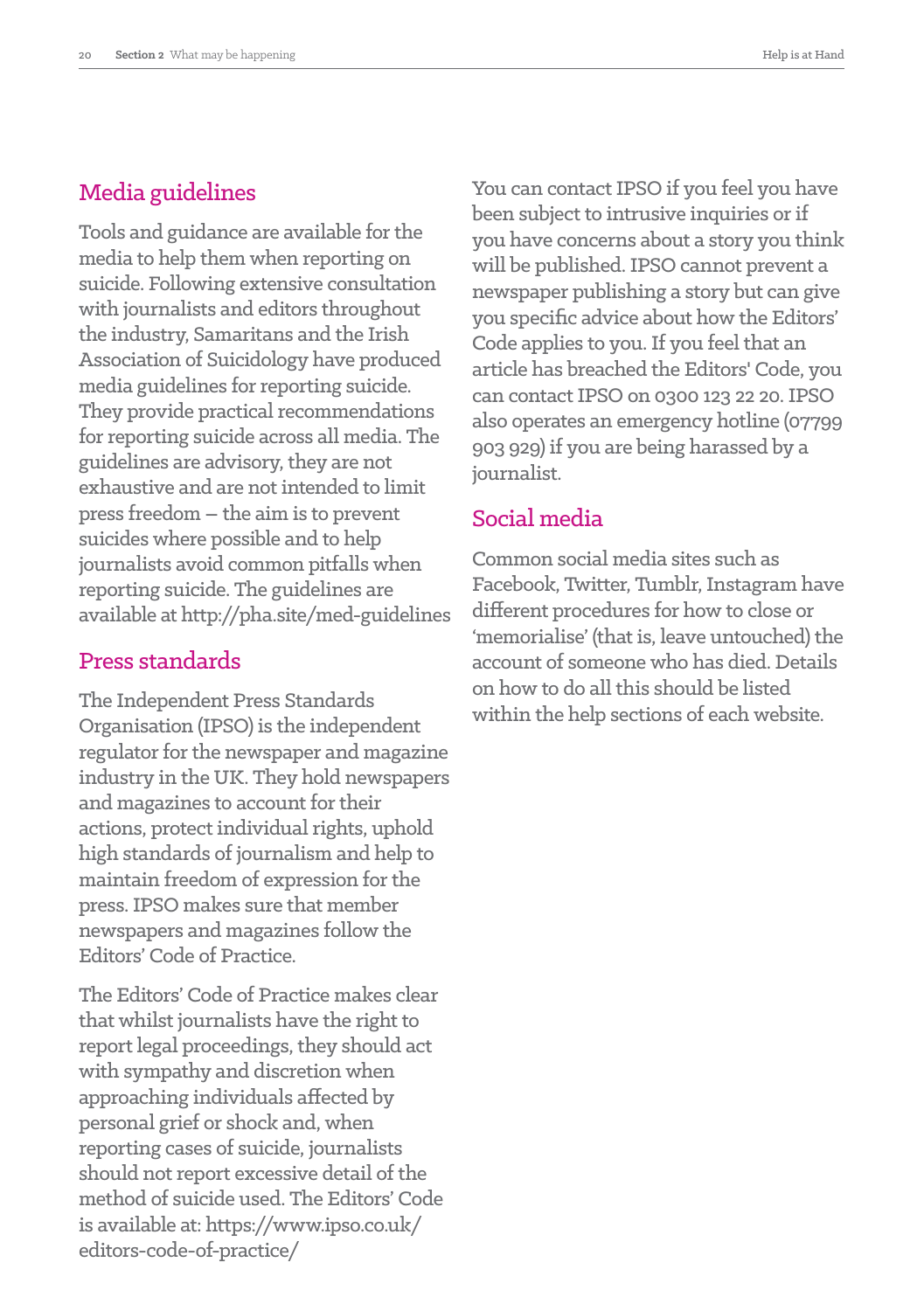**'Our grief was so immense that we just switched into auto-pilot to get through all the formalities. We had it explained to us what needed to happen, and we just got on with getting through the funeral. They were almost trivial compared to dealing with the way we felt. I have good family and a few fantastic friends who did any of the immediate things, and we only got involved in decisions when we needed to.'**

Doug, whose son died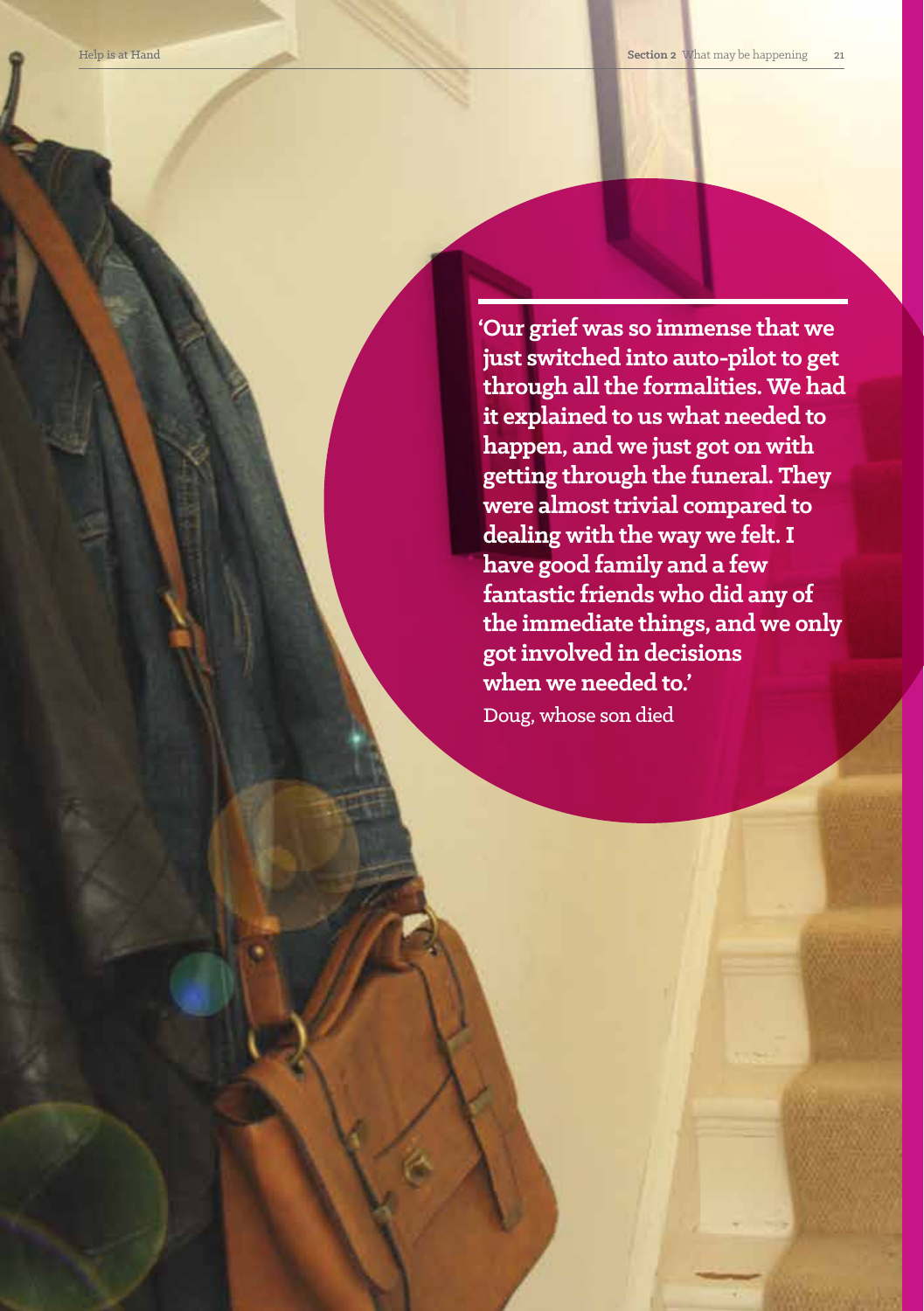# **People/organisations to tell**

After someone dies, it can feel as if there is so much to think about and do. A large number of people and organisations need to be informed. The following list may help you determine the relevant people to notify – not all will apply in every case. A family member or close friend could help.

Early contact will help avoid the distress of letters, phone calls and supplies/ equipment continuing in the weeks and months ahead.

- GP/district nurse/home help/day care centre
- Other health care professionals, such as optician/dentist/podiatrist
- Provider of medical aids/equipment/ supplies
- Any hospital the person was attending
- Solicitor contact before the funeral to check if there is a will stating person's wishes about burial or cremation
- Social Security Agency Bereavement Service – regarding reporting a death, benefit eligibility check and making a claim for bereavement benefits and/or funeral payment
- The Northern Ireland Pension Centre – regarding state retirement pension
- School/higher education institutions
- Employer/trade union/pension company
- Bank/building society/Post Office/ Credit Union/credit card company/ financial advisor
- Mortgage company/Housing Executive/landlord
- Insurance company (personal, household, vehicle – if you are 2nd named driver on the policy you will no longer be insured)
- HM Revenue & Customs (tax office)
- DVA (driving licence)/DVLA (vehicle registration)
- Translink regarding travel pass
- Passport office
- Utilities gas/electricity/telephone/ mobile phone companies
- Season ticket issuers
- Catalogue companies

# Legal and financial matters

You may be entitled to bereavement benefits after someone has died. These differ depending on your relationship to the person who died (eg spouse/civil partner), your altered responsibilities since they have died (for example, looking after children or grandchildren) and what other benefits you may be receiving already. You may also be entitled to financial help with the cost of the funeral.

The Social Security Agency now has a Bereavement Service which requires only one phone call to:

• report a death to the Social Security Agency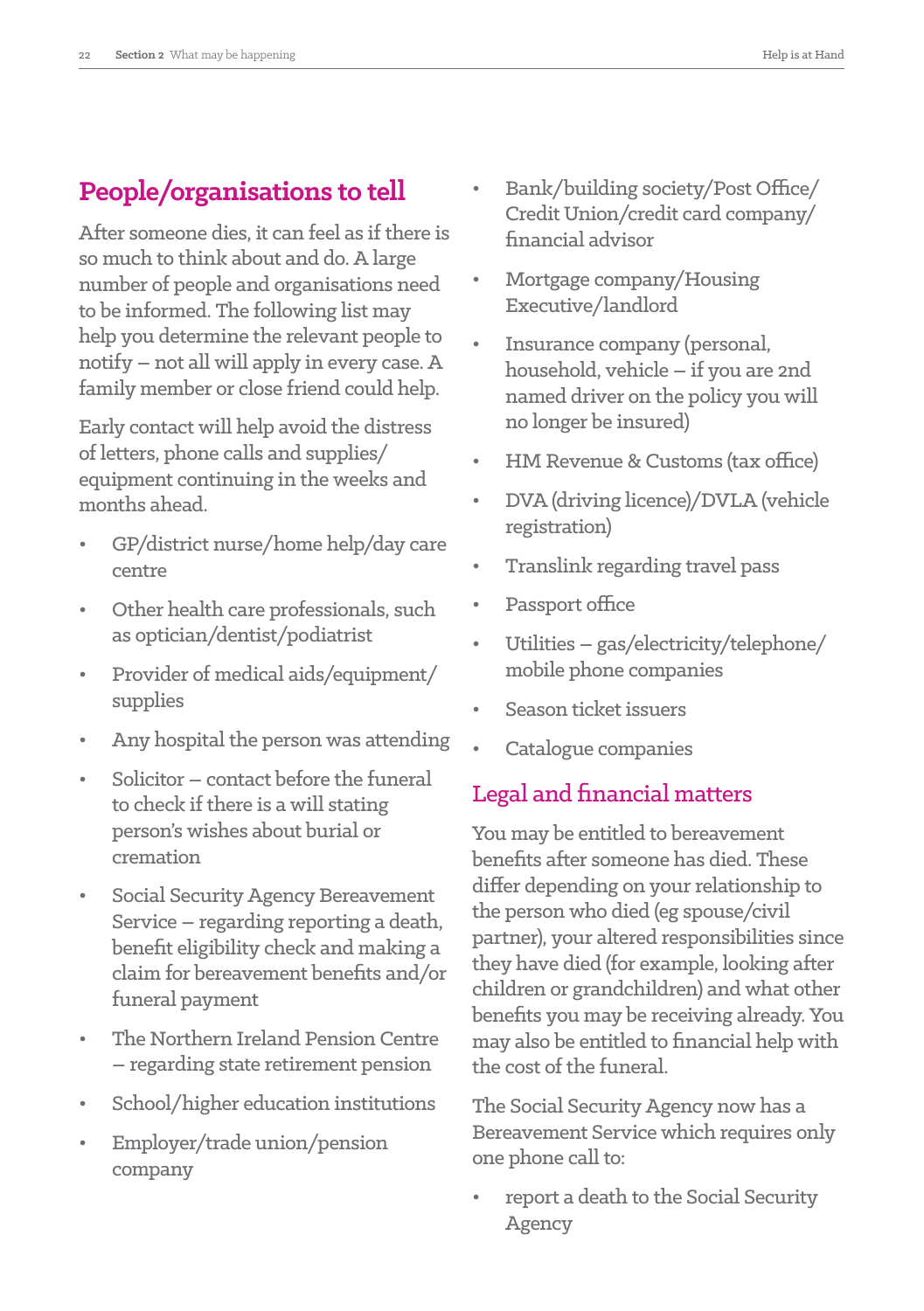- check if you might be entitled to benefits/financial help
- make a claim for bereavement benefits or funeral payment.

The telephone number is

#### 0800 085 2463

When you call the Bereavement Service they will process your application over the phone. They will ask you details about the following so have this information available:

- Your contact details, date of birth, and national insurance number
- The date of birth, national insurance number, employment and pension details of the person who died (if the person who died was not your spouse or civil partner and you intend to make a claim for benefits or financial help, you will also need these details for your spouse/civil partner if you have one)
- Any children's names, dates of birth, residence and benefits
- Any other benefits you are getting
- How you are paid (frequency of payment and account details).

You can call into your local Social Security Office for any information in relation to benefits, or visit www.communities-ni. gov.uk/topics/benefits-and-pensions

Some life insurance policies do not cover deaths by suicide. It is advised however that you contact your insurance company for further advice.

## Contact details

The list on page 24 may help you consider who you might need to contact. It focuses on the professionals and organisations you may have to be in touch with in connection with this death rather than your family and friends. Maybe a friend can help find the numbers for you and make some of the calls or send the letters? You can find some of the relevant contact details on www.nidirect.gov.uk

On page 25 is a sample letter which you could copy and complete for each contact.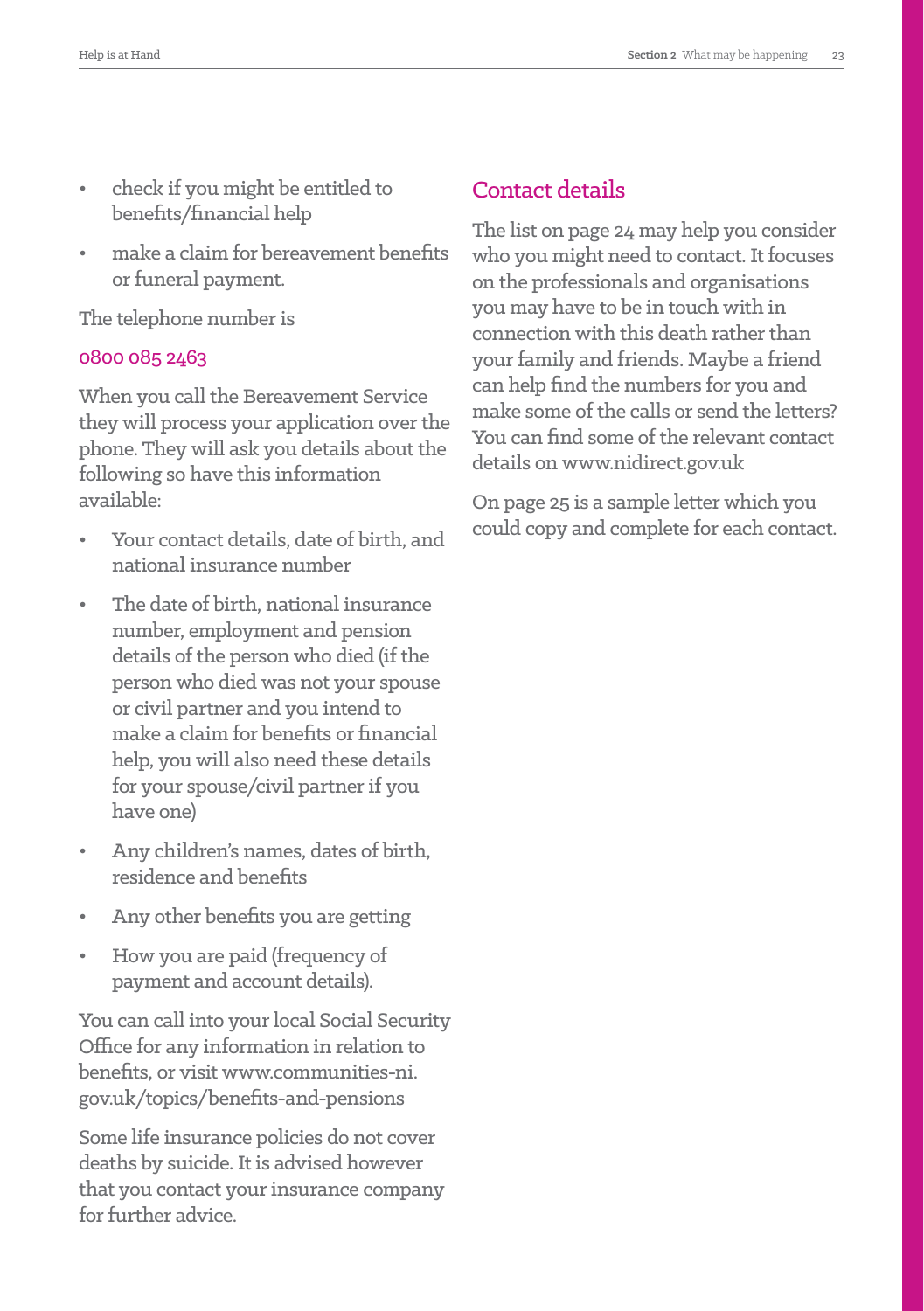| Organisation                                                                        | Name/reference | <b>Contact details</b> | Informed? |
|-------------------------------------------------------------------------------------|----------------|------------------------|-----------|
| Police officer/Family liaison                                                       |                |                        |           |
| Coroner's officer                                                                   |                |                        |           |
| Funeral director                                                                    |                |                        |           |
| <b>HSCT Bereavement Coordinator</b>                                                 |                |                        |           |
| Registrar of deaths                                                                 |                |                        |           |
| Workplace (yours)                                                                   |                |                        |           |
| Workplace (person who died and their<br>national insurance number)                  |                |                        |           |
| School/college (of person who died and/or<br>of any bereaved children/young people) |                |                        |           |
| Jobs and Benefits Office                                                            |                |                        |           |
| Voluntary work                                                                      |                |                        |           |
| GP (theirs/yours)                                                                   |                |                        |           |
| Hospital/health services (hospital number)                                          |                |                        |           |
| Dentist/optician                                                                    |                |                        |           |
| Solicitor                                                                           |                |                        |           |
| Executor of will                                                                    |                |                        |           |
| Bank                                                                                |                |                        |           |
| <b>Building society</b>                                                             |                |                        |           |
| Mortgage provider/landlord/<br>housing officer                                      |                |                        |           |
| Pensions provider(s)                                                                |                |                        |           |
| HM Revenue & Customs (tax office)                                                   |                |                        |           |
| Life insurance company                                                              |                |                        |           |
| Car insurance                                                                       |                |                        |           |
| DVA Coleraine for driving licence/DVLA<br>Swansea for vehicle registration          |                |                        |           |
| Phone (mobile/landline)                                                             |                |                        |           |
| TV/internet provider                                                                |                |                        |           |
| Electricity/gas                                                                     |                |                        |           |
| Water                                                                               |                |                        |           |
| Passport office (passport number)                                                   |                |                        |           |
| Library                                                                             |                |                        |           |
| Hire purchase/loans                                                                 |                |                        |           |
| Clubs (social/sporting etc)                                                         |                |                        |           |
| Social media accounts (Facebook,<br>Twitter, LinkedIn, Instagram etc.)              |                |                        |           |
| Postal service                                                                      |                |                        |           |
| Other                                                                               |                |                        |           |
|                                                                                     |                |                        |           |
|                                                                                     |                |                        |           |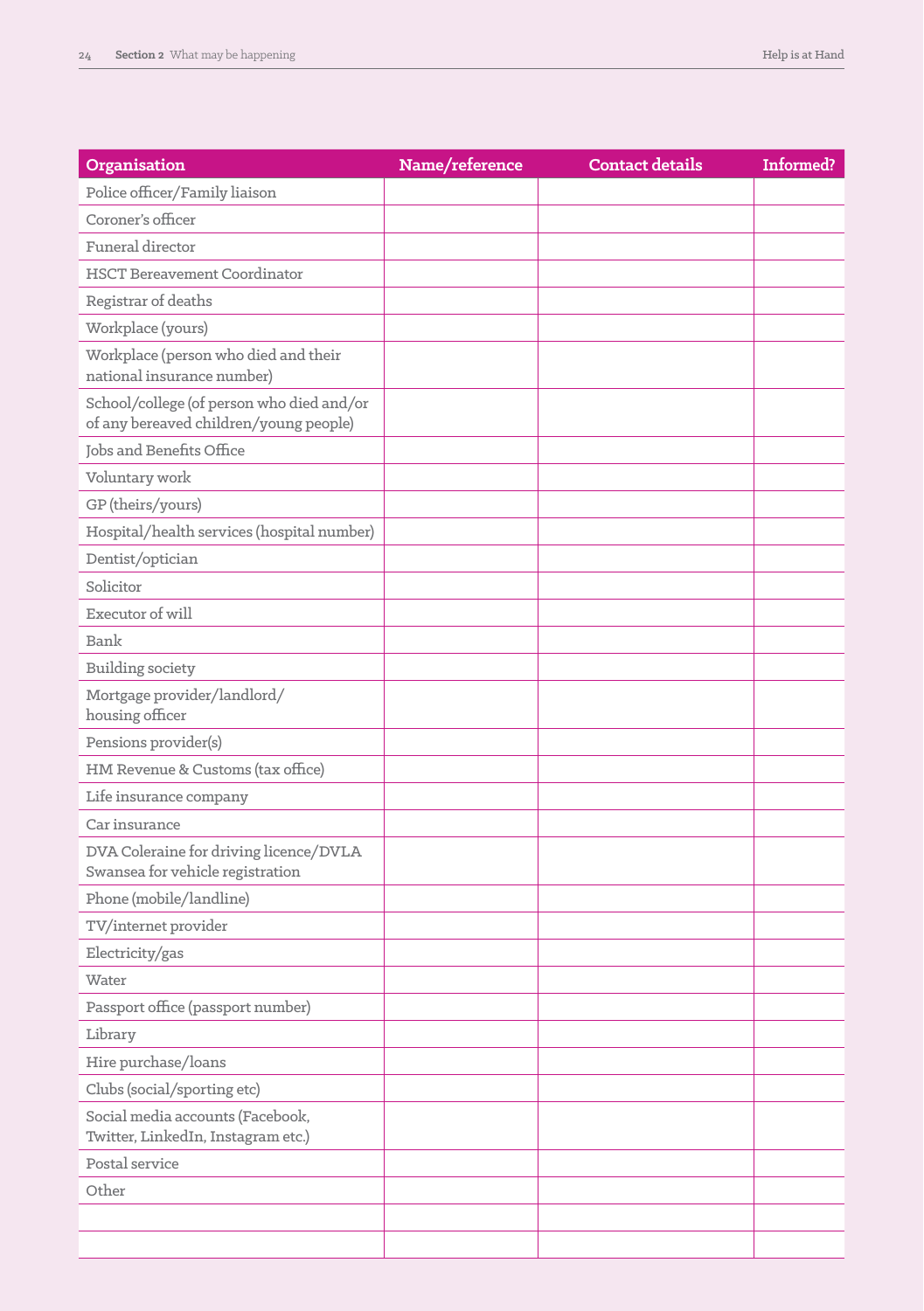| To whom it may concern                                                                                                 |
|------------------------------------------------------------------------------------------------------------------------|
| Name of organisation:                                                                                                  |
| I wish to notify you of the death of:                                                                                  |
| Title                                                                                                                  |
| First name(s)                                                                                                          |
| Surname                                                                                                                |
| Date of birth                                                                                                          |
| Address                                                                                                                |
|                                                                                                                        |
|                                                                                                                        |
| Telephone                                                                                                              |
| Email                                                                                                                  |
| Date of death                                                                                                          |
| I understand that the person named above had dealings with your organisation.<br>Please amend your records. Thank you. |
| Their reference number/membership number for your organisation:                                                        |
| If you need more information, my details are:                                                                          |
| Name                                                                                                                   |
| Address                                                                                                                |
|                                                                                                                        |
| Telephone (home)<br>(mobile)                                                                                           |
| Email                                                                                                                  |
| Relationship to the person who died                                                                                    |
| Signature                                                                                                              |
| Date                                                                                                                   |
|                                                                                                                        |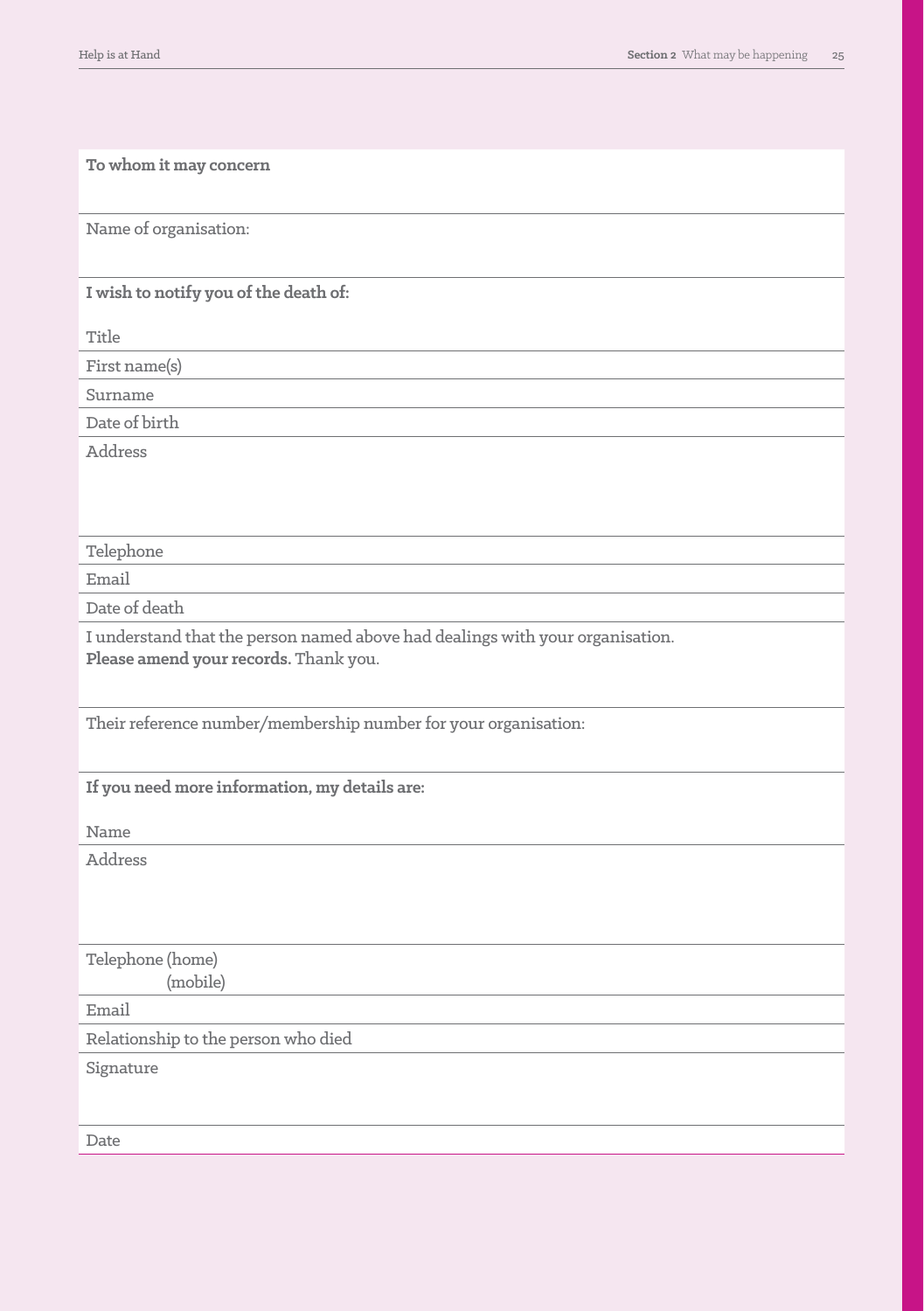# 3

**People with a particular connection to the person who died** 

Some people will have particular responses and reactions to a death by suicide depending on their relationship to the person who died.

This section helps guide people with a particular connection.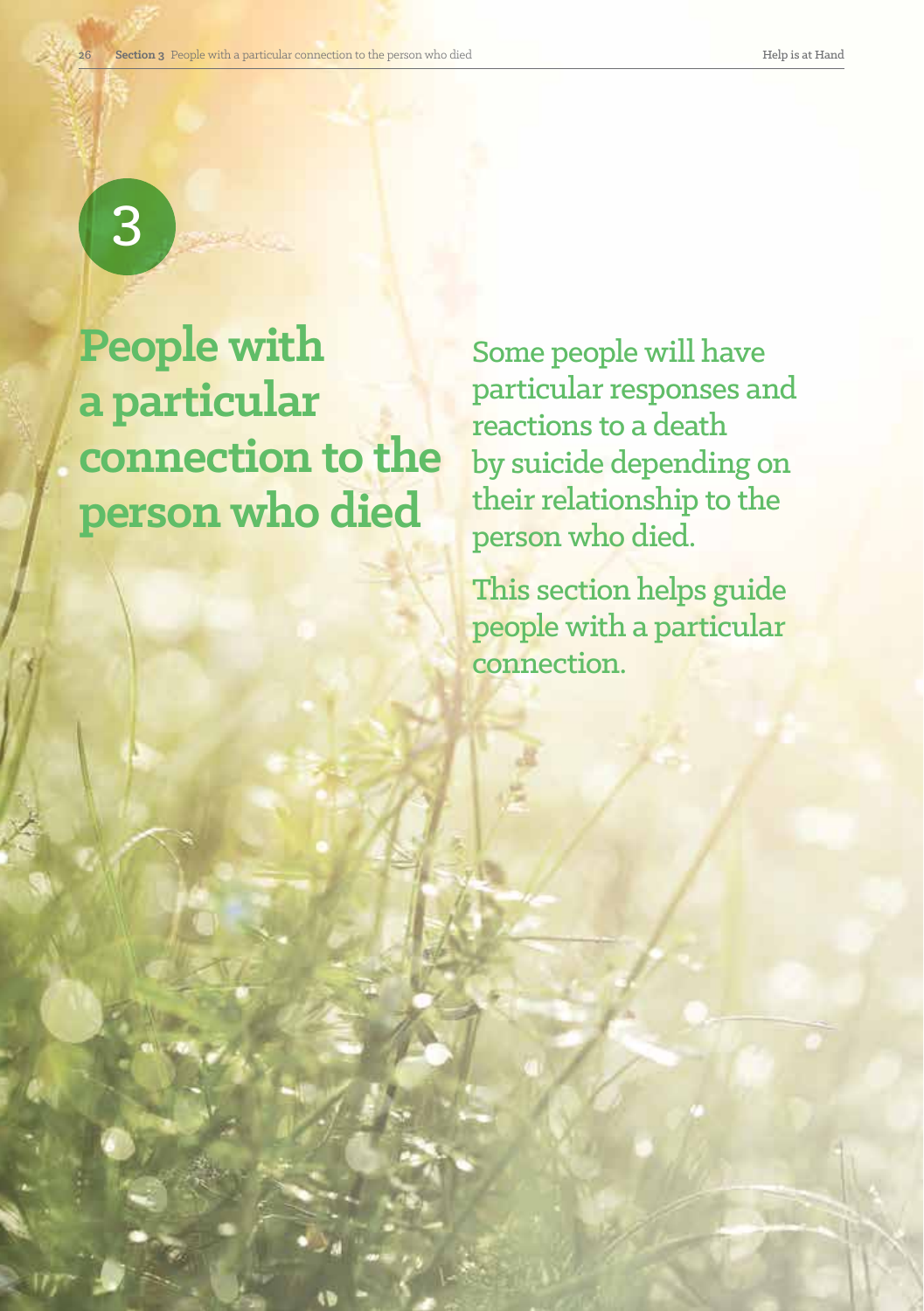#### **Partners**

When your partner dies by suicide, it may feel as if you and your life together have been rejected. You may ask unanswerable questions such as: 'wasn't I enough reason to stay alive?'. It may be so hard to remember the good parts of your lives together because a death by suicide seems to wipe out the positive memories, at least for a time.

# **'I'll never understand – how could all that love we had not have been enough? How could death seem preferable to that…to me?'**

Faye, whose husband died

If the death was unexpected, you are likely to be feeling as if the ground has disappeared from under your feet. If you have been supporting your partner through mental ill health or previous attempts for a long time, there may be confused feelings of frustration, exhaustion and relief.

People whose partner has died by suicide sometimes say the manner of their death can make others treat them in a very different way, as if they were 'tainted' or to blame for what has happened. This can sometimes be the case with a partner's relatives who are, of course, also grieving. If you and the person who died have children, you may feel extremely hurt and angry on their behalf.

The death of an ex-partner can hurt unexpectedly. You may feel you are not entitled to grieve – but that won't stop it happening. You shared parts of your lives together and you are allowed to grieve for the person you knew.

Your reasons for grief might not be easily recognised by others. Some find themselves excluded from funeral arrangements and support, either deliberately (for example, because they were in same sex relationships that their families have felt unable to accept) or unintentionally (because your connection was unknown and had perhaps been kept secret from your partner's family).

**'An entire life together – friends, the flat, the cat, putting out the bins – yet I wasn't even seen as his next of kin.'** Stephen, whose partner died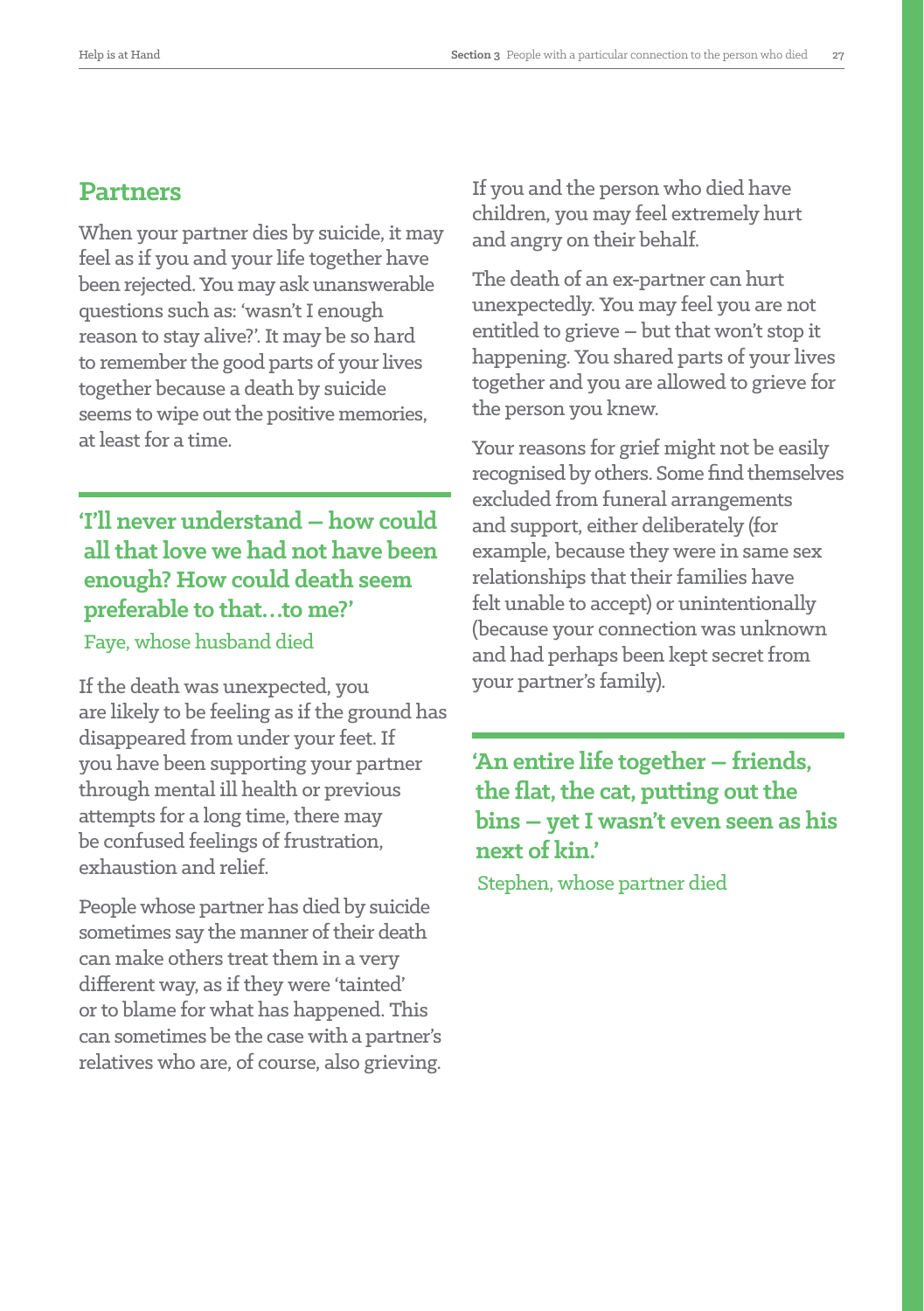#### **Parents**

For any parent to have a child die – whatever their age, whatever the cause – is devastating. It seems to break the 'normal' rules when a child dies before their parent. People talk about the fierce pain of not being able to hold their child, of not seeing them grow up and share their lives, of the loss of their dreams for their child's future.

Parents can tear themselves apart with questions such as 'why?'; 'what could I have done to stop this?'; 'why didn't I notice?'; 'if only...'. You may feel that others are judging you – and your child – in a way they would not if your child had died in other ways. Even if your child had grown up and left home many years before their death, you may endlessly wonder if there was anything you could have done that would have changed what happened.

**'As his mum, I felt responsible for his death; that I should have seen his inward struggle and that I had missed the signs. The battle to deal with the intensity and complexity of his death hit our family and whole community with the ferocity and fallout of an atom bomb.'** Shirley, whose son died

Parents may grieve in different ways. Whilst one may find it impossible to talk about what has happened, seem unmoved and keep themselves busy, another may need to talk, to cry and to express feelings and pain. This may lead to a sense of being estranged from each other at a time when you most need each other's support, and may lead one parent to think that the other does not care. Single or separated parents may feel very alone and unsupported.

Parents whose adult child has died by suicide sometimes feel they have to support their child's partner and any children first, and put their own grief 'on hold'. Parents can feel responsible for their child causing pain to others.

It can be especially difficult to support any other children while you are grieving; you know they need you but you may feel you have nothing left to give. You may end up hiding your feelings and not talking about the enormity of what has happened. Parents bereaved by suicide worry that their other children will also consider suicide, which can result in becoming super vigilant and over-protective.

If you are a parent whose only child has died, you may wonder how you now define or describe yourself. One parent described it as being 'a mother without a child'. It may make answering the question 'do you have any children?' very challenging. The Compassionate Friends have an online message board for childless parents (visit www.tcf.org.uk).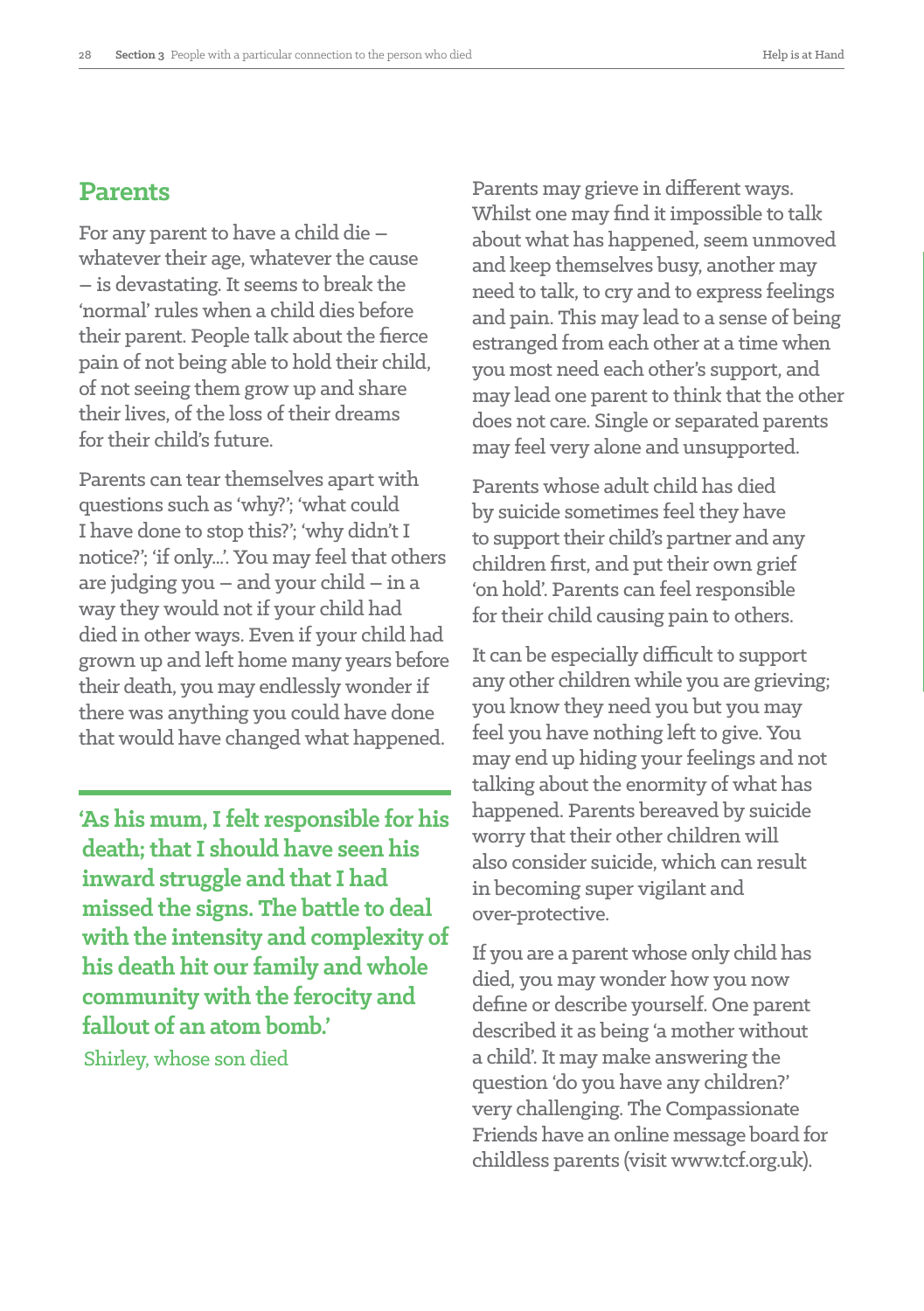**'When he was five, my youngest son's questions changed from "why did Daddy die?" to "how did Daddy die?". As he played with his cars on the floor, I cried into the sink of dishes I was washing and I started to tell him the truth. When he turned 18, he thanked me for telling him the truth about his father's suicide. He said he now realised how difficult it must have been, but if I hadn't told him the truth he would have lost his relationship with both parents that night.'** Angela, whose partner died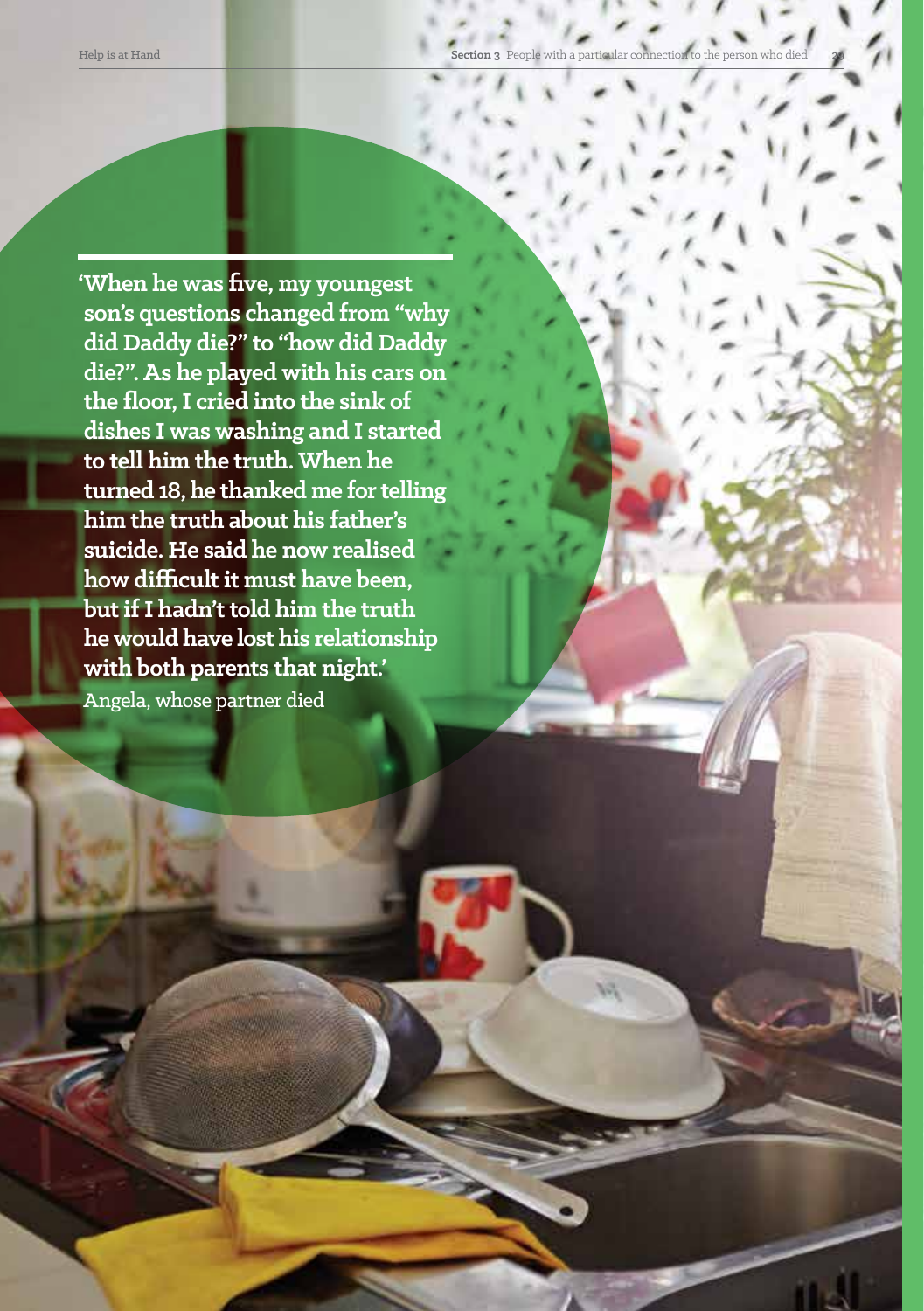# **Children and young people**

For children of any age, the death of a parent by suicide brings particular challenges. They are likely to feel abandoned and it can be very hard for children to avoid feeling that somehow they weren't enough of a reason for their parent to keep living.

Some who have survived an attempted suicide explain reaching a point when desperate despair removed their ability to see anything beyond an end to their mental anguish; and a feeling that those they love and care about will be better off without them.

Talking to children about how the person died will depend on the child's age or level of understanding.

If there are young children who have lost a parent or sibling to suicide, a natural response is to want to protect them from knowing what has happened, and to think up an alternative explanation for the death. However, because of the likelihood of overheard conversations, media coverage, gossip and visits from the police, it is hard to keep the cause of death a secret. It is better for children to hear the truth from people who love them than from someone in the playground or on social media: this is a time when they need to feel there are people they can trust.

Talking about what has happened is a chance to answer any questions (within the limits of their age and level of understanding) and to check that they have understood what has been said. It is also a chance to reassure them they were not to blame. Ideally, a parent would be the best person to tell the child what has happened – if this is not possible, ask someone they trust to explain what has happened.

If the child has already been given a different explanation for the death, it is possible to go back and change it. For example you could say something like: 'You know I told you that your dad had an accident and that is why he died. Well, I've been thinking about this and I would like to tell you a little more about how he died. I didn't know what to say when it happened, it was such a shock. Now I'd like you to know what actually happened that day.'

You may be wondering whether children should view the person's body or whether they should attend the funeral. These decisions will depend on your knowledge of the child's level of understanding. Children and young people appreciate being given the information to make a choice.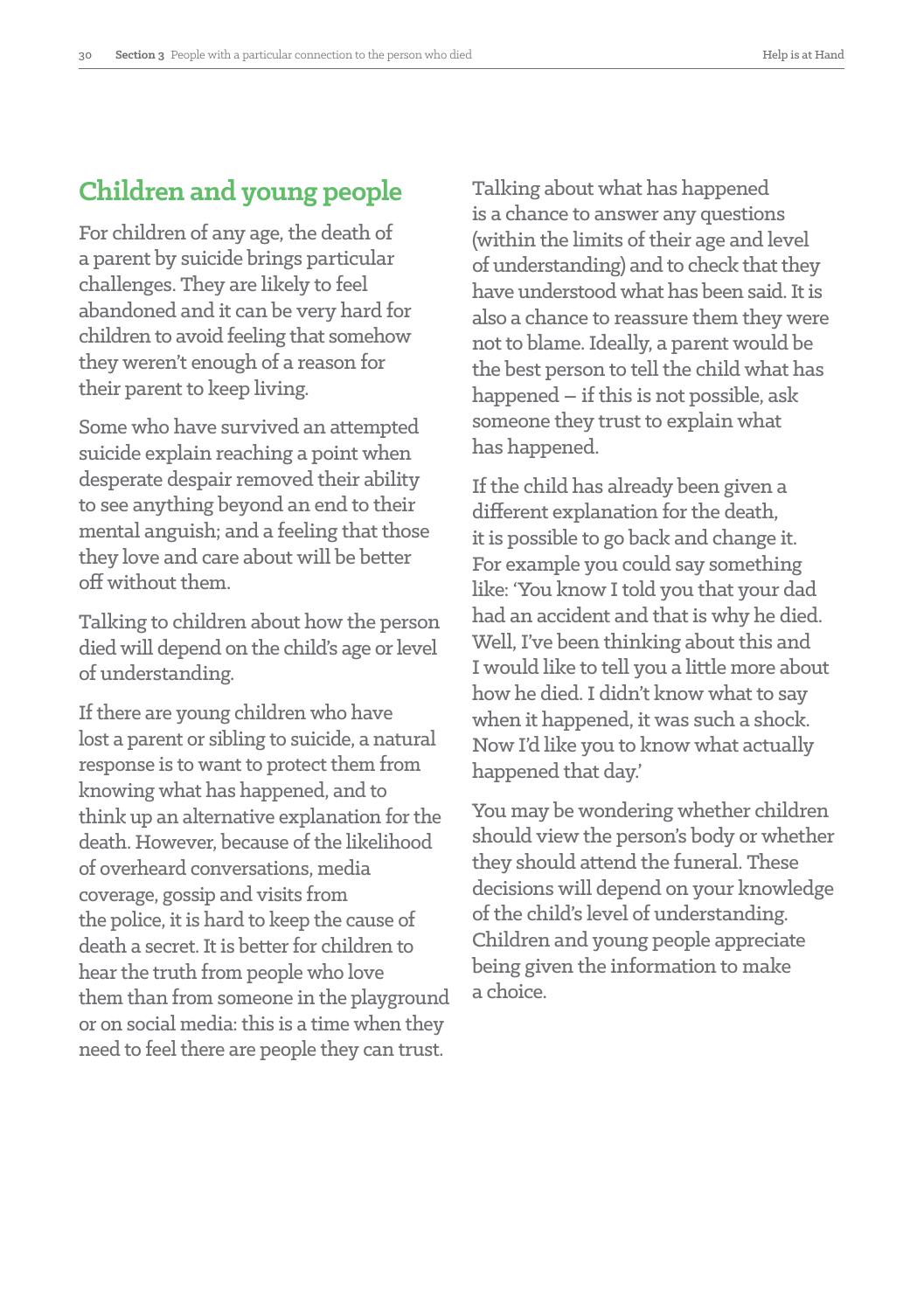**'It was so hard to tell them that their dad had killed himself. Itried to avoid it, said he'd had an accident, but how long could I keep that up for? I thought they'd understand better when they were older, but how old? I can't understand it and I'm an adult – why do I think there is a magic age at which it'll be OK for them to know? Then I realised I was just trying to protect myself but, actually, more than ever they needed to be able to trust me. Turns out they'd guessed something wasn't right all along and they just wanted me to be honest so we could talk about it together.'**

#### Faye, whose husband died

If children wish to see the person's body, and you feel this is appropriate, prepare them in advance for what they will see and suggest they bring something (like a flower or a card) to leave with the person. If they decide to attend the funeral, consider offering them a role (such as choosing some music). Speak to your local Trust Bereavement Coordinator (contact details on page 52) about further child bereavement support available.

Children and young people will have the same range and intensity of feelings as adults but may need help identifying and expressing their emotions. It may be the first time that someone they know has died and even the concept of death is new to them. Understanding suicide can be overwhelmingly difficult and confusing.

They may find it very hard to cry: it doesn't mean they aren't as distressed as someone who can't stop crying. The way children grieve is often described as 'puddle-jumping': moving rapidly from great distress to physical activity, for example. This is normal.

Some emotions can be strongly felt by children and young people depending on their age and level of understanding. It is common for a child who has been bereaved by suicide to feel that they were in some way to blame – for something they did or did not do; or something they said or did not say. Giving regular reassurance is important.

Young people may become extremely angry – with the person who died, with other members of the family, with themselves. Grief can put a great strain on relationships and young people may fall out with members of the family or with friends. It is also very natural for a child to be scared that someone else in the family may also die by suicide. If you can, reassure them. You could say something like: 'I know I have been very upset, angry and shaky since your Dad died but I am not going anywhere. I will get upset, because I am still so sad that he died, but it does not mean I will die the way he did.'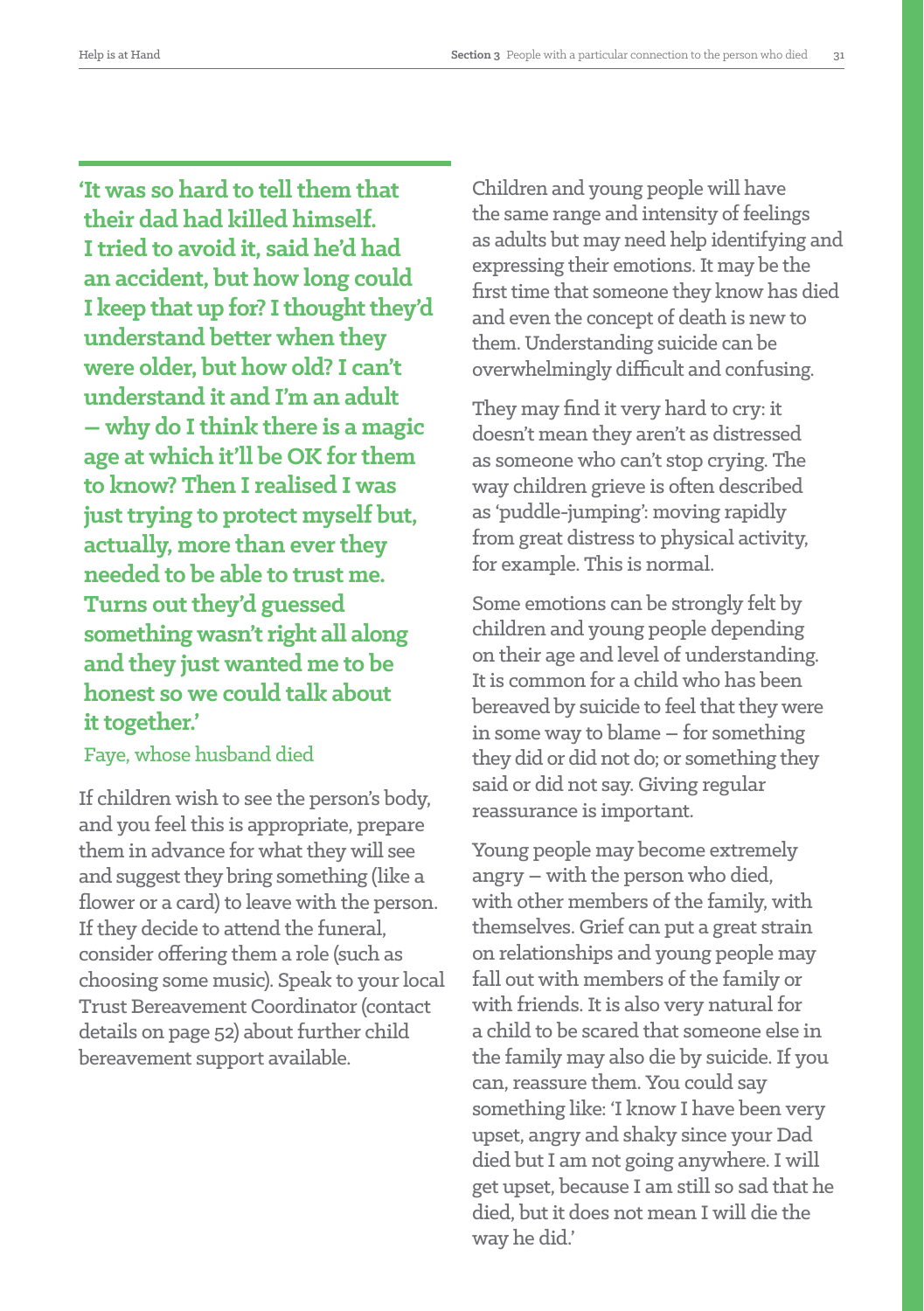It is natural to be afraid that affected children will grow up believing that suicide is an option. Making it clear that talking about what has happened is allowed, and that it is helpful to share how you are feeling is important. It also helps to explore with them alternative ways of coping with difficulties.

Children may also appreciate being helped with how to answer questions from others: their friends may be very direct and inquisitive. Help them find something they are comfortable saying, for example: 'My sister died at the weekend. It is very sad. It was suicide. Please don't ask me for any more information. If I feel I can talk about it, sometime, I'll let you know.'

Some young people may find it easier to talk and may want to say something like: 'Please don't avoid talking about your father just because of what happened to mine. It's tough but I'd rather we talked about it.' It may be that other young people, in person or through social media, ask intrusive questions; it can help to have a sentence ready such as: 'Thanks for being interested, but I'm not going to talk about it so please don't ask me.'

If the person who died was a friend, young people may need intense support; they may have shared things together and they will wonder if there was more they could have done. Their friend may be someone they knew online and other people may not understand the intensity and importance of that connection.

It can help if young people know there are places (such as support organisations, school counsellors, helplines) where they can talk about their feelings, as sometimes they may struggle to share their thoughts with other members of the family.

It is important that children and young people get the right support at school or college. Some places can be very understanding and supportive. When you call to inform the school or college what has happened, ask if there is someone on the staff with a particular responsibility for supporting students who have been bereaved and try to speak to them.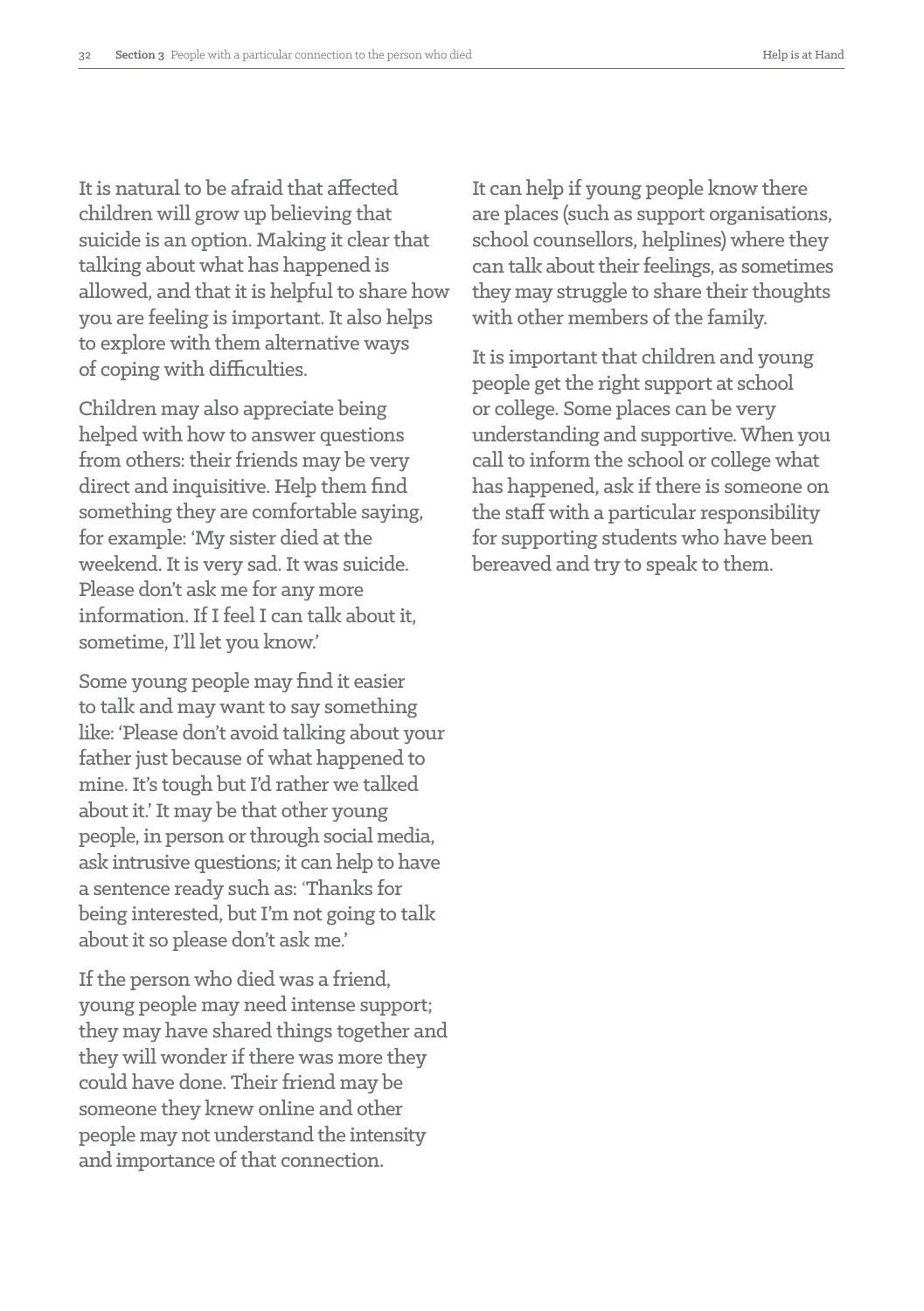ark  $\Theta =$ **LET MODERNE MOVETHERIC OF REASON IN EAST CREW** 

**'At the time of my brother's death I was only ten years old. I had never experienced loss, and suicide was certainly not something I was aware of. Straight away I was looking for someone to blame, looking for a reason why my big brother would have made that decision. I was confused, lost and lonely. The one person I wanted to talk to had been taken away.'** Matthew, whose brother died

**DIRECT DIRECT**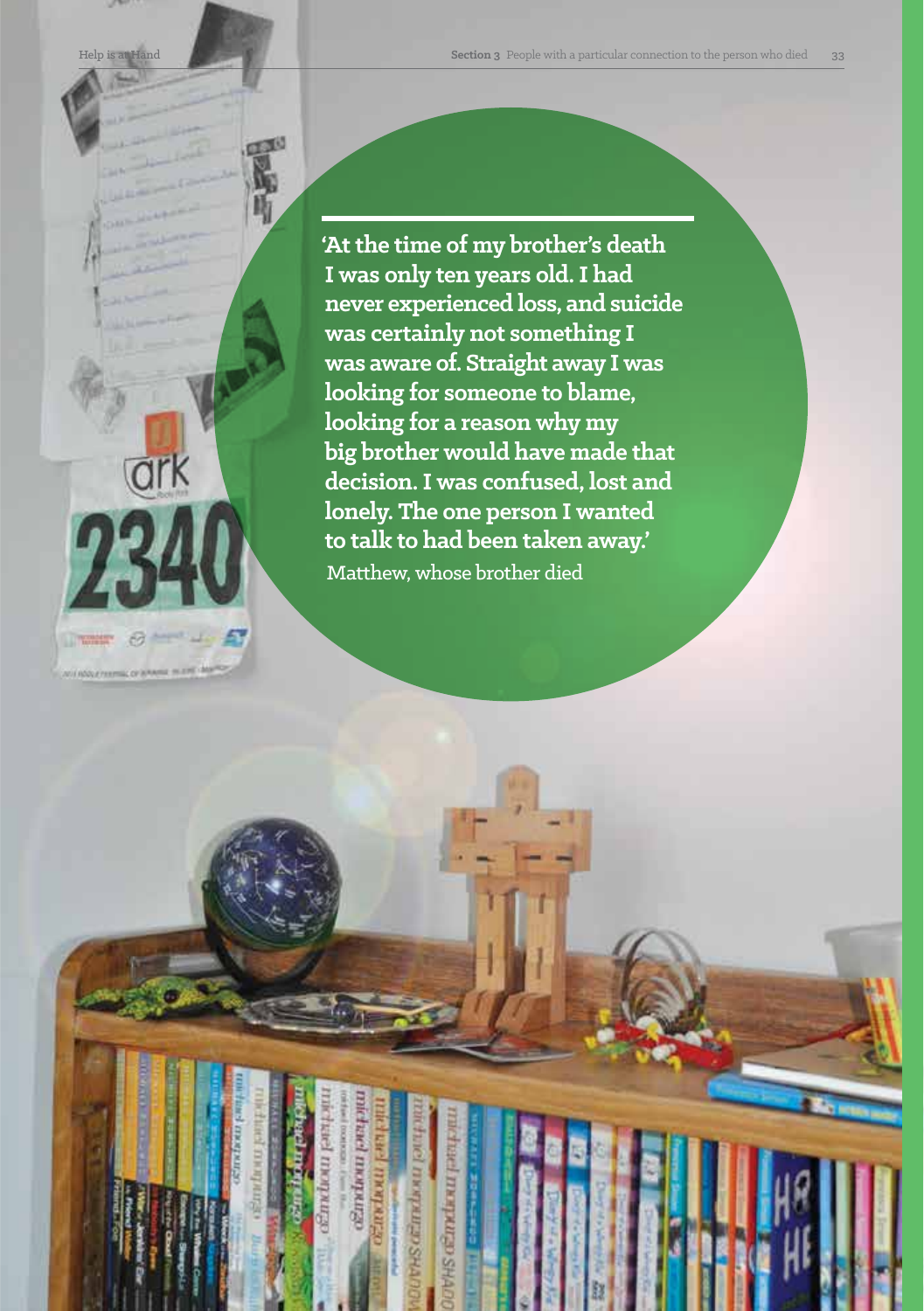# **Siblings**

If your brother or sister dies, you immediately lose someone who you have grown up with, laughed with, argued with, and with whom you share a lot of memories. You could feel you should have protected them, or you may feel really hurt that they did not turn to you for support, especially if you are the eldest. If you have had a troubled relationship, you may feel as though you are left with unresolved issues.

**'He was my baby brother. I don't know why he couldn't talk to me. As many teenagers do, he'd often stay up late, playing his music and at times he'd come in and talk to me. I was there that night and I often think why didn't he come and see me and tell me about how he was feeling.'** Lotte, whose brother died

Not only do you have your own grief and confusion, but you can feel responsible for helping to support your parents with their grief too, and also feel that you have been given additional responsibility for looking after your parents as they age. You may also find people enquire after your parents without recognising that you are also grieving. Sometimes, it may feel as if you have lost all your family at once because your parents withdraw from you into their grief, and it can be hard not to blame the person who has died.

It can be helpful to talk through how you are feeling with your wider family and friends to get their support.

# **Older people**

Older people may grieve for the person who died and for the grief being felt by other family members. Or they may feel they should not express their grief, feeling it is in some way 'less important' or that they need to 'stay strong' for others in the family. This may complicate communication within the family.

Some older people may remember when suicide was a criminal offence and may, therefore, feel a deeper sense of the stigma that can accompany a death by suicide.

Older people may be at risk of developing depression or having their physical health suffer after a family death by suicide and yet be reluctant to seek medical help or support. It is important to remember you are experiencing something very tough and your GP is there to help.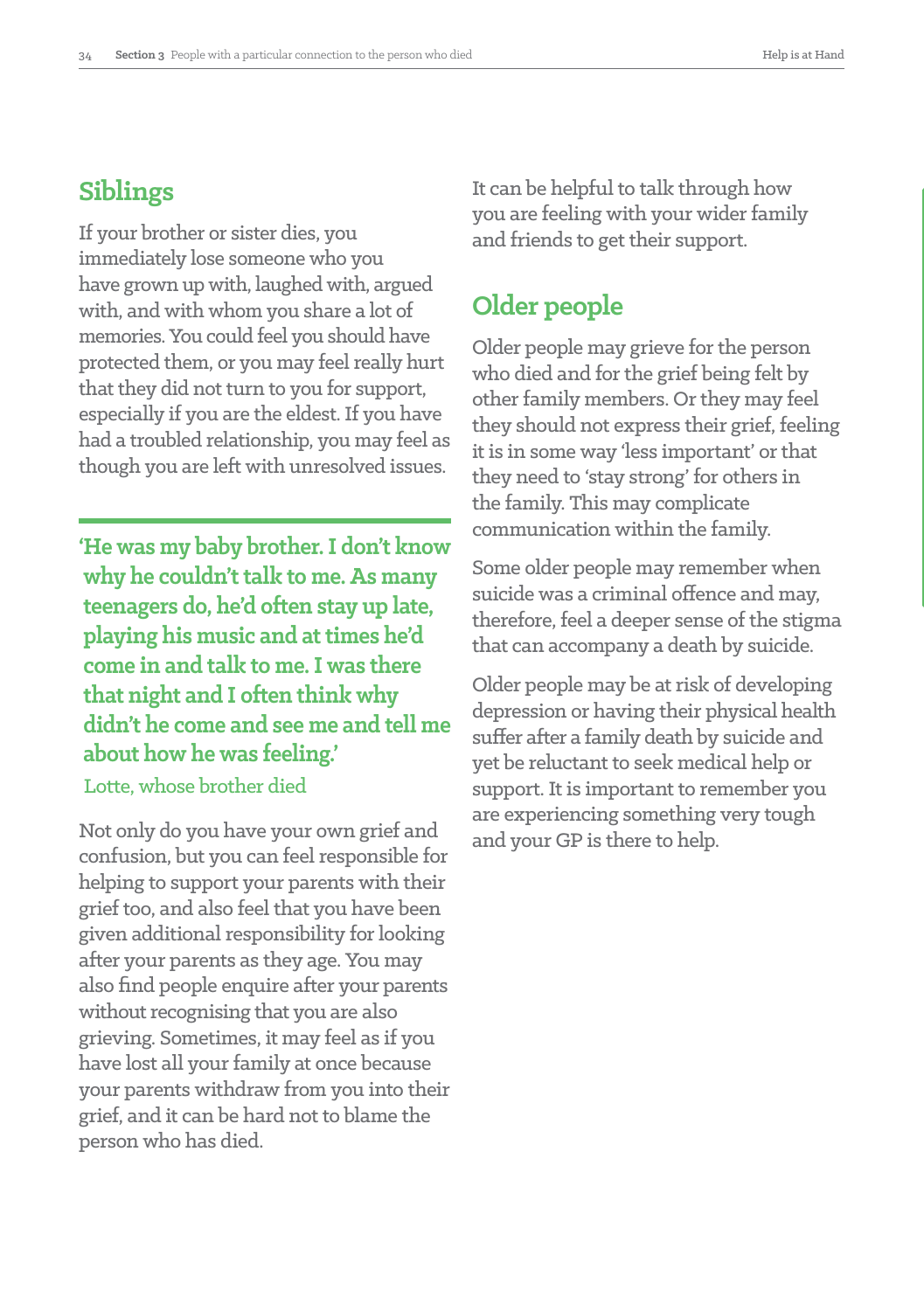**'I felt I had to stay strong to support the rest of my family, especially my heart-broken son, my grandchildren and great grandchildren. But I also had my own pain to deal with as she had been like a daughter to me for 45 years.'** Joan, whose daughter-in-law died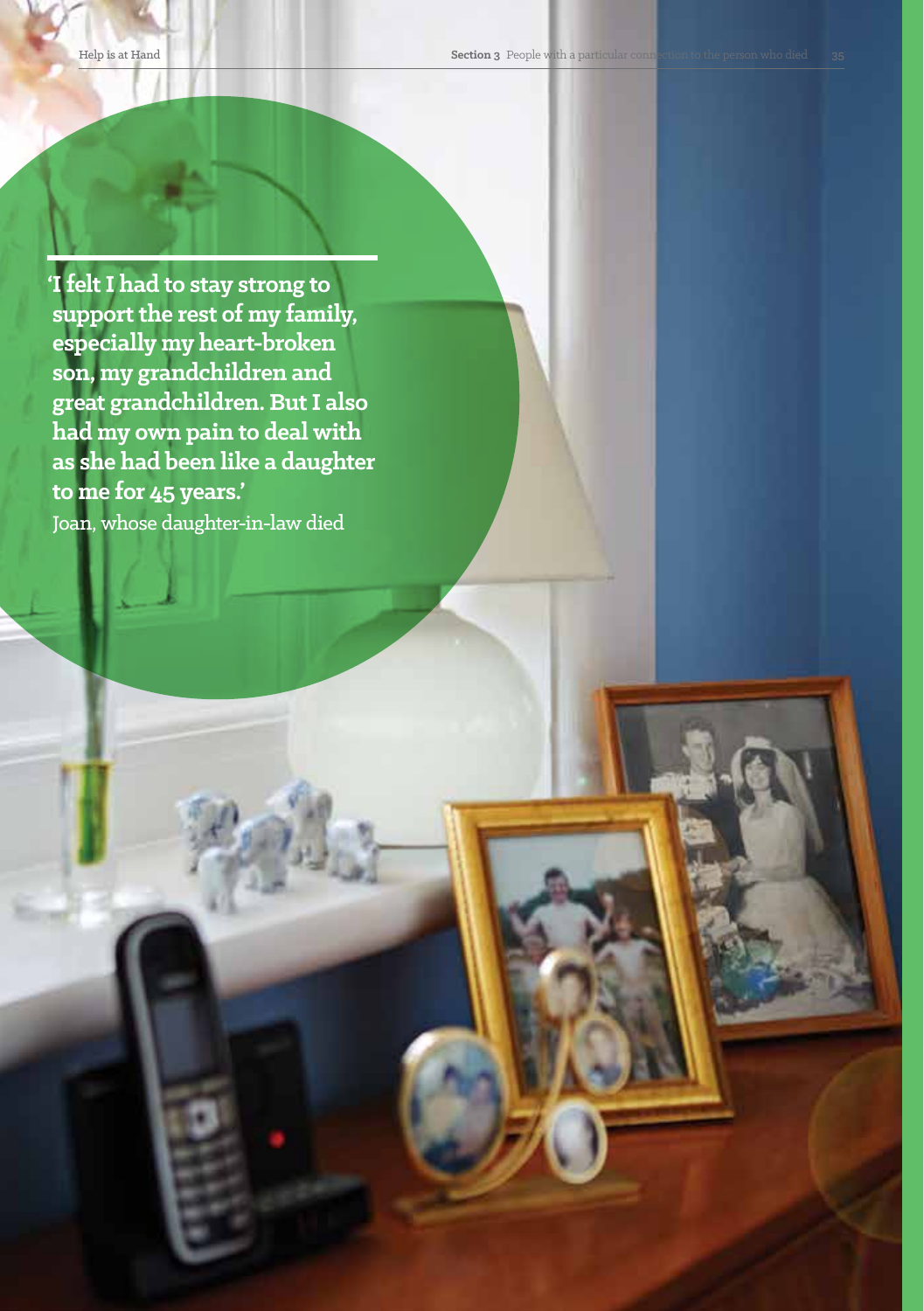# **Friends**

Most people who have died will have friends with whom they have shared many experiences and with whom they feel closer than they do with some of their family. As a friend of the person who died, you may sometimes feel that your grief and needs can be overlooked and that it is difficult to get your voice heard or obtain support. It can be hard to find yourself in a secondary role after the death, and having little or no involvement in planning the funeral or other arrangements. You may also have particularly intense feelings to deal with if you are the person who knew how low your friend was feeling. Maybe they knew things about you that no-one else did – and now, no-one does.

Friends can sometimes feel that they are not 'entitled' to any support after someone dies. It is important to remember that what matters is how this loss affects you, not whether you were related to the person who died. If you are grieving, you deserve to be supported in your grief. Talk to your GP for support or go to www.mindingyourhead.info for an online directory of services.

# **People with learning disabilities**

People often underestimate the capacity of a person with learning difficulties to feel grief and understand death. Your knowledge of the person with learning difficulties is likely to help you to know best how to support them in dealing with new experiences. It can feel particularly difficult if the person who died was one of the people who could best understand them and their needs.

Sometimes, because people may not be able to express their grief in the usual ways, those around them may assume they are not grieving when they are actually feeling distress and pain.

Any death can be a difficult concept to convey, and the idea of a death by suicide may be even harder to understand. Simple, clear, repeated explanations of what has happened will help; our language around death can be very confusing. People with learning difficulties may struggle to understand concepts such as 'lost' or'passed away' and may prefer a more literal explanation such as 'died'.

It can help if people with learning disabilities are included in any rituals such as the funeral, with a special role, for example, choosing a song or carrying some flowers.

#### **Talk to someone now**

If you are in distress or despair, or know someone who is, you can contact Lifeline free on 0808 808 8000 or Samaritans free on 116 123 (both numbers are free from landlines and mobiles in Northern Ireland). You can also ask your GP for support.

If you need immediate help dial 999.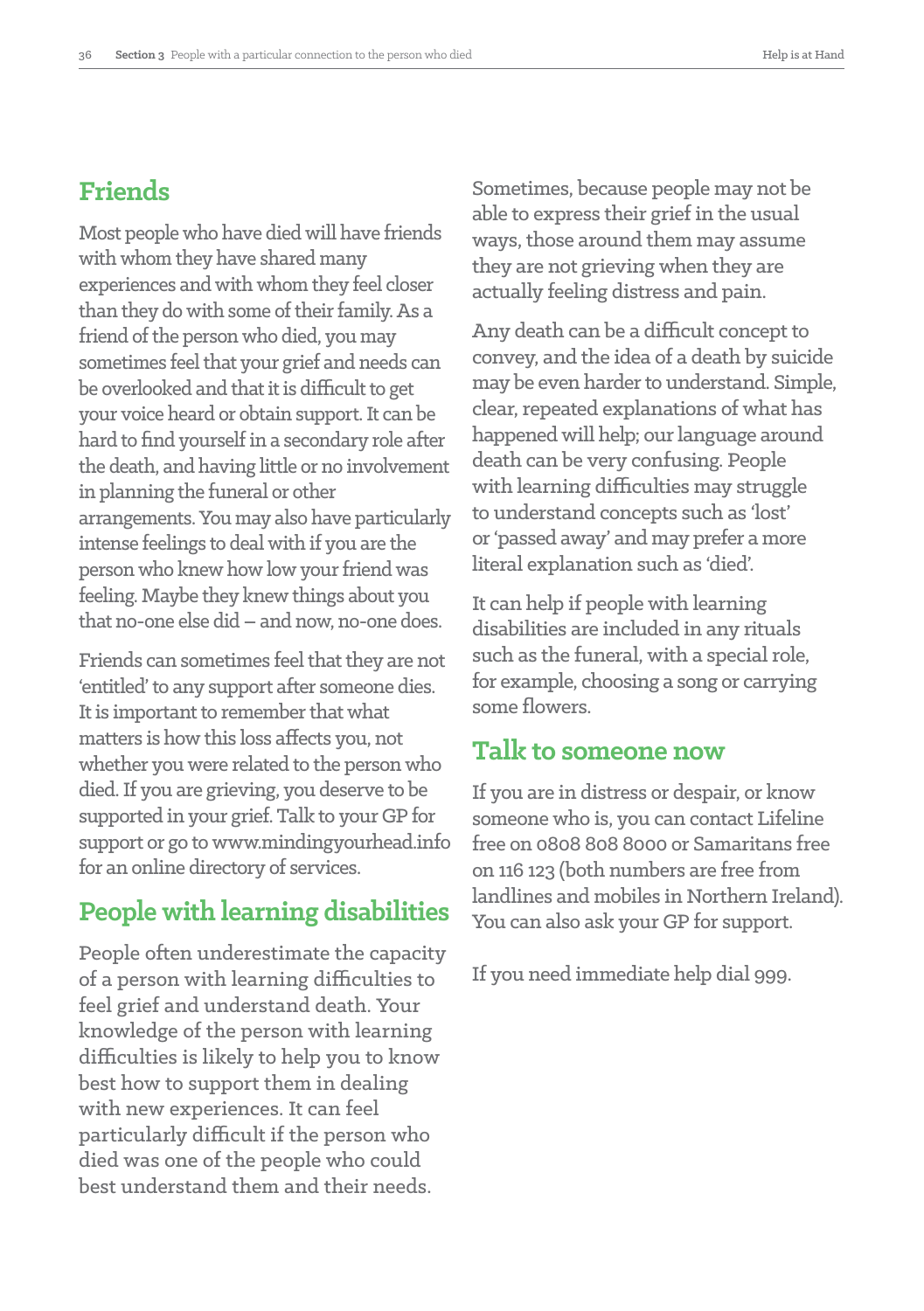

# **Helping someone who has been bereaved**

Most of this guide is directed at those who have been directly affected by suicide but this section is for those who are supporting the bereaved.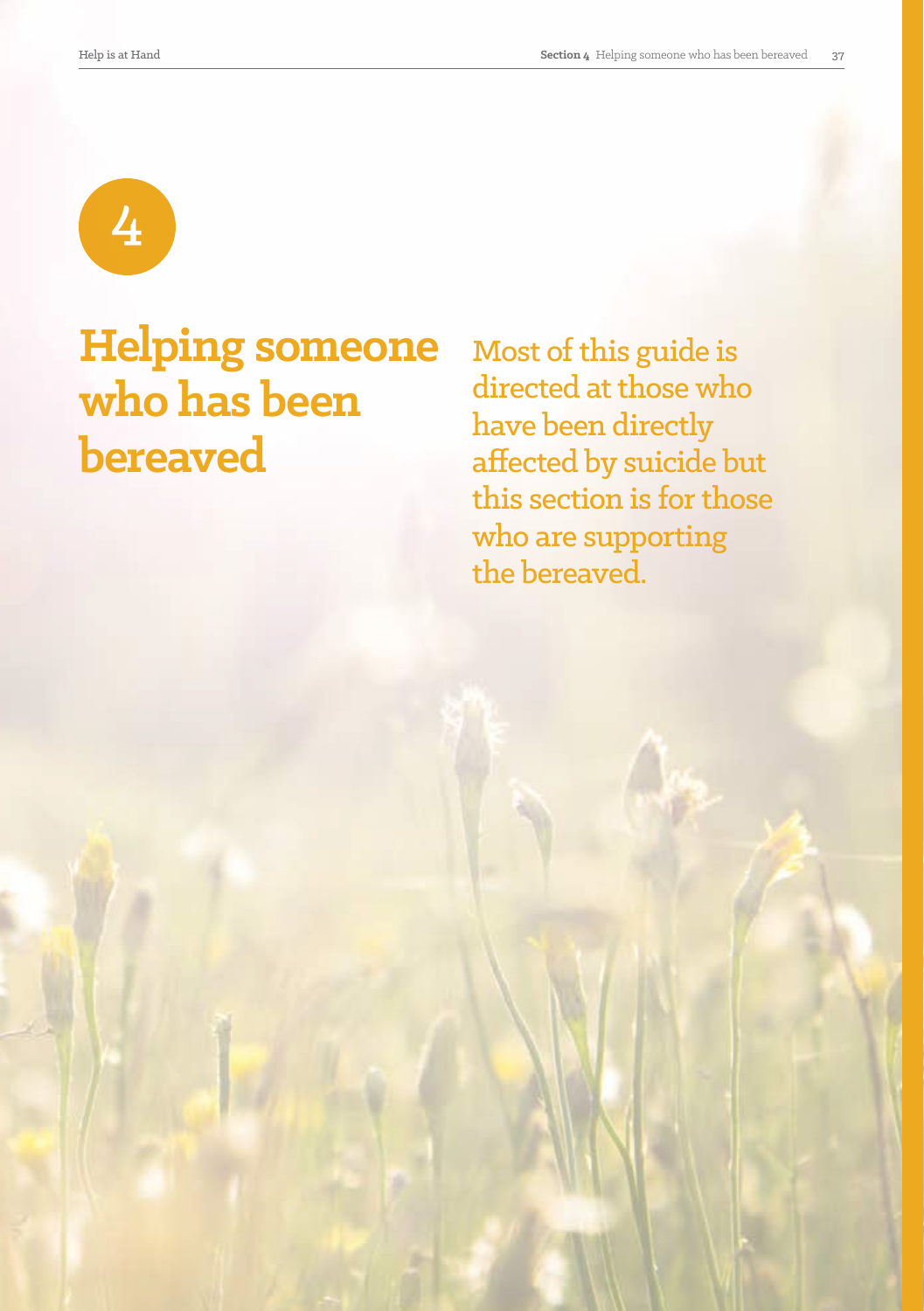# **My relative or friend**

If a member of your family or a friend has been bereaved by suicide, they are going to need love, kindness and support. However, it can be very hard for a bereaved person to explain how they are feeling and to ask for help. They may tell you that they are fine when actually they are not. People who have been bereaved by suicide say that regular offers of help and support and making yourself available to listen or talk are invaluable. You may want to provide offers of practical help: support to do their shopping or drop by with a cooked meal. Even a simple text to let the person know they are in your thoughts can be really appreciated.

The key things – as with any loss – are to let your relative or friend talk and for you to listen without making judgements. Sometimes, people bereaved by suicide say that they find that many people find it very awkward to talk about what has happened. This can leave the bereaved person feeling even more isolated. So making sure they understand that you will be there for them will be very helpful.

**'I needed people to say the same things they might have said if she had been a sister or had died in an accident: that they were sorry, that they would listen, that they were there for me. No-one did. I think they were – still are – scared to talk about suicide and thought it was best not to mention my friend. It's as if she is best forgotten – and she did die a long time ago. But I haven't forgotten her.'** Di, whose friend died

People bereaved by suicide may have many questions running through their heads and the most difficult are: 'why did this happen?' and 'could I have done something to stop it?' Your friend or relative may want you to tell them that they were not to blame – and sometimes they may need you to let them express their feelings of guilt and responsibility. Sometimes they may want to cry without being told to stop, or they may simply want you to spend time with them. People usually appreciate hearing others' memories of something the person did or what they meant to you. It may be hard, but try not to focus only on the death, but also on when they were alive and enjoying life.

If there are children or young people in the family, they will appreciate it if you acknowledge that they are grieving too. Children sometimes report being told to 'look after your mum' when they need support themselves.

You may find it too hard to hear some of the things that your friend or relative feels they need to say. You could suggest they may want also to talk to some of the organisations that offer support and for you to keep talking together about the other aspects of what has happened. It may be that you could help them to go and speak with their doctor or to attend a support group.

You could also make a note of particular dates (such as the birthday and the date of death of the person who died, Father's Day or Mother's Day) and remember to mark and acknowledge these in the years to come.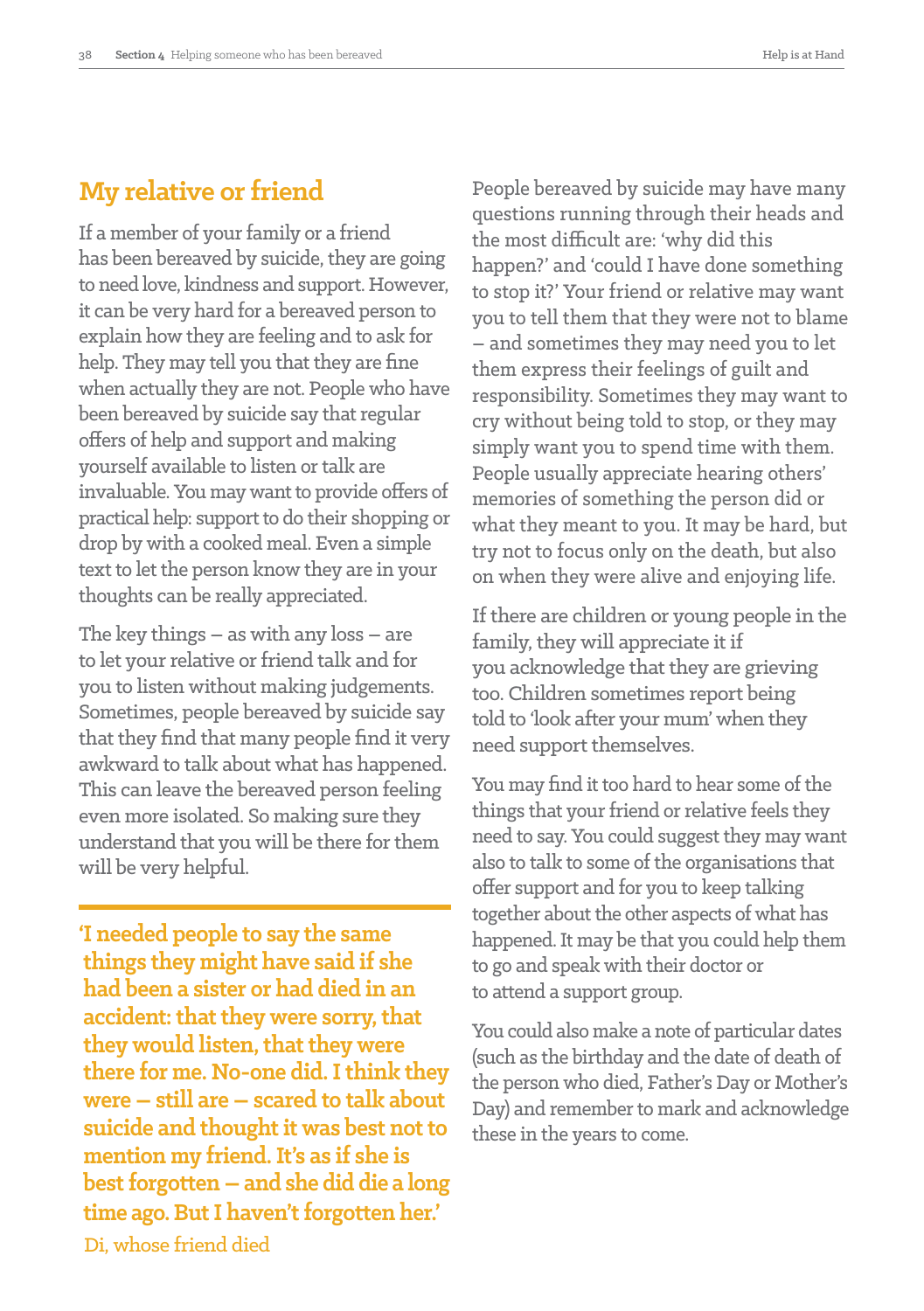# **My work colleague or employee**

Someone who has been bereaved through suicide may feel aware of the stigma associated with a suicide and find it difficult to return to work into what may seem like the spotlight of people's attention. It may help to ask them beforehand what they would like people to know about the person who died and how they died and to give colleagues hints about what would help. For example, you could tell all staff something like this: 'Xxx is coming back on Monday. Most of you will know that his daughter (name) died a month ago. Xxx wants everyone to know that (name) took her own life. As you can imagine he and his whole family are reeling with shock and grief. He has asked me to tell you that he doesn't mind people expressing their condolences but would prefer not to be asked about the details of what has happened.'

Equally, your colleague may not want to disclose this information. Either way, it is important to respect their wishes.

People bereaved by suicide often appreciate colleagues acknowledging what has happened, even very simply: 'I was so sorry to hear about your daughter', rather than having it ignored completely.

No bereavement follows a neat pattern and bereavement by suicide can be chaotic. It is possible your colleague or employee may need time off in a few months' time, or around the anniversary of the death – even in a couple of years' time.

It is likely that, for some considerable time, they will find it difficult to concentrate or function as they have in the past; they may lose confidence in their ability to perform even simple tasks. Alternatively, they may want to work themselves to exhaustion to avoid thinking about what has happened.

It would be helpful to all staff, especially if it was a member of staff who has died by suicide, to be reminded of the support available to them within or beyond the workplace (for example, if your workplace has an Human Resource department or an occupational health department).

The Labour Relations Agency in partnership with CRUSE Bereavement Care has guidelines for employers called 'Managing Bereavement in the Workplace'. This guide aims to assist employers to respond appropriately to the grief and practical needs of the employee that has suffered a bereavement. Copies of this guide are available to download from the Labour Relations Agency website: www.lra.org.uk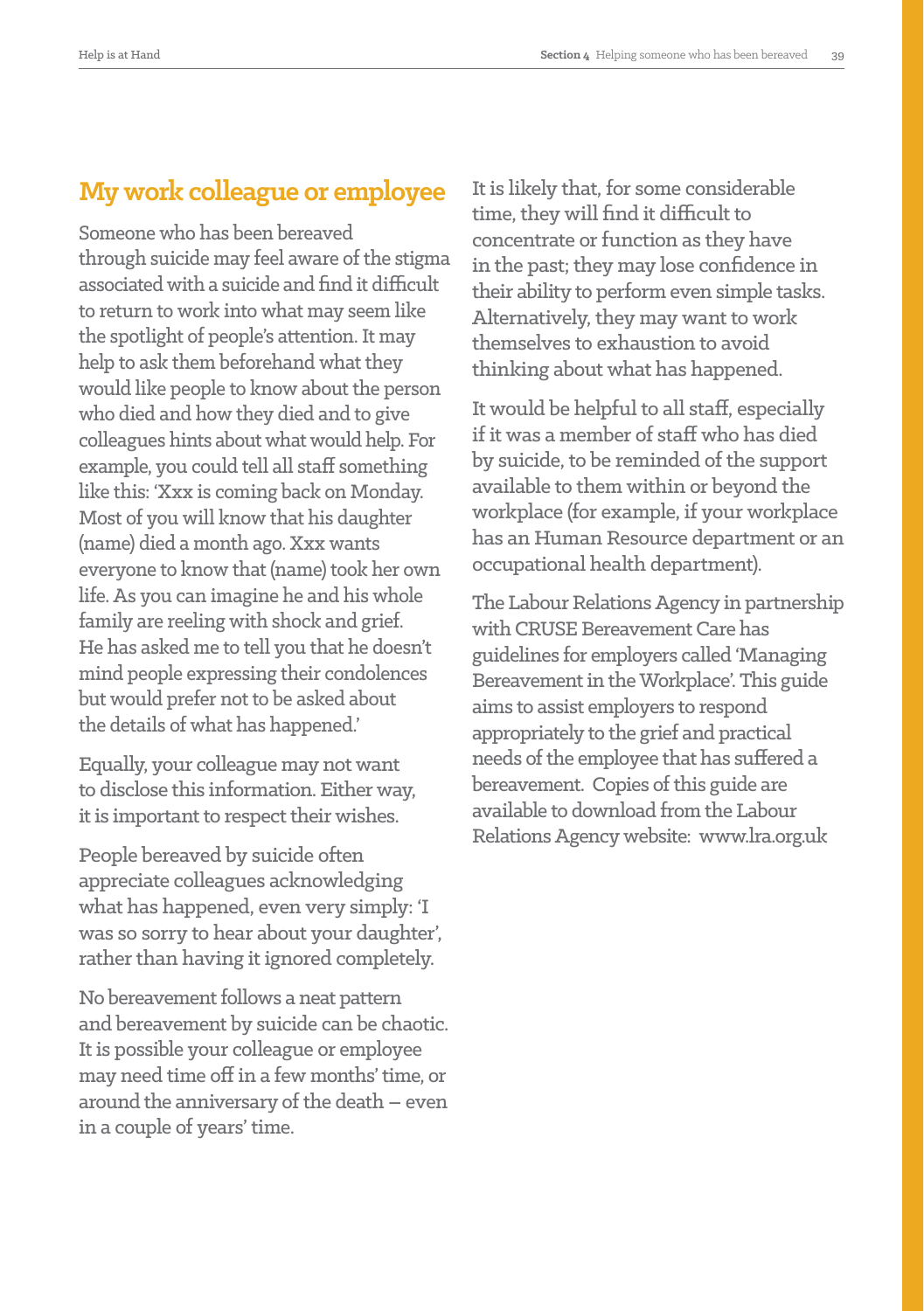## **My student**

The death by suicide of any member of the school or college community – student, relative of the student or member of staff – needs to be considered and responded to appropriately. You may find that young people react in different ways: some may find it hard to talk, some may find it hard to stop crying. Young people appreciate staff acknowledging what has happened, even very simply: ('I was so sorry to hear about your brother') rather than having it ignored completely.

Schools should have a Critical Incident Policy which will be activated following the death of a student.

The Department of Education has published guidance for managing critical incidents in schools which outlines how to support pupils and staff following a traumatic event, including suspected suicide.

The fear and stigma around suicide can be particularly strong within a school or college, especially when a young person has died. Staff may fear some imitative reactions and because of that, avoid talking about what has happened. This may be the response that is most likely to put both the bereaved young person and others at risk.

If the person who died was a student's parent or carer, the student will need a lot of support and understanding as they try and keep going with their studies while their head is full of questions and whirling emotions. They may be feeling deeply hurt and rejected as well as desperately sad and they will bring these feelings with them to school or college.

Of course, as a member of staff, you may also be affected by the death and it may remind you of previous losses. Make sure you have sufficient support too.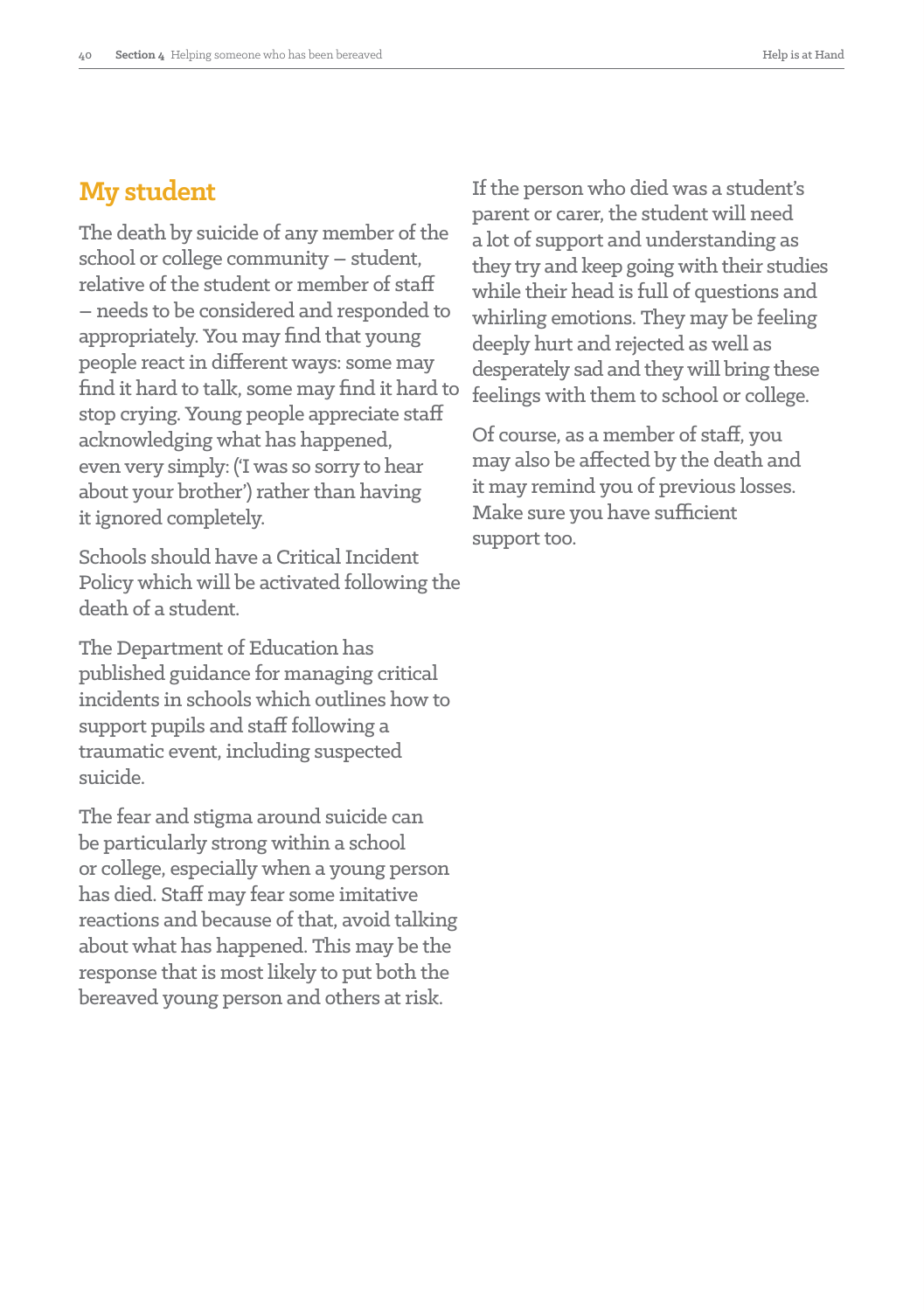# **Tips on supporting someone bereaved by unexpected death**

#### **When supporting someone who has been bereaved unexpectedly, do:**

- Give time to listen and understand
- Ask what you can do to help
- Be yourself and communicate naturally
- Ask the person if he/she would like to talk about it
- Find out and share what supports and services are available elsewhere
- If you don't know what to say, explain that you don't know what to say

#### **When supporting someone who has been bereaved unexpectedly, don't:**

- Avoid the person or allow awkwardness to prevent you offering support
- Offer too much opinion or speculate on events
- Avoid talking about the person who has died
- Assume you know how the person is feeling
- Use clichés ('there is a reason for everything', 'time is a great healer', 'they must be at peace now') – this can sometimes irritate those bereaved
- Attempt to find reasons for or pass judgement on their loss
- Ask how they are unless you have time to listen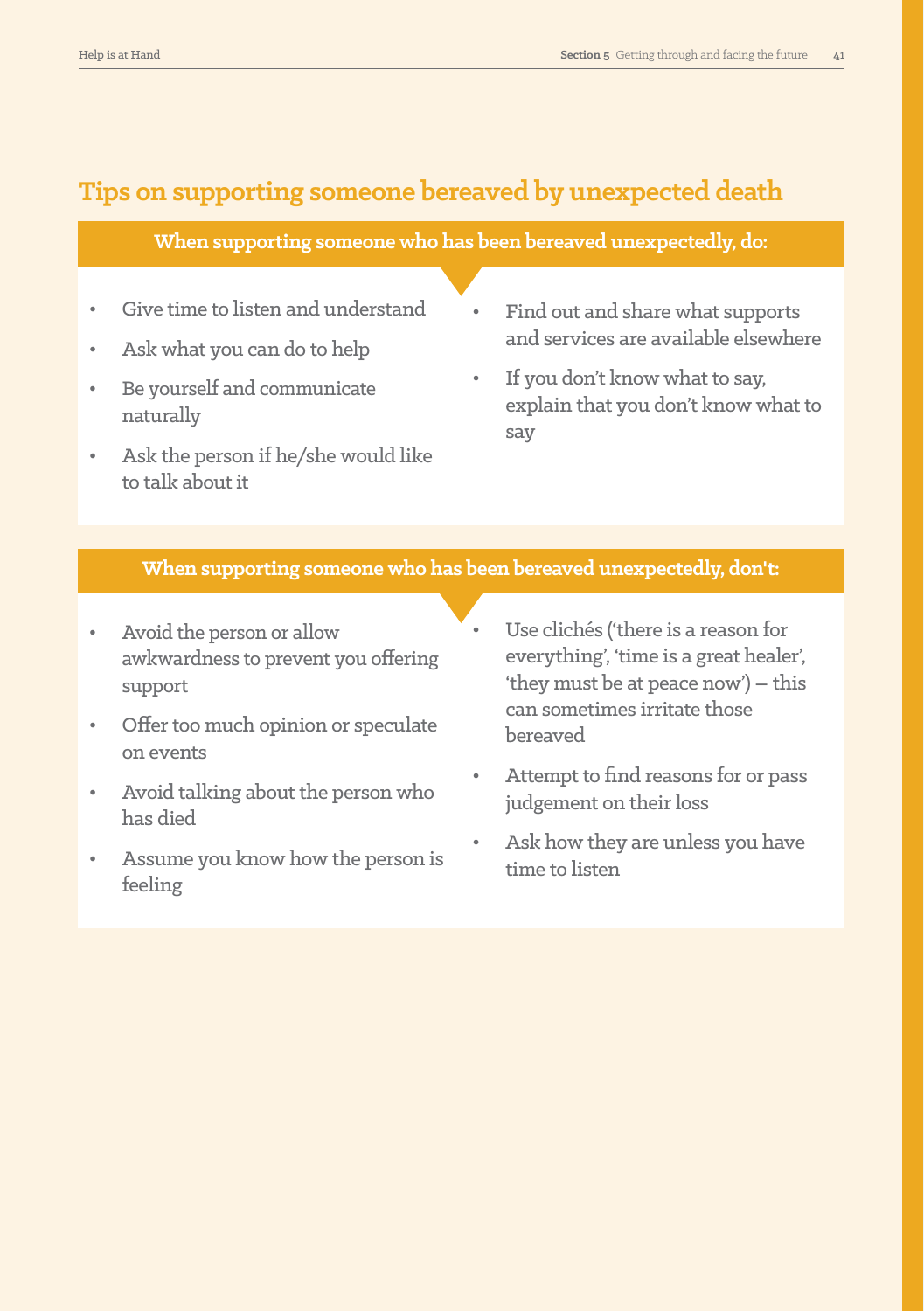5

# **Getting through and facing the future**

Rebuilding your life can seem an enormous challenge.

This section has advice from people who have been bereaved by suicide.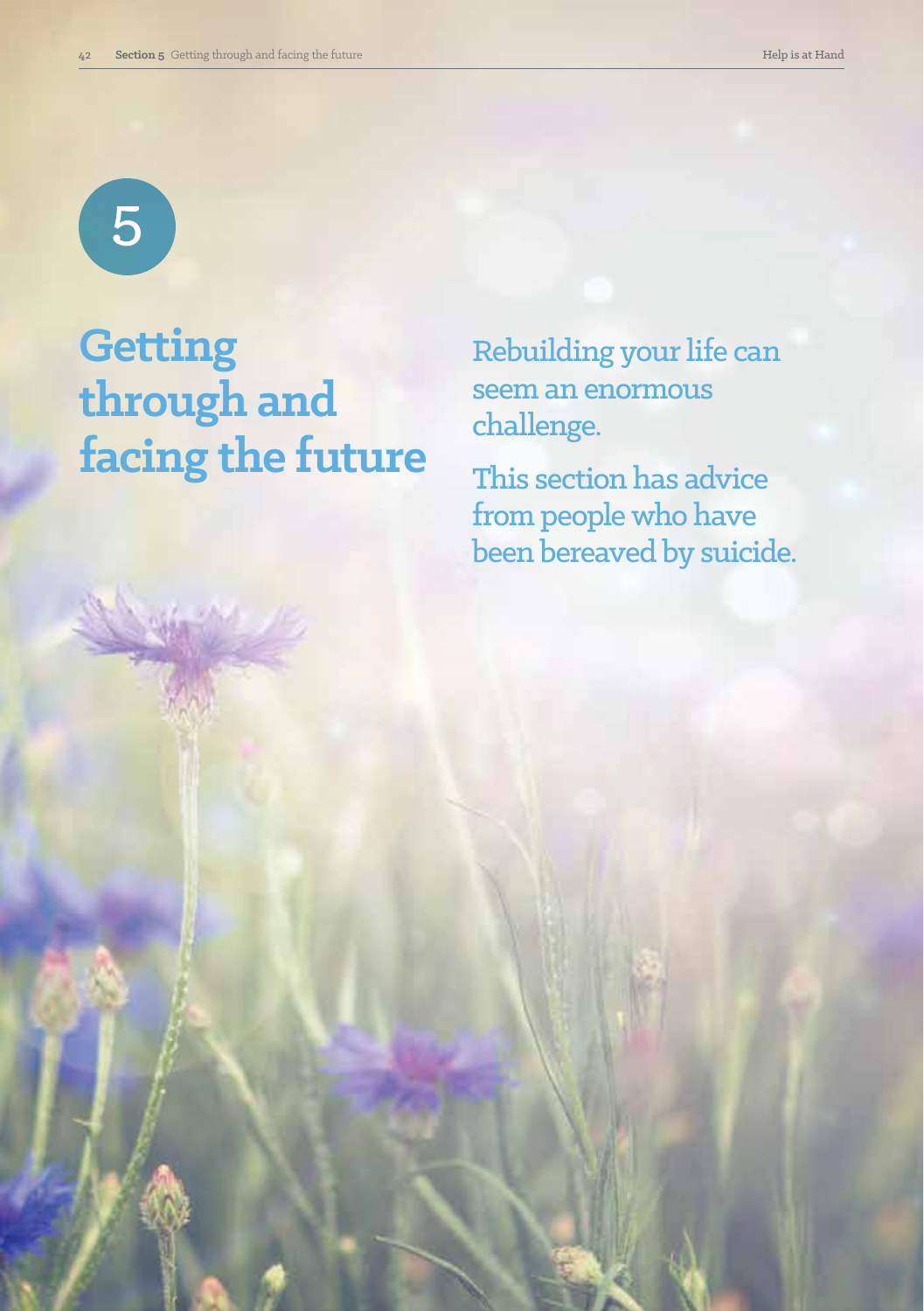It is important to understand that an extreme grief reaction is a very natural response to such a sad and tragic event. This is a time to be aware of your own vulnerability and to take care of yourself. Most of all it is important to remember that you are not to blame. No one is to blame.

Every bereaved person has their own needs – no two people will feel the same after death by suicide; even though you may experience different intense emotions your loss is the same. There is no time frame for coping with grief and it does not always move in a forward direction. Family and friends can help you meet practical and emotional needs. Information, meaning-making and physical safety will also have a big part to play in how you cope.

# **Taking care of yourself**

After someone dies, it may be that you look after everyone except yourself. This can be especially true after a death by suicide, partly because the world has been shattered around you and partly because you feel you can't allow others to look after or support you. Some people have said, after a death by suicide, they feel that they are not 'entitled' to sympathy. Or you may be the type of person who has a reputation for 'coping' and it is important to you not to show the world how you are feeling.

It can sometimes be tempting to become very busy, and to exhaust yourself with tasks so that the tiredness can blot out

some of the pain, even for a moment ortwo. You can become so busy trying to protect others, such as your children, that you don't protect yourself.

Trying to put a brave face on and ignore your feelings only prolongs the pain, hurt and grief.

Taking care of yourself may mean time spent in the company of friends with whom you can be open, or it may mean choosing to be alone: and you may want different things on different days. It is important to recognise your needs and to make sure you care for them.

**'It's like they say on planes – put on your own oxygen mask before you look after others. I found I had to take a few moments for me or I'd have gone under and been no help for anyone.'** Faye, whose husband died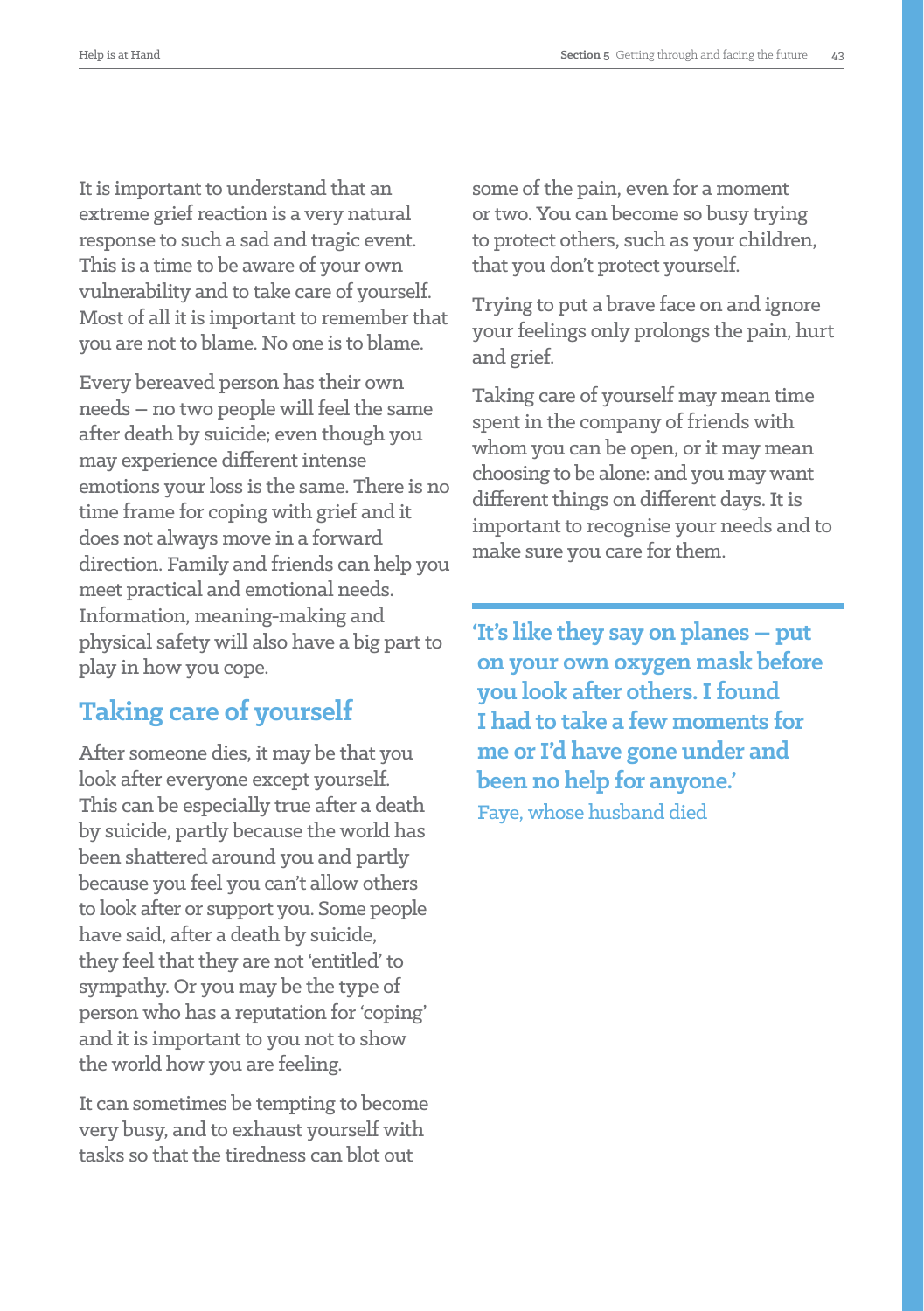# **Finding a listener**

People who have been bereaved by suicide say that the most helpful thing is to find someone (or more than one person) who can listen. They may not be the most obvious people – friends may not be as easy to talk to or as available as you might hope. Look out for people who will simply listen and let you 'be you'.

If friends and family seem to struggle to know how to support you, or if you find it more helpful to talk to someone who does not know you, consider calling your GP or contacting a bereavement support organisation. There is a list of local organisations on the website www.mindingyourhead.info

Having a listener who is on your side does not mean you have to talk to them about how you are feeling. Sometimes their best support may be doing something alongside you in silence such as going for a walk or watching TV.

**'After my son died I found it really difficult – I felt I had failed as a father and a husband. My 'practical' self was telling me I had to fix the situation for my wife and two other sons. I was scared to talk about me and thought I would be perceived as weak and not able to care for my family in the way they needed me to. I had some very dark times, but with time I realised it was the exact opposite - talking about how I was feeling made me stronger and more able to deal with what had happened.I would say to anyone that it's essential to talk to someone, be it a friend, family, someone at work, or your GP, about how you feel – it does not make you any less of a man to do so. Losing my son will never change, but I now know that talking makes me better equipped to cope.'** Dean, whose son died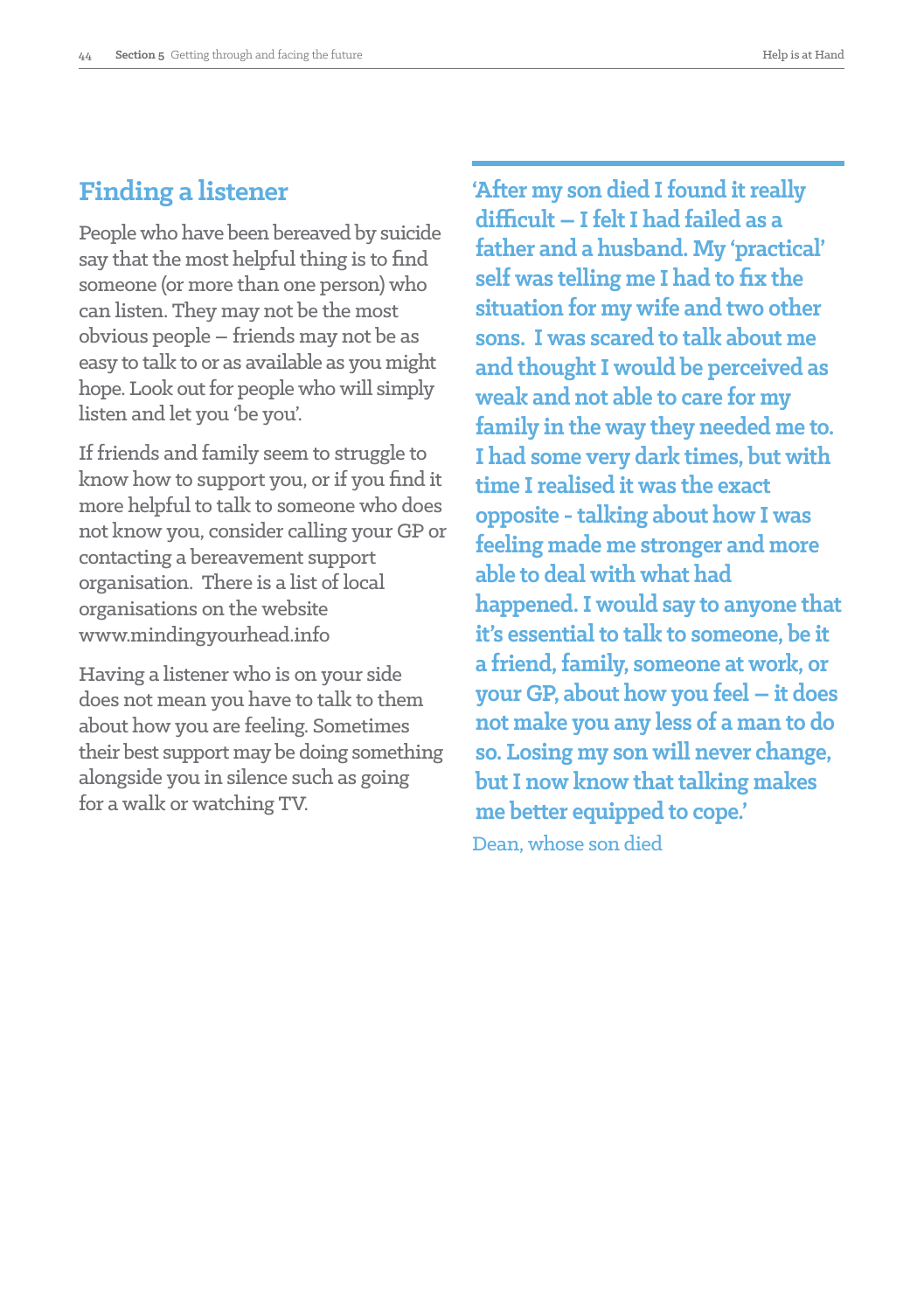# **Immediate needs**

You may feel the need to be safe and secure – it is important for you and your family to feel as safe as possible. If necessary have a safety routine and someone you can call when you feel unsafe. Daily routines, such as going to work, should be restarted as soon as you feel able. Avoid long or unnecessary separations from family and friends.

- Have a consistent routine at home, work, and with friends.
- Don't isolate yourself.
- Give time and emotional support to others, and accept help in return.

You need to talk to other people. Following bereavement by suicide you may lose interest in other people and not want to talk to them about what happened. To get through this difficult time you will need the support of other people. You may turn to family, friends or a representative of your faith/belief group.

- Talk honestly with friends and family about your feelings and confusion.
- Find people you can feel comfortable talking to and being emotional with.
- Seek additional support from counsellors or doctors if you feel you need it.
- Meet others bereaved in the same way if you feel it would help.

You need to make the loss real – sometimes it is difficult to believe that the person who died is gone, or that they won't just walk into the room like nothing happened. This is a normal reaction to death. Find positive ways to remember or honour the person who died now and in the future.

- Take part in mourning ceremonies (for example attending the funeral, leaving a gift on the grave).
- Share your feelings of sadness.
- Keep photos or special mementos of the person who died.

Some people who have been affected by suicide find it helps to connect to others who have been bereaved by suicide. It may be helpful to learn about their feelings and to feel less isolated. This could be through reading articles or books by bereaved people or by attending a support group for people who have been bereaved by suicide.

**'As I left my first support group meeting for people bereaved by suicide I felt like a huge weight had been lifted off my shoulders. I knew that I wasn't alone'.** 

Angela, whose partner died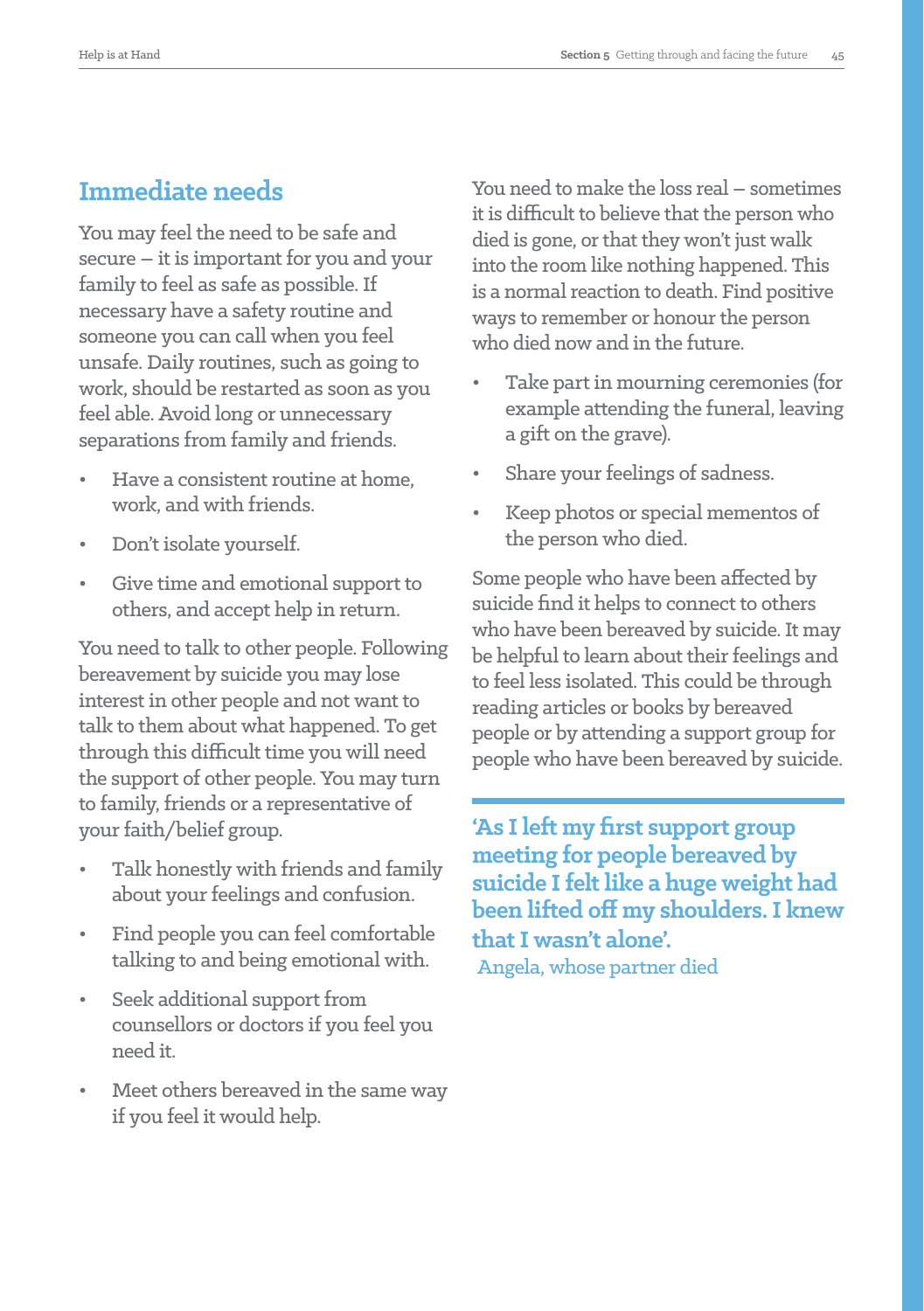**Section 5** Getting through and facing the future

**'If you'd have told me weeks before that this would happen, I would have been fairly certain that I would have been unable to cope, that my own death would have been the only solution to unbearable grief. But it didn't turn out that way.It is an exhausting, painful and long process, but it is possible to enjoy life again. Slowly, we have found we have survived and the sun has come back into our lives.'** Dick, whose son died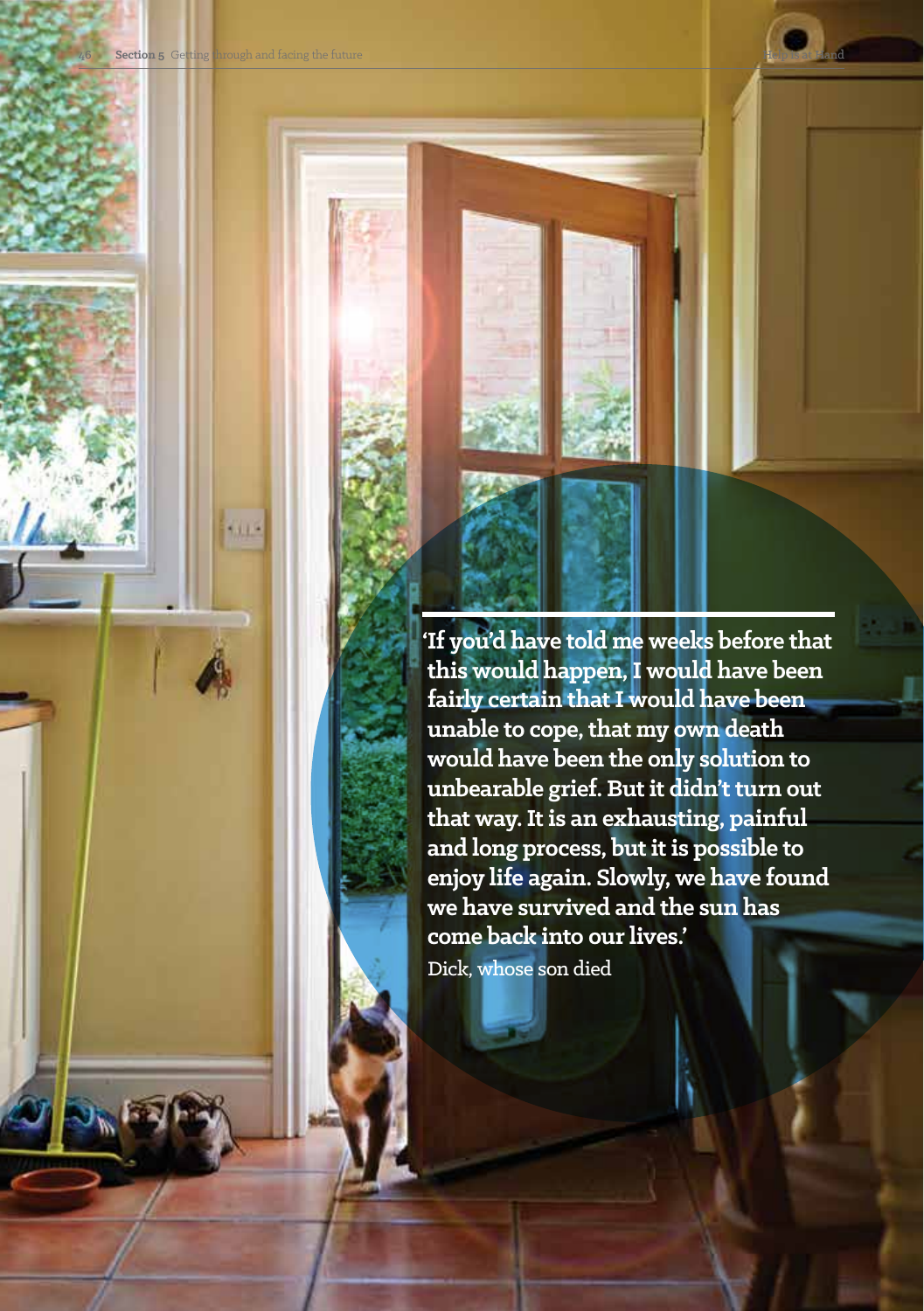It may be daunting to imagine walking into a room and joining other people who have been bereaved or affected by suicide. Some people fear they will not be able to face other people's pain. However, support groups are designed to do just that, to support people, and they will do all they can to help people attending for the first time to feel accepted, less isolated and under no pressure to talk about their experiences.

Some people might prefer not to attend a group and instead find support in other ways, and some people might choose to wait a while before going along.

# **Long-term needs**

Remember that everyone needs time to adjust after an unexpected death. You may find it helpful to talk and think repeatedly about what happened before you can understand it fully.

Allow yourself more time to come to terms with unfairness, blame, or anger. Visit the grave or places where you feel close to the person. Looking through photo albums can be helpful.

Dealing with reminders, unsettling thoughts or images of the death can come at random or in response to things that remind you of what happened. These can make you upset, physically and emotionally unsettled, prevent sleep, and interfere with your work. Managing reminders and triggers can give you more stability and a greater sense of emotional control.

• Avoid unnecessary reminders of what happened until you think you are ready for them.

- Be aware that significant dates such as anniversaries or special occasions will be reminders.
- Have a plan for dealing with reminders when they occur.
- Reminders will get weaker and fewer over time, and you will get better at dealing with them.

# **Additional support**

You may feel you need or would like some professional support. Try to avoid saying to yourself 'I'm not ill, I'll be fine, and I don't need any help'. Losing someone through suicide is unbelievably tough. It is not a sign of weakness to have to ask others to help you through this difficult time.

You can access additional support through your GP or go online to www.mindingyourhead.info to get a list of services within your area.

 **"Hope is like the sun which as we journey towards it casts the shadow of our burden behind us."** Samuel Smiles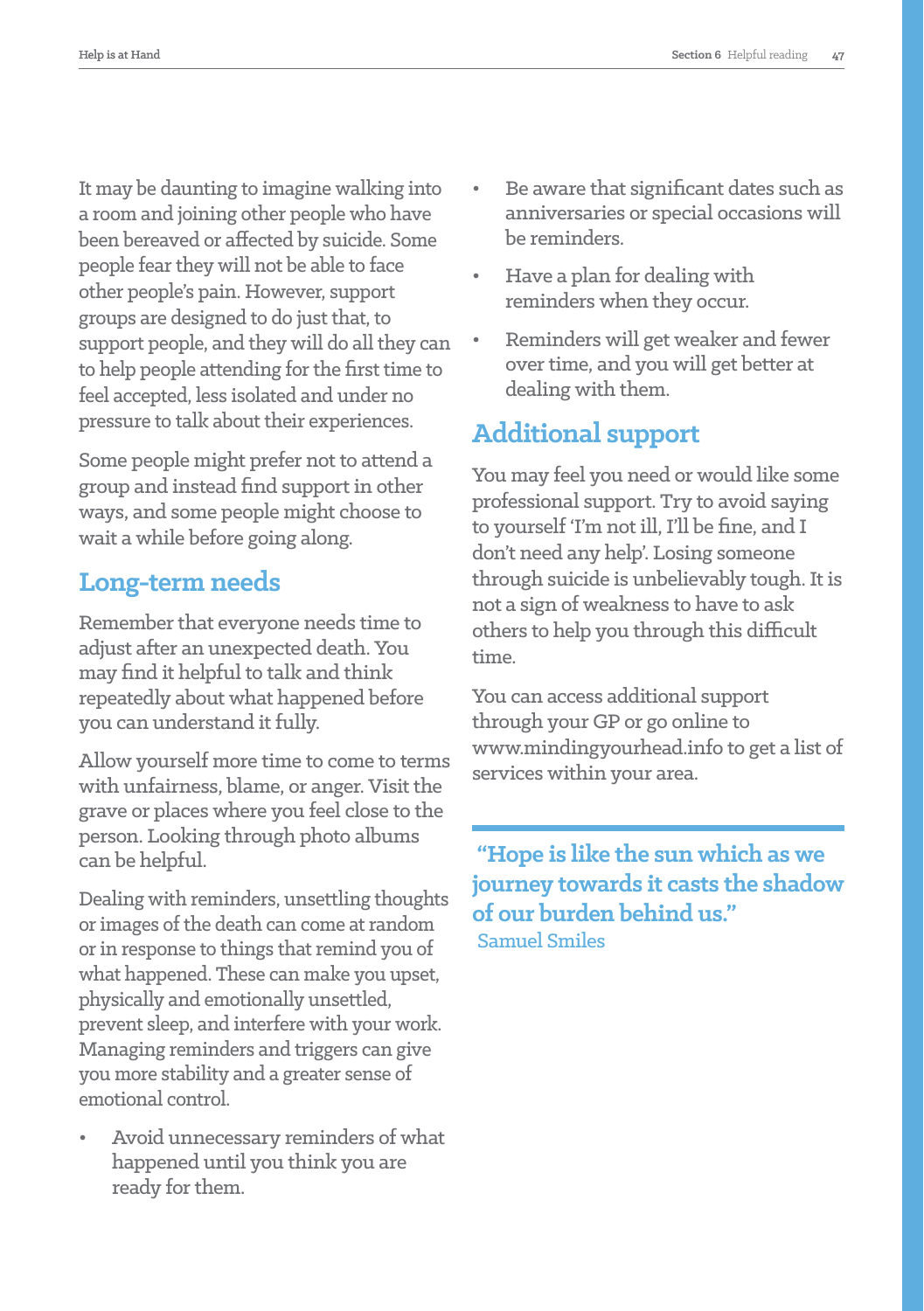6

# **Helpful reading** This section provides

some suggested literature which you may find beneficial.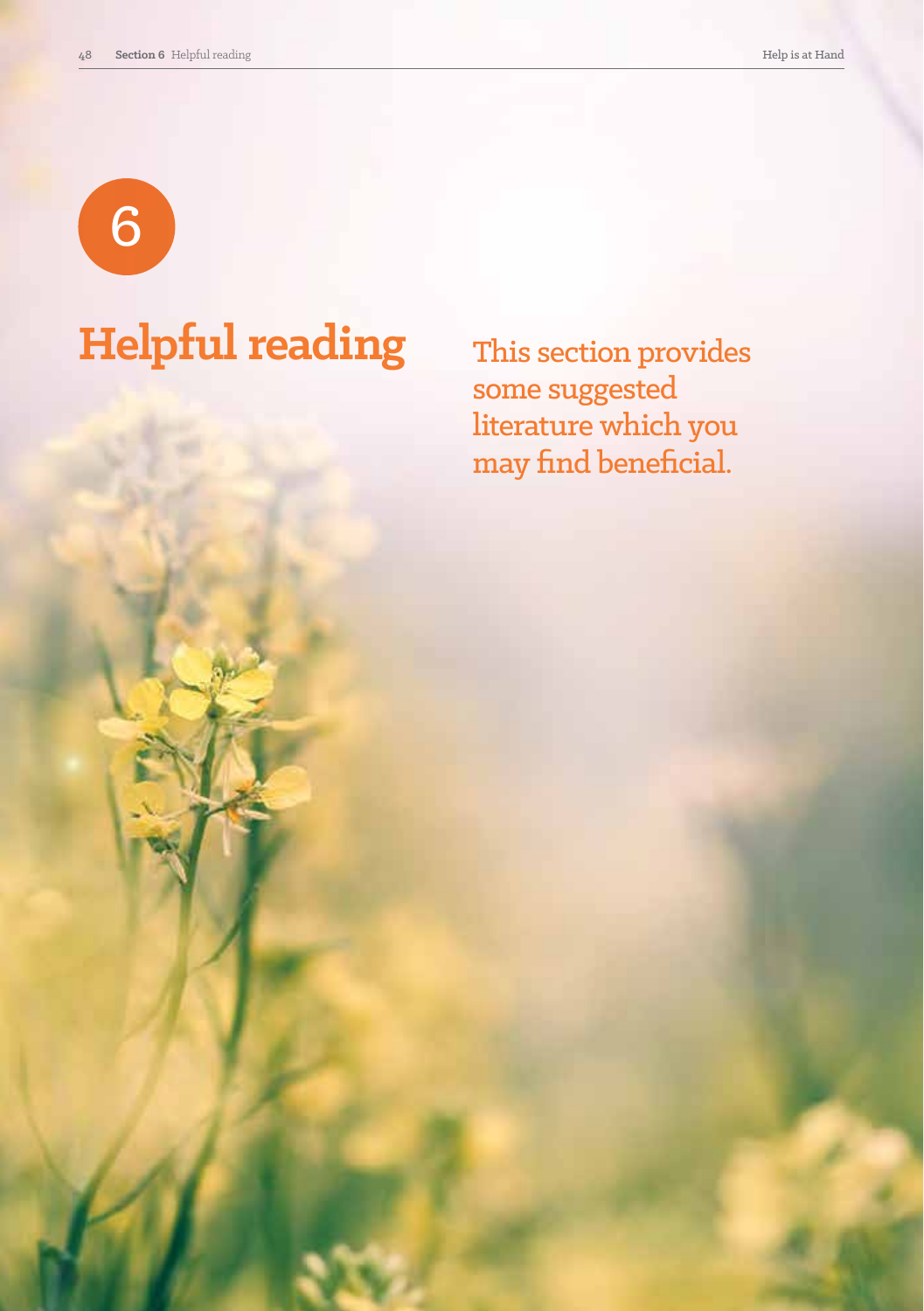# **Helpful reading**

The list below is not exhaustive, further information can be obtained using an internet search facility.

#### **Books for adults**

- **• Aftershock: help, hope and healing in the wake of suicide.** David Cox and Candy Arrington: Trust Media Oto (2003).
- **• A special scar: the experiences of people bereaved by suicide.** Alison Wertheimer: Routledge (2001).
- **• Bereaved by suicide.** Patrick Shannon: CRUSE Bereavement Care (2001).
- **• Dying to be free: a healing guide for families after suicide.** Beverly Cobain and Jean Larch: Hazelden (2006).
- **• Echoes of suicide.** Siobhan Foster Ryan: Veritas (2001).
- **• I wasn't ready to say goodbye: surviving, coping and healing after the sudden death of a loved one.** Brook Noel and Pamela Blair: Source Books Inc (2008).
- **• No time to say goodbye: surviving the suicide of a loved one.** Carla Fine: Doubleday (2002).
- **• Silent grief: living in the wake of suicide.** Christopher Lukas and Henry Seiden: Kingsley Publishers (2007).
- **• Eastern Trauma Advisory Panel booklets:**
	- Dealing with sudden death: helping children and adolescents
	- Dealing with sudden death:
	- information for young people
	- Dealing with sudden death in adulthood

- Dealing with sudden death: common grief reactions.

These booklets are available to download electronically from the bereavement page on Belfast Health and Social Care Trust website www.belfasttrust.hscni.net

**• Hope and light in the darkness.** This booklet was produced by the Northern HSCT in collaboration with families bereaved by suicide. You can download it from their website at www.northerntrust. hscni.net/pdf/Bereavement\_booklet\_ final\_10\_6\_16.pdf

#### **Books for teens**

- **• Healing your grieving heart: for teens.** Alan D Wolfelt: Companion Press (2001).
- **• The grieving teen: a guide for teenagers and their friends.** Helen Fitzgerald: Simon and Schuster (2000
- **• When a friend dies: a book for teens about grieving and healing.** Marilyn E Gootman: Free Spirit Publishing (2005).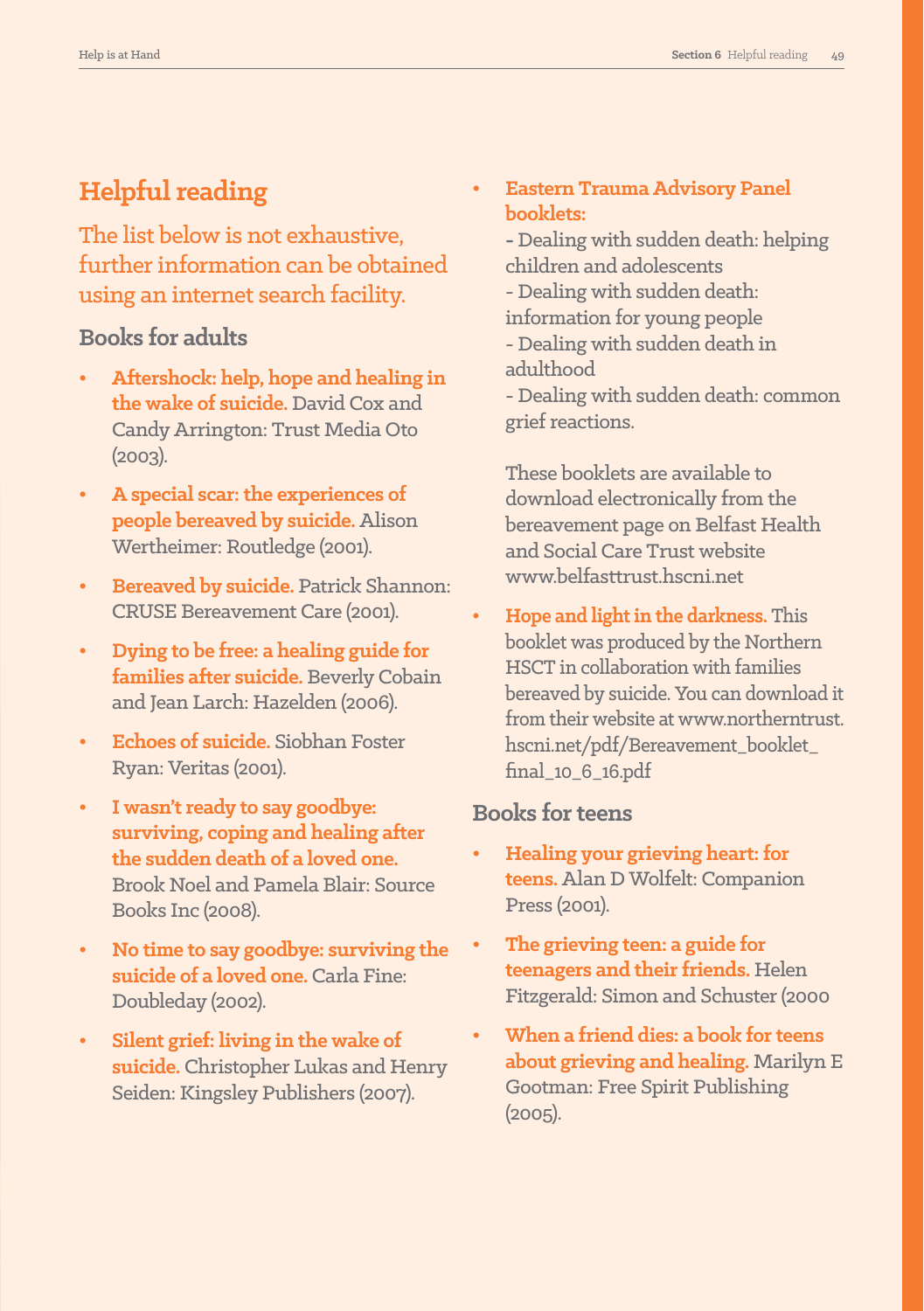## **Books for children/those supporting children**

- **• Beyond the rough rock: supporting a child who has been bereaved through suicide.** Di Stubbs and Julie Stokes: Winston's Wish Foundation (2008).
- **• But I didn't say goodbye: helping children and families after suicide.**  Barbara Rubel: Griefwork Centre Inc  $(2009)$ .
- **• How to help children and young people bereaved by suicide.**  Barnardo's Northern Ireland (2008).
- **• Muddles, puddles and sunshine.**  Diana Crossley: Hawthorn Press (2010).
- **• Red chocolate elephants: for children bereaved by suicide.** Diana C Sands: Karridale Pty Ltd (2010).
- **• Rocky roads: the journey of families through suicide grief.** Michelle Linn Gust: Chellehead Works (2010).

# **Books for people with a learning disability**

- **• When somebody dies.** Sheila Hollins: Gaskell (2003).
- **• When Mum died.** Sheila Hollins: Gaskell (2004).
- **• When Dad died.** Sheila Hollins: Gaskell (2004).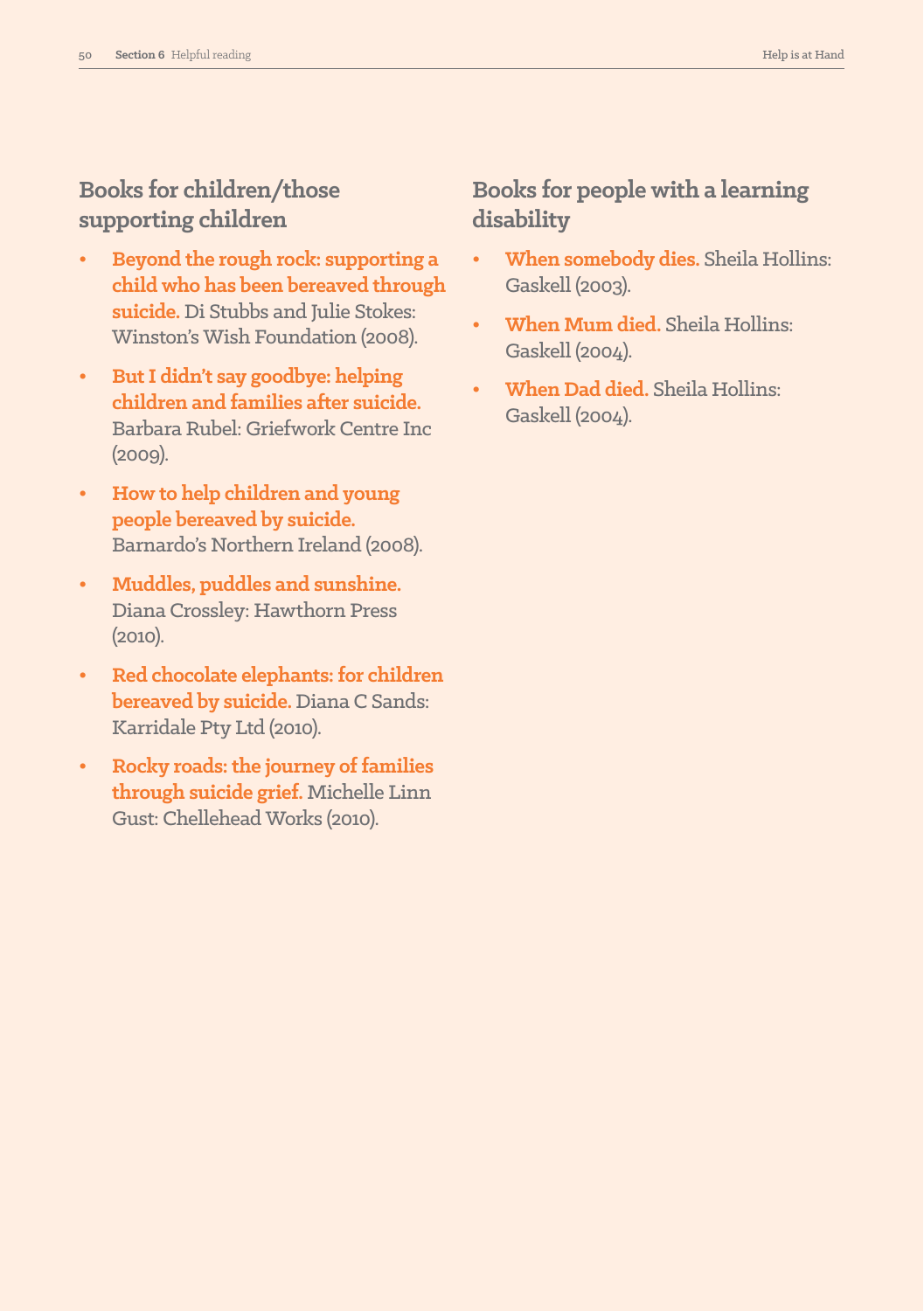

# Further support This section has local

contact details for finding help and support.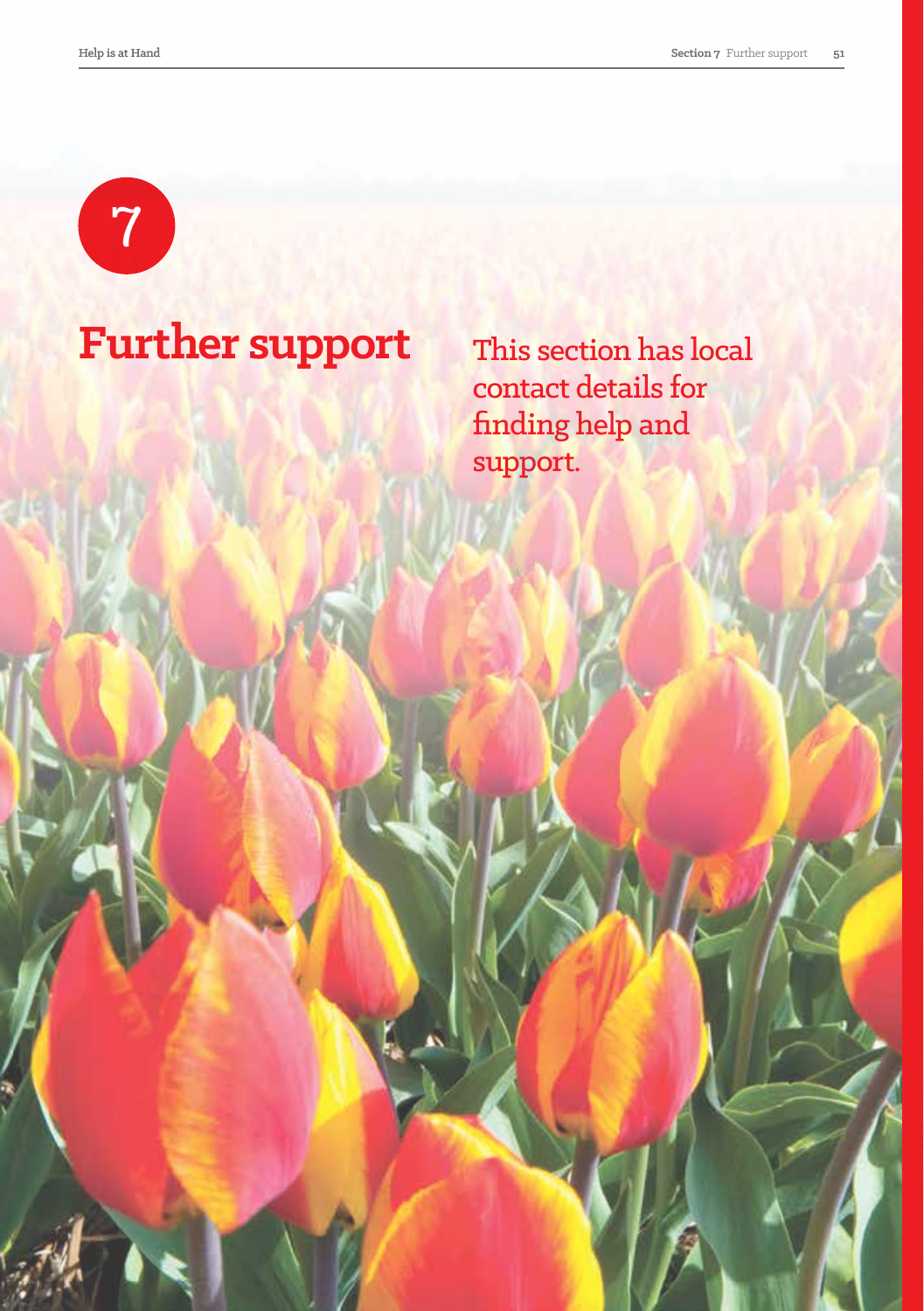# **Further support is available through your GP or by contacting the number below:**

Each local Health and Social Care Trust has a bereavement support section of their website where you can find more detail on services that are available and how to contact the bereavement support coordinator:

| Location            | <b>Website</b>                                       |
|---------------------|------------------------------------------------------|
| <b>Belfast HSCT</b> | http://www.belfasttrust.hscni.net/Bereavement.htm    |
| Northern HSCT       | http://www.northerntrust.hscni.net/services/1847.htm |
| South Eastern HSCT  | http://www.setrust.hscni.net/2494.htm                |
| Southern HSCT       | http://www.southerntrust.hscni.net/services/2397.htm |
| Western HSCT        | http://www.westerntrust.hscni.net/services/1618.htm  |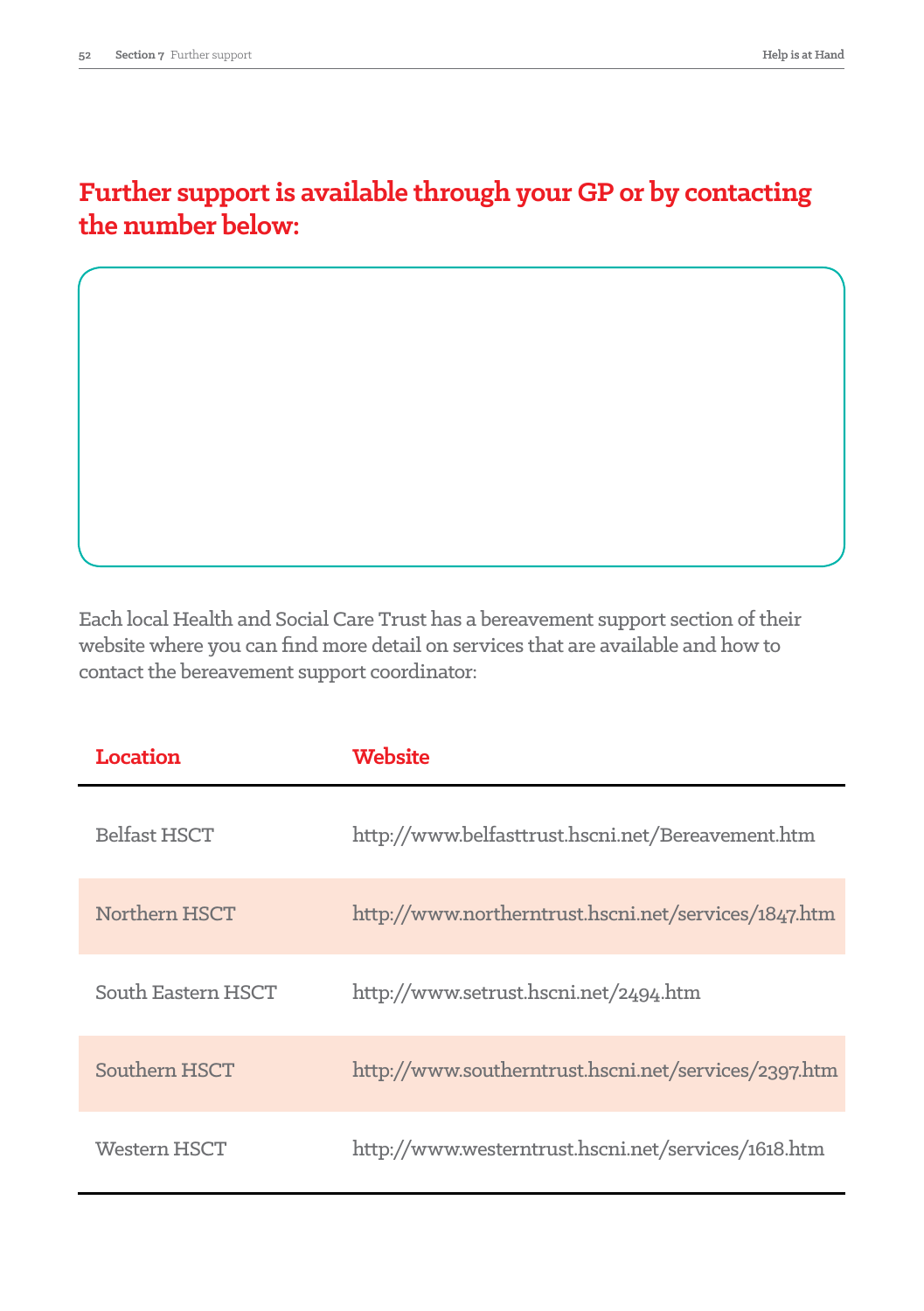**'For a long time after she died all I could think about was her death and the manner in which she died. They were torturous thoughts and it pained me that I couldn't remember anything of her life beforehand. I had no memories, no dreams. But then good thoughts started to come back. Now when Ithink of her, we're always enjoying time we spent together.'** Amy, whose mother died

#### **Acknowledgments**

This booklet has been adapted with permission from Help is at Hand (revised 2015), a publication produced by Public Health England (www.gov.uk/phe) and the National Suicide Prevention Alliance (www.nspa.org.uk).

Many people helped to produce the revised Help is at Hand and we thank them all for their careful and thoughtful contributions. In particular, we would like to thank those who have so generously shared their personal experience of being bereaved by suicide.

The PHA would also like to thank all those who helped adapt the booklet for use in Northern Ireland, including the Northern Ireland Bereaved by Suicide Services working group.